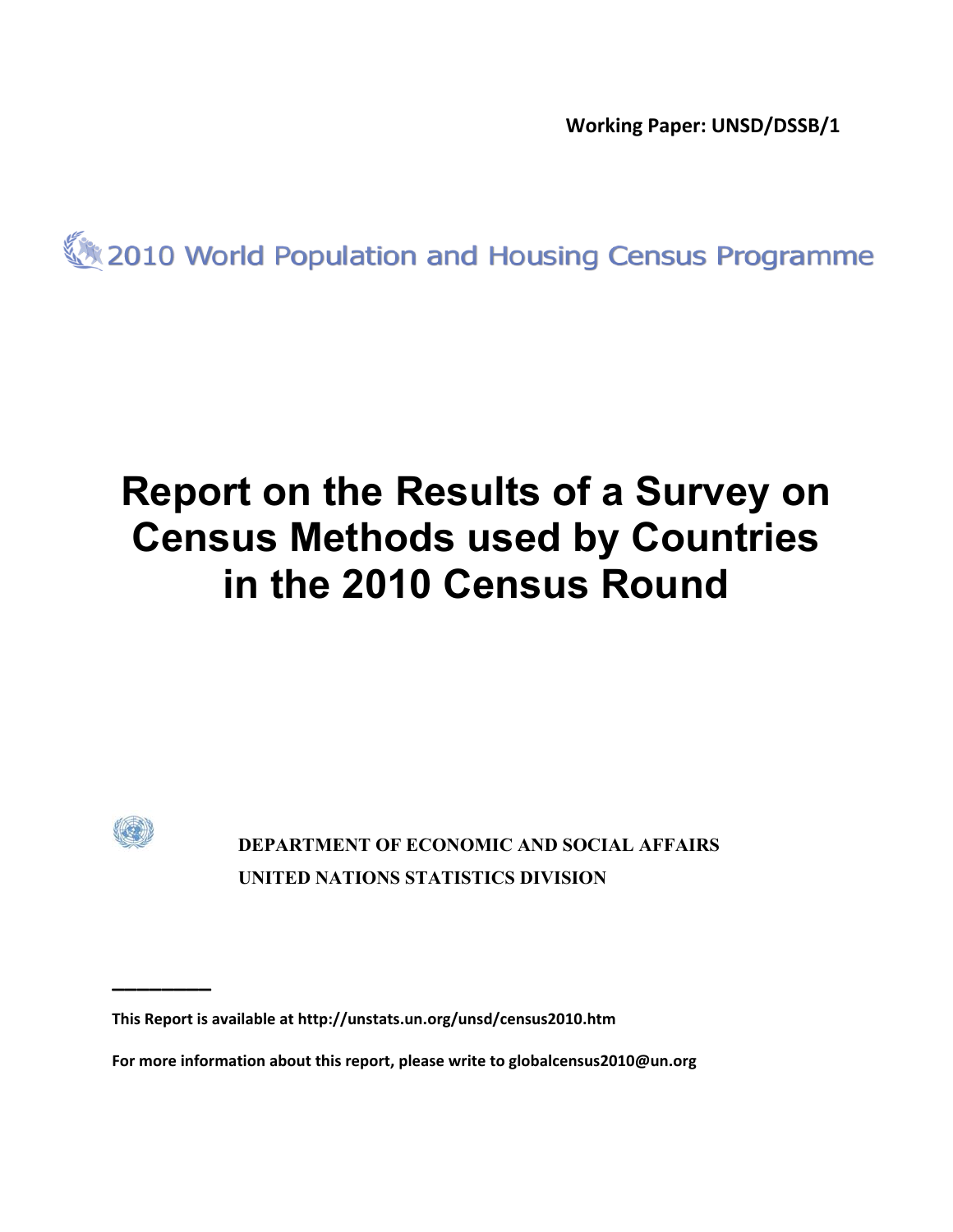#### NOTE

The views expressed in the paper do not imply the expression of any opinion on the part of the United Nations Secretariat.

The designations employed and the presentation of material in this paper do not imply the expression of any opinion whatsoever on the part of the United Nations Secretariat concerning the legal status of any country, territory, city or area or of its authorities, or concerning the delimitation of its frontiers or boundaries.

The term "country" as used in this paper also refers, as appropriate, to territories or areas.

There is no established convention for the designation of "developed" and "developing" countries or areas in the United Nations system. In common practice and here, Japan in Asia, Canada and the United States in Northern America, Australia and New Zealand in Oceania and Europe are considered "developed" regions or countries (see http://unstats.un.org/unsd/methods/m49/m49regin.htm#ftnc)

This publication has been issued without formal editing.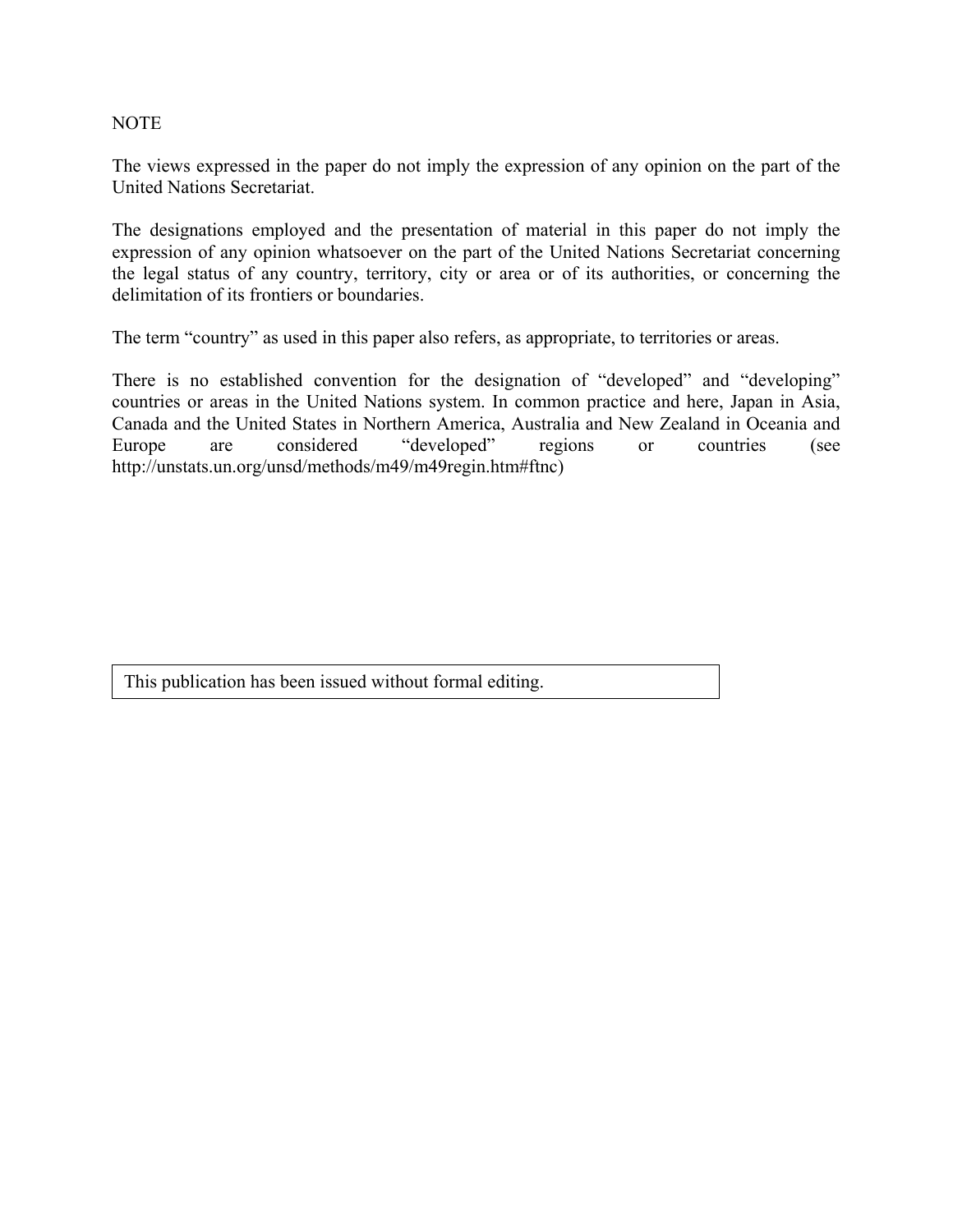## **Prepared by the Demographic Statistics Section, United Nations Statistics Division**

Yacob Zewoldi Margaret Mbogoni Meryem Demirci Seiffe Tadesse Vysaul Nyirongo Amor Laaribi

#### **Acknowledgements**

The United Nations Statistics Division wishes to thank that countries and areas that participated in the survey. We have greatly benefited from your collaboration. The Division is also thankful for the collaboration of the United Nations Economic Commission for Europe for coordinating the survey in the European region.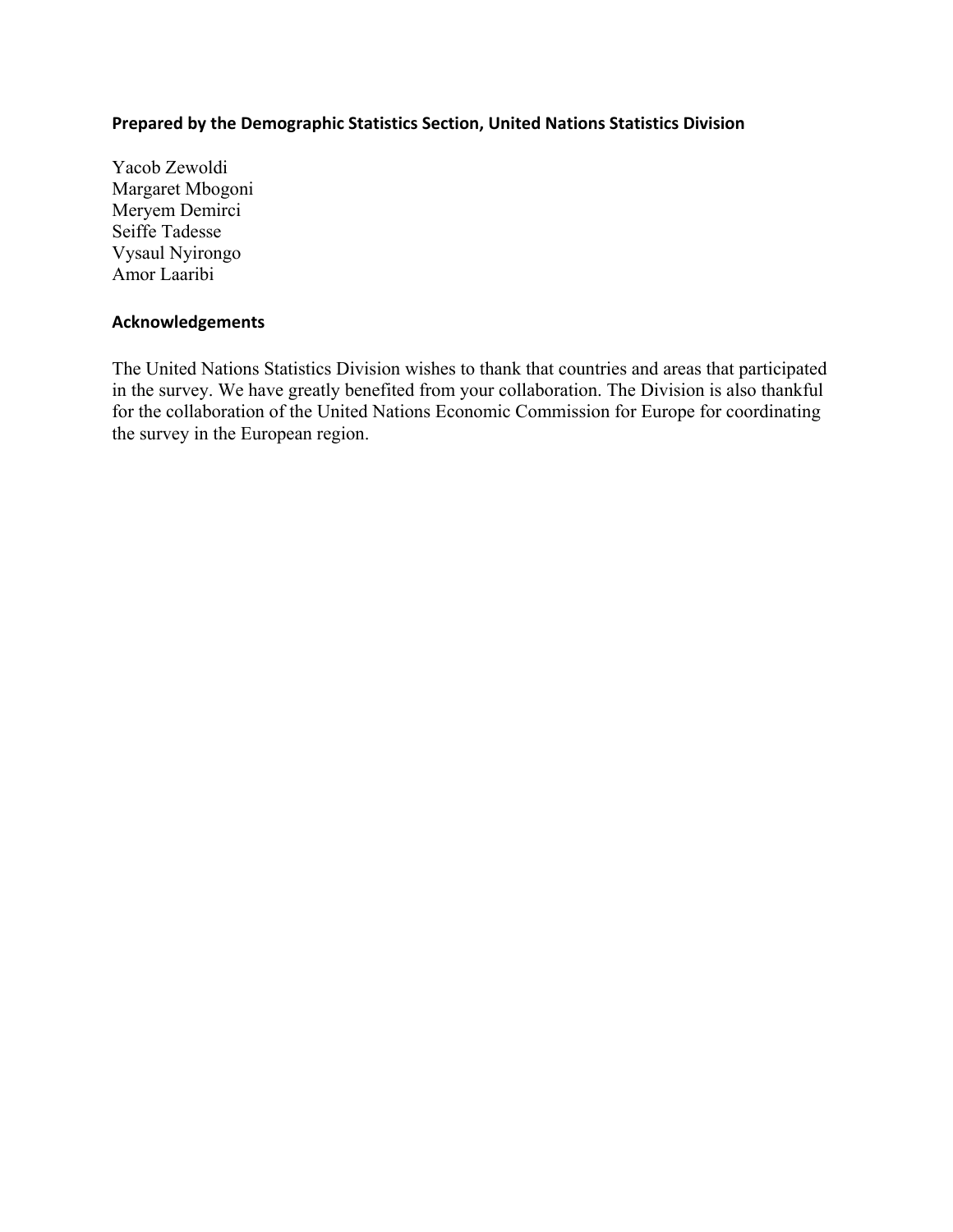# **Table of contents**

| Chapter          |                                                                                 |  |
|------------------|---------------------------------------------------------------------------------|--|
| 1.               |                                                                                 |  |
|                  |                                                                                 |  |
|                  |                                                                                 |  |
| 2.               |                                                                                 |  |
|                  |                                                                                 |  |
|                  |                                                                                 |  |
| 3 <sub>1</sub>   |                                                                                 |  |
|                  | 3.1                                                                             |  |
|                  |                                                                                 |  |
| $\overline{4}$ . |                                                                                 |  |
| 5 <sub>1</sub>   |                                                                                 |  |
|                  |                                                                                 |  |
|                  | 5.2. Publication of reports on census evaluation and quality of data25          |  |
| 6.               |                                                                                 |  |
|                  |                                                                                 |  |
|                  |                                                                                 |  |
|                  |                                                                                 |  |
| 7 <sub>1</sub>   |                                                                                 |  |
|                  |                                                                                 |  |
|                  |                                                                                 |  |
|                  |                                                                                 |  |
|                  |                                                                                 |  |
| 8.               | Challenges and Expertise in Conducting Population and Housing Censuses44        |  |
|                  | 8.1. Countries or areas that require assistance in one or several phases of the |  |
|                  |                                                                                 |  |
|                  | Countries or areas that obtained assistance from external sources46<br>8.2      |  |
|                  | 8.3                                                                             |  |
| 9.               |                                                                                 |  |

# *Annexes*

|        | Questionnaire on the 2010 World Population and Housing Census Programme55            |    |
|--------|--------------------------------------------------------------------------------------|----|
| 2.     |                                                                                      |    |
| Tables |                                                                                      |    |
|        |                                                                                      |    |
|        | 1. 1. Number of censuses taken or scheduled in the 2010 round by year and geographic |    |
|        |                                                                                      |    |
|        |                                                                                      |    |
|        |                                                                                      |    |
|        |                                                                                      |    |
|        |                                                                                      |    |
|        | 2.2. Additional sources of census data by geographic region and main source of       |    |
|        |                                                                                      |    |
|        |                                                                                      | 12 |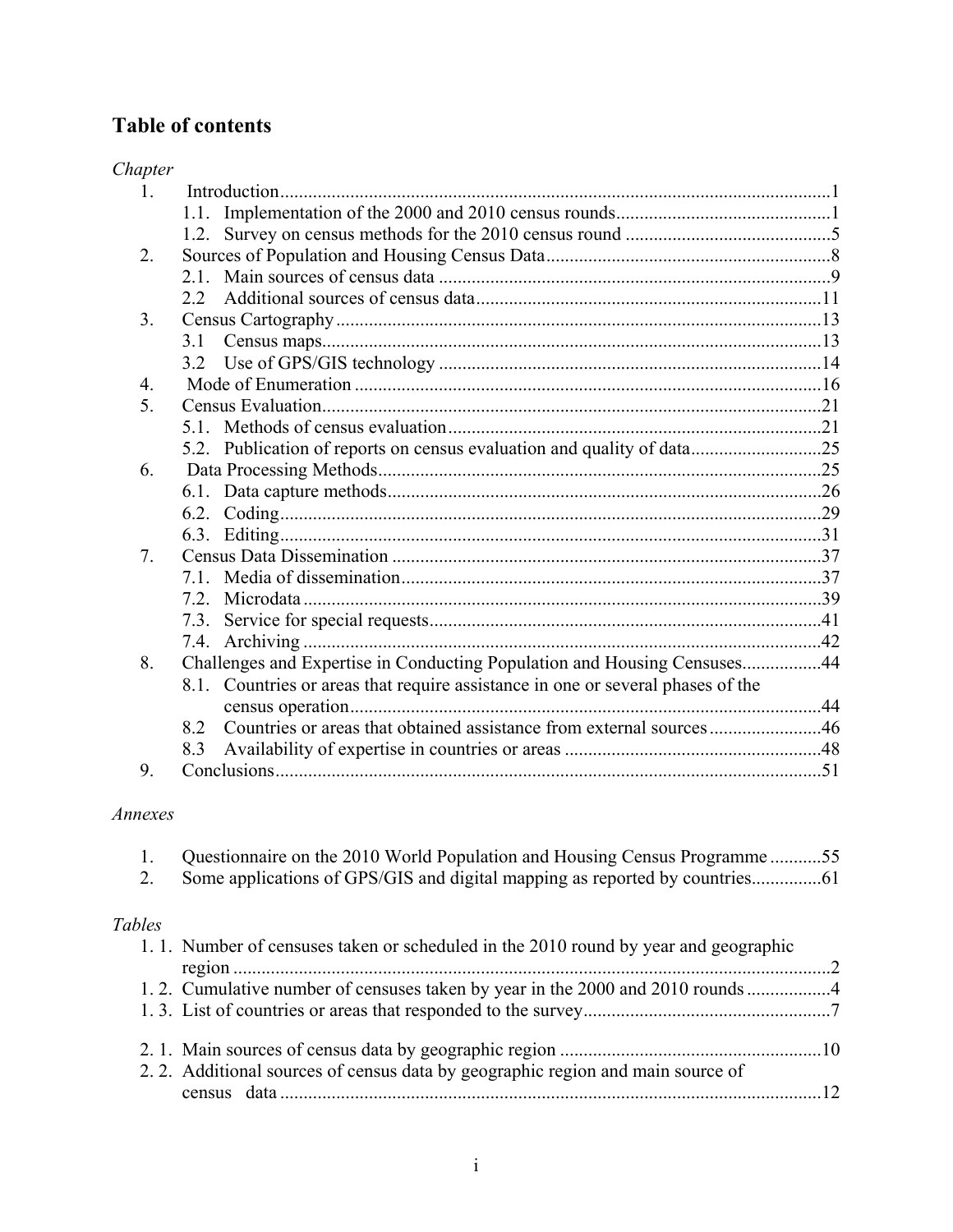|         | 4.2. Mode of enumeration used alone or combined by geographic region20                    |  |
|---------|-------------------------------------------------------------------------------------------|--|
|         |                                                                                           |  |
|         |                                                                                           |  |
|         | 5.3. Publication of official reports on census evaluation and quality of data by region25 |  |
|         |                                                                                           |  |
|         | 6.2. List of responding countries or areas using the Internet or personal digital         |  |
|         |                                                                                           |  |
|         | 6. 3. Distribution of countries or areas using any type of coding method by               |  |
|         |                                                                                           |  |
|         |                                                                                           |  |
|         |                                                                                           |  |
|         |                                                                                           |  |
|         |                                                                                           |  |
|         |                                                                                           |  |
|         |                                                                                           |  |
|         |                                                                                           |  |
|         | 7.4. Distribution of countries or areas having a system for managing and archiving        |  |
|         |                                                                                           |  |
|         | 8. 1. Countries or areas that require assistance in at least one aspect of census         |  |
|         |                                                                                           |  |
|         | 8. 2. Countries or areas that require assistance by aspect of census operation or         |  |
|         |                                                                                           |  |
|         | 8.3. Countries or areas that received assistance to carryout of census operations         |  |
|         |                                                                                           |  |
|         | 8.4. Countries or areas that received assistance by aspect of census operation or         |  |
|         |                                                                                           |  |
|         | 8.5. Countries or areas that declared to have expertise to share by region 49             |  |
|         | 8.6. Countries or areas that declared to have expertise to share by aspect of census      |  |
|         |                                                                                           |  |
| Figures |                                                                                           |  |
|         |                                                                                           |  |
|         | 1.2. Estimated per cent of the world population enumerated in censuses taken in           |  |
|         |                                                                                           |  |
|         | 1.3. Cumulative number of censuses taken by year in the 2000 and 2010 rounds 5            |  |
|         |                                                                                           |  |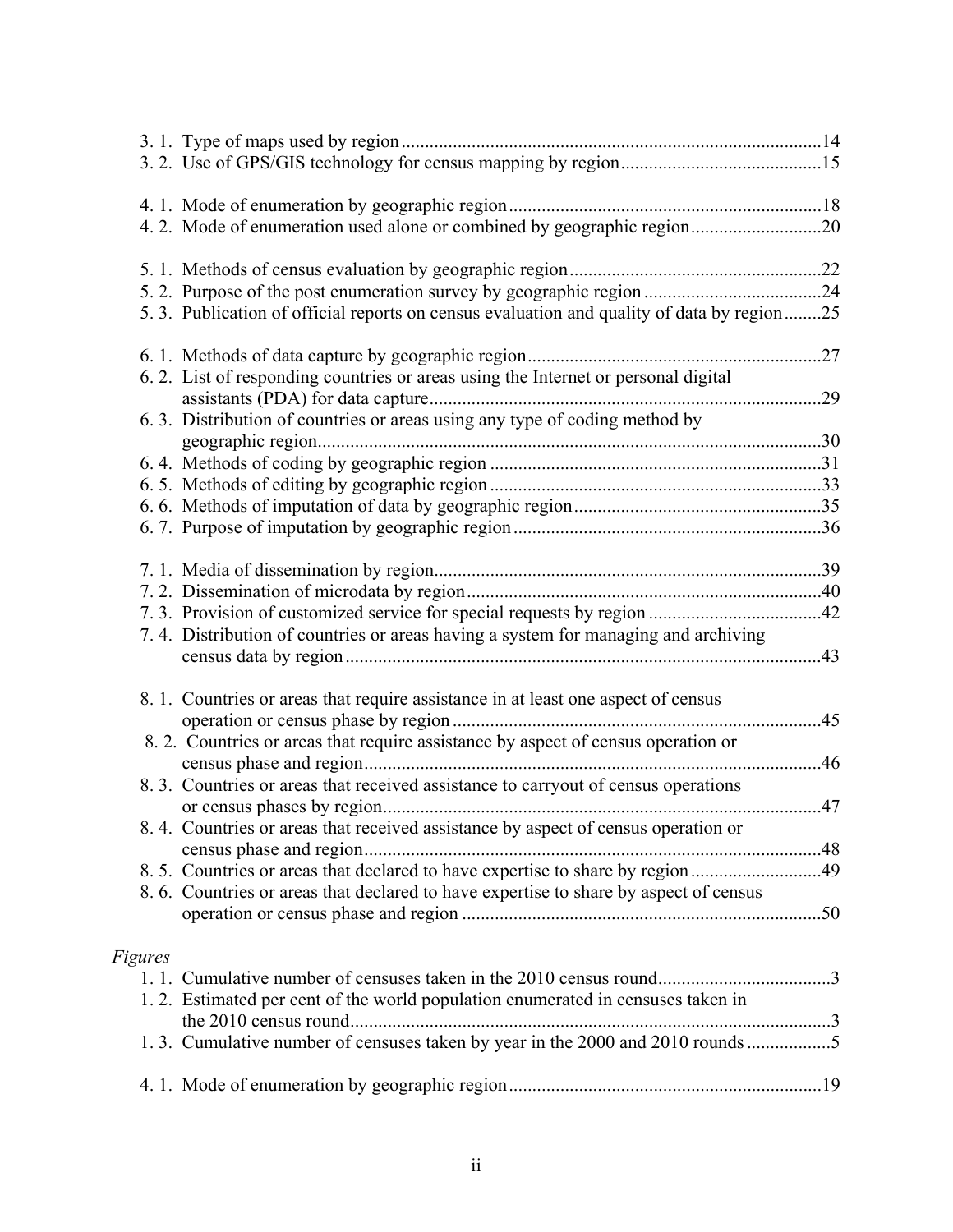| 6.1. Percentage of countries or areas by method of data capture and geographic region28 |  |
|-----------------------------------------------------------------------------------------|--|

6. 2. Percentage of countries or areas by method of editing and geographic region ..............34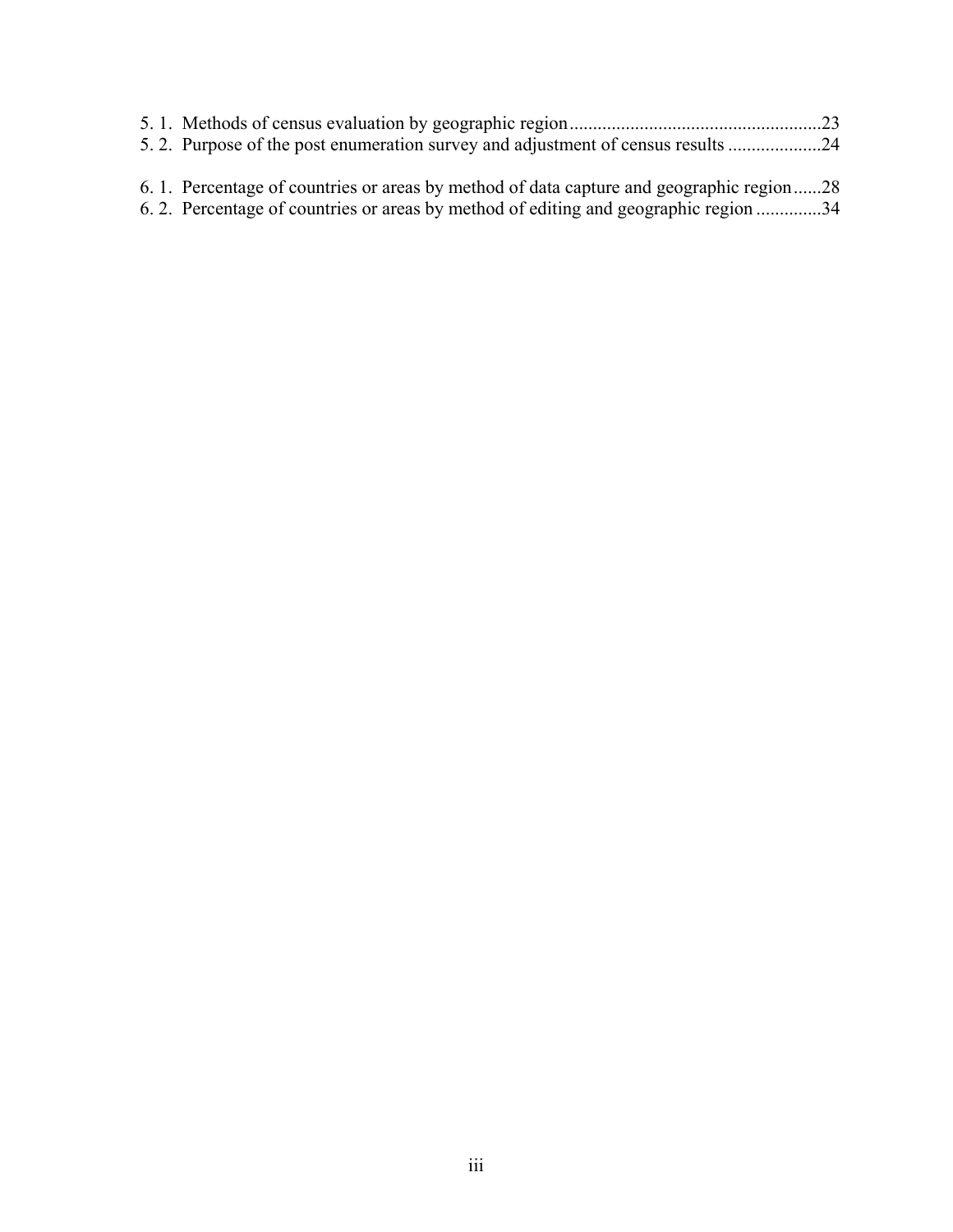# **Chapter 1: Introduction**

The population and housing census is vital for providing information about the population in order to present a full and reliable picture of the population in the country in terms of its size and spatial distribution, its demographic, social and economic characteristics, as well as its housing conditions. The census is the source for detailed information on the population at the level of small areas and small population groups. The census provides essential information for policy development and planning, for managing and evaluating programme activities across a broad range of sectoral applications, and for monitoring overall development progress. As a source for evidence-based decision making, census data have many uses, including in the demarcation of constituencies and the allocation of representation on governing bodies. Census data also play an indispensable role in ensuring equitable allocation of national funds and services. The census also provides data for the calculation of social indicators, particularly those that are needed for small areas or small population groups as well as those that may be observed infrequently in the population.

For over six decades, the United Nations has supported national census-taking worldwide through the World Programmes on Population and Housing Censuses spanning successive 10 year periods. During its thirty-sixth session in March 2005, the United Nations Statistical Commission launched the current 2010 World Population and Housing Census Programme covering the period 2005-2014. The 2010 World Programme was approved by the United Nations Economic and Social Council through its resolution 2005/13 which urges Member States to carry out a population and housing census at least once in the period 2005-2014 and to disseminate the census results in a timely manner.

In its role as the Secretariat to the 2010 World Programme, the United Nations Statistics Division (UNSD) has undertaken a variety of activities aimed at ensuring that countries undertake a census during the 2010 round. At its thirty-eighth session (see E/2007/24), the Statistical Commission requested the United Nations Statistics Division and other international agencies to increase their technical assistance to national statistical offices in order to strengthen national capacity for the implementation of the 2010 World Programme. In addition, the Commission requested countries to begin implementation of the revised *Principles and Recommendations for Population and Housing Censuses, Revision 2*. 1

## **1.1. Implementation of the 2000 and 2010 census rounds**

 $\overline{a}$ 

The 2000 census round—covering the period 1995-2004—was characterized by challenges in its implementation. As a result, 26 countries or areas did not carry out a census mainly in Africa where an estimated half of the population was not enumerated during the 2000 census round. Censuses were not conducted for a variety of reasons, including political instability, lack of funding and inadequate planning and management of the census operation. Also, in some

<sup>&</sup>lt;sup>1</sup> Principles and Recommendations for Population and Housing Censuses, Revision 2, United Nations publication, Sales No. E.07.XVII.8 (2008). This publication is available in all official languages of the United Nation at http://unstats.un.org/unsd/demographic/sources/census/census3.htm.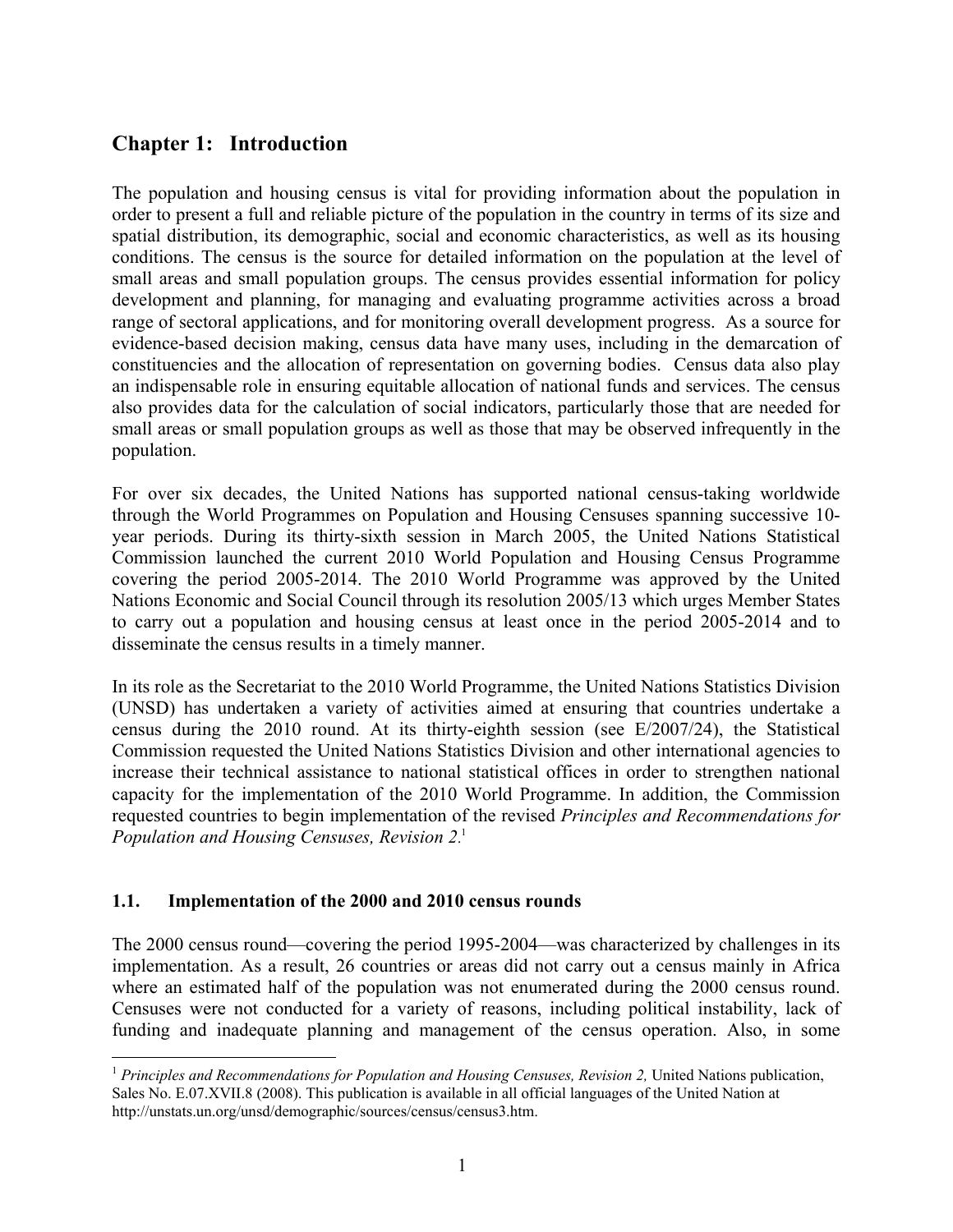countries that carried out a census, there were quality concerns due to problems with coverage, use of technology, managing the outsourcing of census operations, and untimely release of the data, and in others late or insufficient dissemination of the results.

The situation seems better for the 2010 round which, as already noted, spans the period 2005- 2014. Since the start of the 2010 round to the end of December 2010, a total of  $120^2$  countries or areas worldwide have already carried out a census (see Table 1.1, Figure 1.1 and Figure 1.2). These censuses have enumerated an estimated 57% of the world's population. In 2010 alone, 42 countries or areas—consisting of 5 countries in Africa, 12 in Asia, 5 in Europe, 14 in Latin America and the Caribbean, 2 in Northern America and 4 in Oceania—would have conducted a census. In 2011, the peak year for the 2010 census round, 77 countries or areas will carry out a census, of which many are European countries under the terms of the European Community Regulation. By the end of 2011, an estimated 94% of the world's population is expected to be enumerated. In 2012, 17 countries or areas have scheduled to conduct a census. By the end of the census round, it is estimated that 99 per cent of the world's population would be counted. However, 6 countries or areas have not yet indicated a planned date for their census.

| Geographic region               | Census year (2010 round) |      |          |          |                |                |                  |                |              |                |  |  |
|---------------------------------|--------------------------|------|----------|----------|----------------|----------------|------------------|----------------|--------------|----------------|--|--|
|                                 | 2005                     | 2006 | 2007     | 2008     | 2009           | 2010           | 2011             | 2012           | 2013         | 2014           |  |  |
| All geographic regions          | 15                       | 27   | 10       | 12       | 14             | 42             | 77               | 17             | 7            | 6              |  |  |
| Africa                          |                          | 6    | 5        | 6        | 5              | 5              | 13               | 5              | 5            | 3              |  |  |
| Asia                            | 6                        | 4    | 2        | 3        | 4              | 12             | 11               | $\mathfrak{D}$ | $\theta$     | 3              |  |  |
| Europe                          |                          | 3    | $\theta$ |          | $\overline{2}$ | 5              | 37               |                |              | $\theta$       |  |  |
| Latin America and the Caribbean | 4                        | 5    |          | $\theta$ | $\Omega$       | 14             | 14               | $\tau$         |              | $\overline{0}$ |  |  |
| Northern America                | $\mathbf{0}$             |      | $\theta$ | 1        | $\theta$       | 2              | $\boldsymbol{0}$ | $\theta$       | $\theta$     | $\theta$       |  |  |
| Oceania                         | 3                        | 8    | 2        | 1        | 3              | $\overline{4}$ | 2                | $\overline{c}$ | $\mathbf{0}$ | $\mathbf{0}$   |  |  |

|                     | Table 1.1. Number of censuses taken or scheduled in the 2010 round by year and geographic |
|---------------------|-------------------------------------------------------------------------------------------|
| region <sup>3</sup> |                                                                                           |

 $2$  Figures may be different from what is contained in the report of the Secretary General on Population and Housing Censuses, E/CN.3/2011/21, because some countries or areas postponed their censuses. The report is available at http://unstats.un.org/unsd/statcom/sc2011.htm.

 $3 \text{ For purposes of this analysis, only one census – the first one – is counted for countries or areas that conduct more$ than one census in a decade.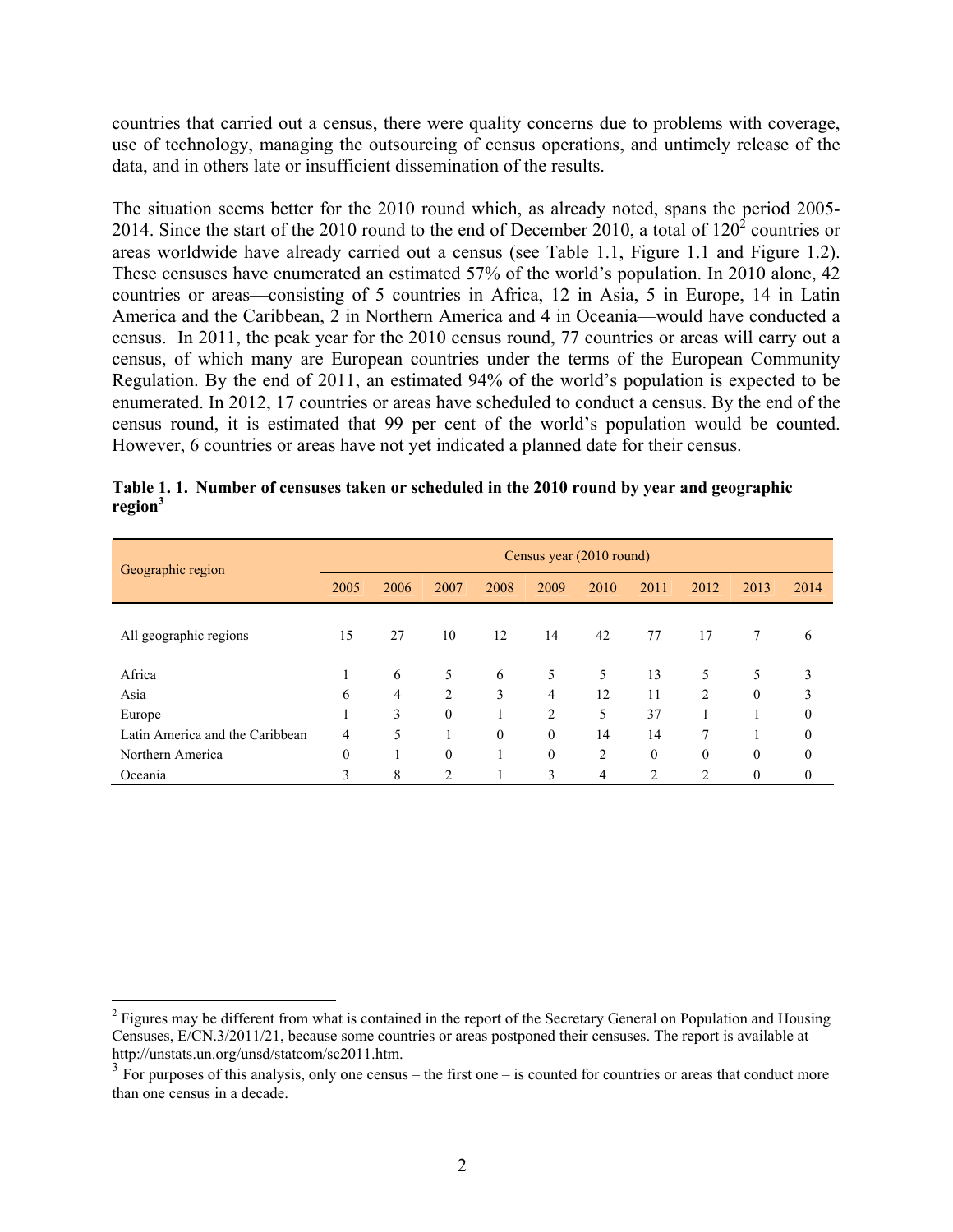**Figure 1. 1. Cumulative number of censuses taken in the 2010 census round**<sup>4</sup>



**Figure 1. 2. Estimated per cent of the world population enumerated in censuses taken in the 2010 census round** 



<sup>&</sup>lt;sup>4</sup> Figures may be different from what is contained in the report of the Secretary General on Population and Housing Censuses, E/CN.3/2011/21, because some countries or areas postponed their censuses. The report is available at http://unstats.un.org/unsd/statcom/sc2011.htm.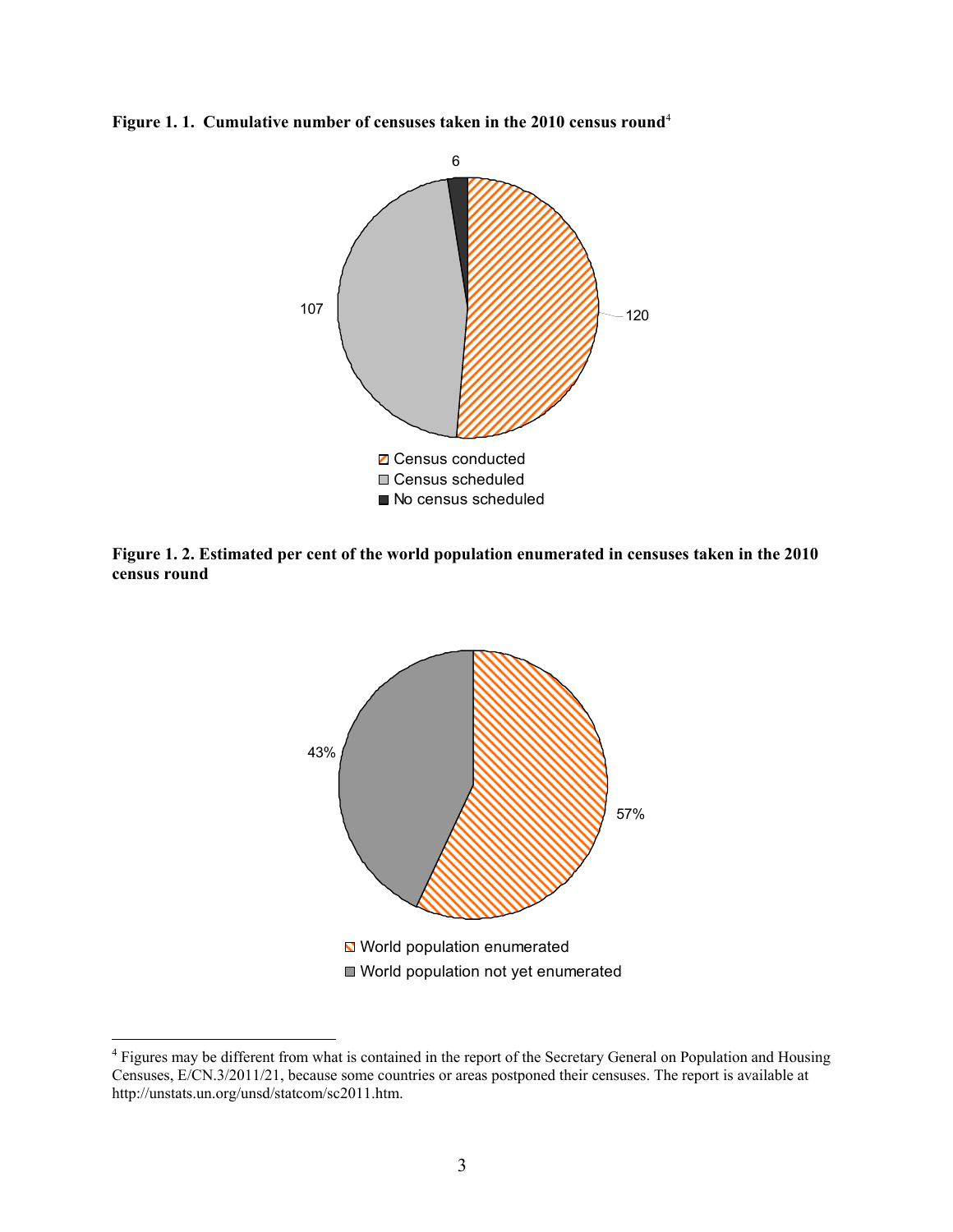Table 1.2 and Figure 1.3 present a comparison between the 2000 and 2010 census rounds in the cumulative number of countries or areas that undertook a census or that are scheduled to do so. Comparatively more countries are conducting a census each year in the 2010 round compared to the 2000 round. Furthermore, if censuses are carried out as planned, 227 countries or areas will undertake a census in the 2010 round compared to 207 that did so in the 2000 round.

Since 2005 several countries have rescheduled their censuses at least once. For example, as of 2008, 64 censuses were expected to be conducted in 2010. The actual number of countries or areas that conducted a census in 2010 dropped to 42 and the remainder were postponed mainly to 2011. Based on initial scheduling and reporting by countries, the year 2010 had been expected to be the peak census year of the 2010 census round. However, as a consequence of postponements, the peak census year has now shifted to 2011, where a census is scheduled to be held in 77 countries or areas. The reasons for the postponement of census dates include budgetary constraints, technical issues, lack of skilled staff and political situations.

In the 2010 census round, we are witnessing increased interest and use of new and also improved technologies in the different phases of the census operation. Countries invest in technology and/or alternative methodologies in order to reduce costs, improve the quality and the timeliness of the dissemination of their census results. The 2010 census round witnesses the spread of technologies such as Geographic Information Systems, handheld devices, Internet-based questionnaires, mobile telephones for monitoring of field operations and data dissemination, optical data capture, and web-based data dissemination. Alternative methodologies such as the use of register-based censuses are being considered by a growing number of countries. The "rolling census" is used for the first time in this round in France, while the United States has used the American Community Survey—a continuous survey—to replace the traditional long form of the decennial census. Successful implementation of these new approaches will yield valuable information for other countries that may be interested in adopting them.

| Census year | 2000 round | $2010$ round | Census year | $2000$ round | $2010$ round |
|-------------|------------|--------------|-------------|--------------|--------------|
|             |            |              |             |              |              |
| Year 1      | 8          | 15           | Year 7      | 163          | 197          |
| Year 2      | 21         | 42           | Year 8      | 187          | 214          |
| Year 3      | 26         | 52           | Year 9      | 195          | 221          |
| Year 4      | 33         | 64           | Year 10     | 207          | 227          |
| Year 5      | 49         | 78           | Not taken   | 26           | 6            |
| Year 6      | 100        | 120          | Total       | 233          | 233          |

**Table 1. 2. Cumulative number of censuses taken by year in the 2000 and 2010 rounds<sup>5</sup>**

 $<sup>5</sup>$  For purposes of this analysis, only one census – the first one – is counted for countries or areas that conduct more</sup> than one census in a decade.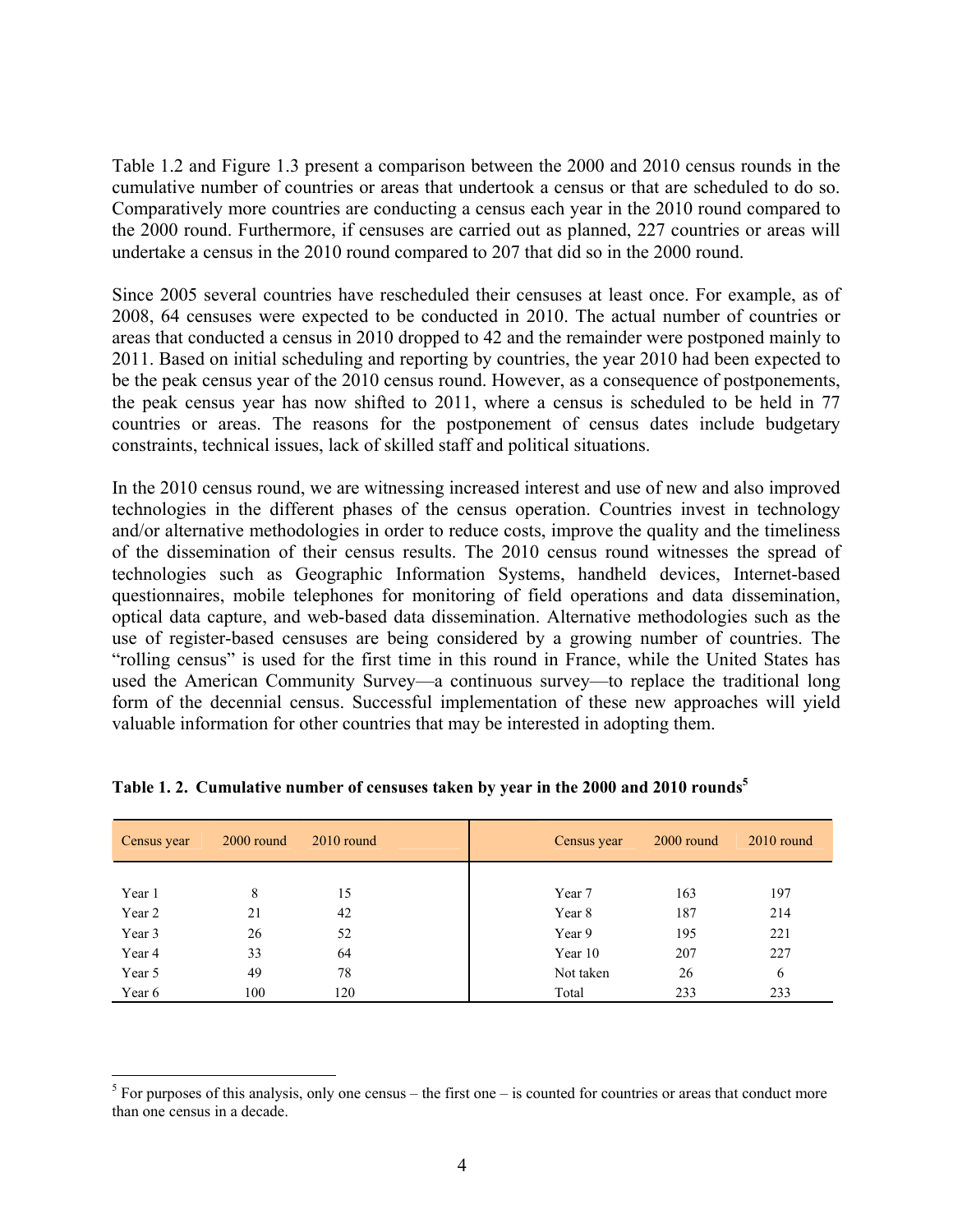

**Figure 1. 3. Cumulative number of censuses taken by year in the 2000 and 2010 rounds<sup>6</sup>**

#### **1.2. Survey on census methods for the 2010 census round**

1

In 2009 and early 2010, the United Nations conducted a survey to collect information on methods used by countries or areas in the planning and implementation of their 2010 round population and housing censuses. The survey also collected information on challenges that countries or areas faced or expect to face in the implementation of their censuses for the 2010 round as well as on aspects of the census process in which they may have expertise. This report presents the main results of a survey conducted by the United Nations

The questionnaire used for conducting the survey had 28 questions seeking information on: (i) source of population and housing census data; (ii) cartography; (iii) method(s) of enumeration; (iv) census evaluation; (v) data processing; (vi) data dissemination; (vii) census budget and source of funding; and (viii) technical assistance required and areas of expertise. The survey questionnaire is presented in Annex 1 to the report.

The survey questionnaire was sent to 233 countries or areas between May 2009 and January 2010. Completed questionnaires were received from 138 countries or areas implying a 59 per cent response rate. Table 1.3 presents a list of the countries or areas that responded to the survey by geographic region (Africa, Asia, Europe, Latin America and the Caribbean, Northern America and Oceania). A review of the responses shows considerable regional variation. For example,

 $6$  For purposes of this analysis, only one census – the first one – is counted for countries or areas that conduct more than one census in a decade.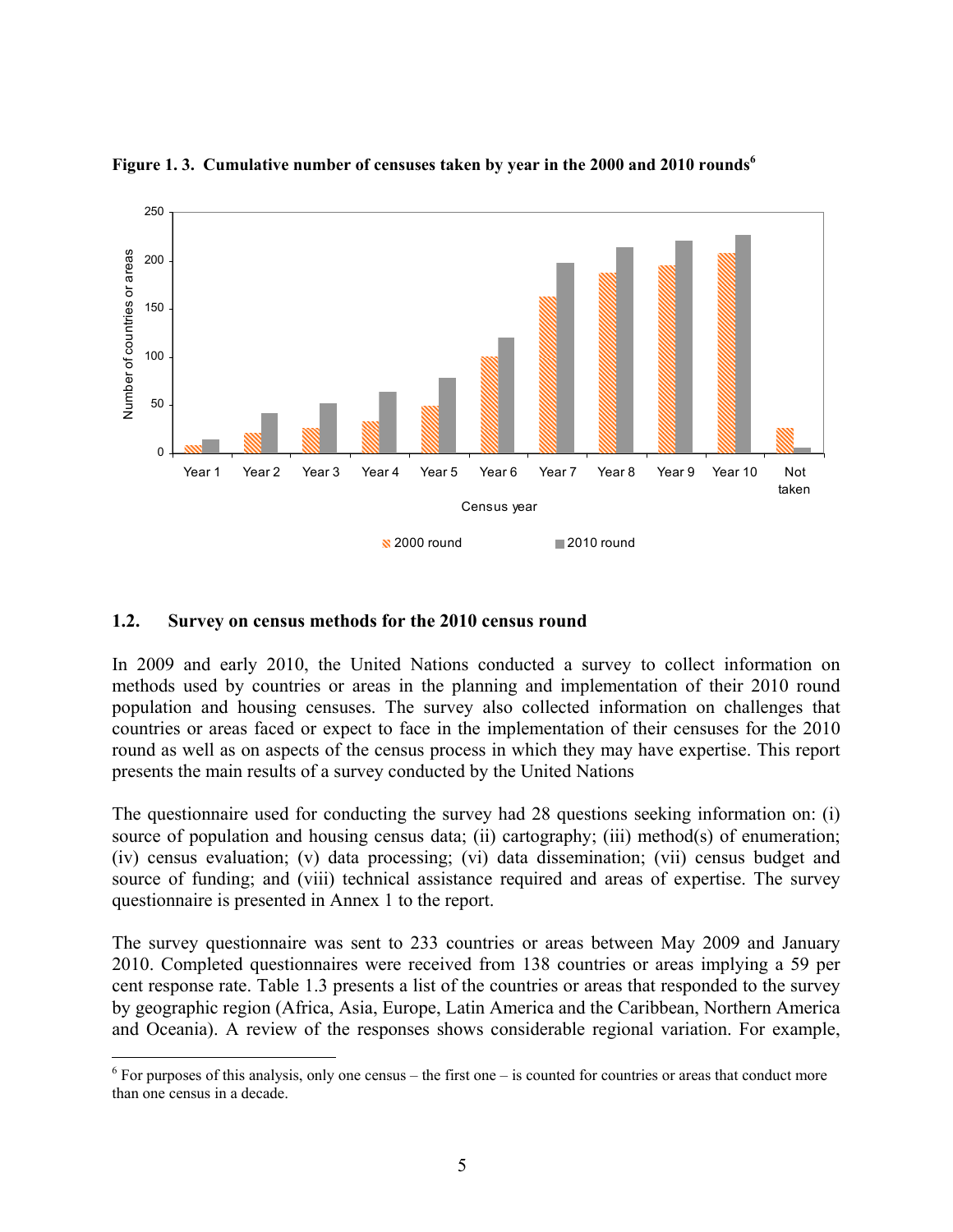about half of the countries or areas in Africa and also those in Latin America and the Caribbean responded. Responses were better than three-fourth (75%) in Asia, Europe and Northern America. In contrast, response was very low in Oceania where only 5 out of 25 countries or areas (20%) responded.

It is important to keep in mind that the information that was provided by countries or areas relates to the situation as of the time of the survey, i.e., mainly mid 2009. For a few countries or areas the information was provided in early 2010. Of the 138 countries or areas that responded to the survey, only 32 (23%) had already carried out their censuses when they participated in the survey. The interpretation of the results should, therefore, take into account the fact that for the majority of the responding countries or areas, the information provided relates to what was planned which is subject to change as these plans get implemented. For many countries or areas, therefore, information that was provided at the time of the survey, including even the timing of the census, may not be the same as what was actually done during the actual census. An end of decade study will provide a more accurate assessment of the national implementation of the 2010 census round.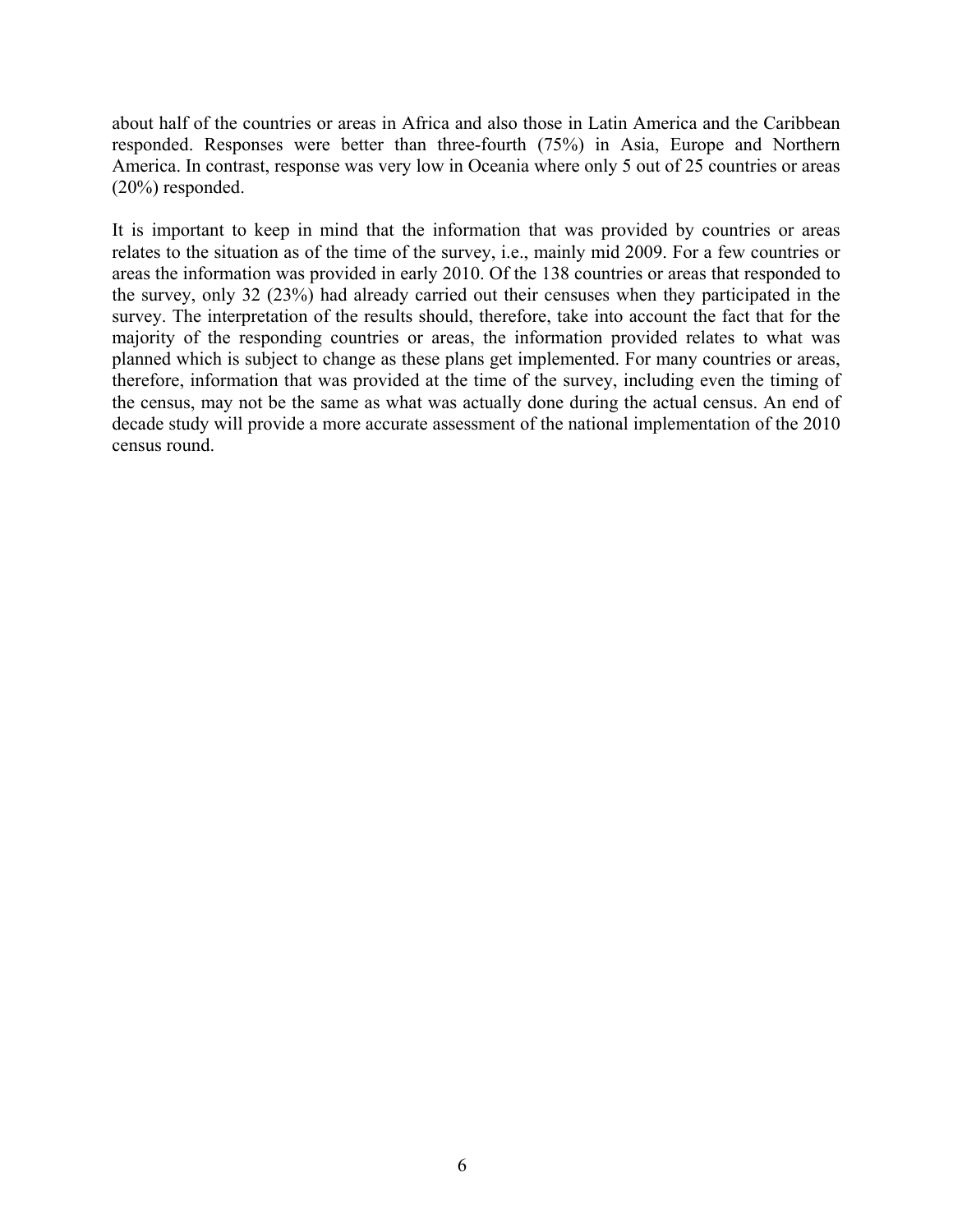|                |                                |                                      |                           | Latin America and the Caribbean     |               |                                    |              |
|----------------|--------------------------------|--------------------------------------|---------------------------|-------------------------------------|---------------|------------------------------------|--------------|
|                | Africa                         | Asia                                 |                           | Caribbean                           | Latin         | Northern                           | Oceania      |
|                |                                |                                      | Europe                    |                                     | America       | America                            |              |
| 1              | Angola                         | Afghanistan                          | Albania                   | Bahamas                             | Argentina     | Bermuda                            | Australia    |
| $\sqrt{2}$     | Botswana                       | Armenia                              | Austria                   | Cayman Islands                      | <b>Brazil</b> | Canada                             | Cook Islands |
| 3              | Burkina Faso                   | Azerbaijan                           | <b>Belarus</b>            | Cuba                                | Chile         | Greenland                          | Nauru        |
| $\overline{4}$ | Burundi                        | Bahrain                              | Belgium                   | Dominica                            | Colombia      | <b>United States</b><br>of America | New Zealand  |
| 5              | Cape Verde                     | Bangladesh                           | Bosnia and<br>Herzegovina | Dominican<br>Republic               | Costa Rica    |                                    | Tokelau      |
| 6              | Central<br>African<br>Republic | Cambodia                             | Bulgaria                  | Grenada                             | Ecuador       |                                    |              |
| 7              | Comoros                        | China                                | Croatia                   | Jamaica                             | Guatemala     |                                    |              |
| 8              | Côte d'Ivoire                  | China, Hong<br>Kong SAR              | Czech<br>Republic         | Saint Vincent and<br>the Grenadines | Honduras      |                                    |              |
| 9              | Dem. Rep. of<br>the Congo      | China, Macao<br>SAR                  | Denmark                   |                                     | Mexico        |                                    |              |
| 10             | Egypt                          | Cyprus                               | Estonia                   |                                     | Nicaragua     |                                    |              |
| 11             | Ethiopia                       | Georgia                              | Finland                   |                                     | Paraguay      |                                    |              |
| 12             | Gambia                         | India                                | France                    |                                     | Peru          |                                    |              |
| 13             | Ghana                          | Indonesia                            | Germany                   |                                     | Suriname      |                                    |              |
| 14             | Lesotho                        | Iran (Islamic<br>Republic of)        | Greece                    |                                     | Uruguay       |                                    |              |
| 15             | Liberia                        | Iraq                                 | Hungary                   |                                     |               |                                    |              |
| 16             | Libya                          | Israel                               | Iceland                   |                                     |               |                                    |              |
| 17             | Malawi                         | Japan                                | Ireland                   |                                     |               |                                    |              |
| 18             | Mali                           | Jordan                               | Italy                     |                                     |               |                                    |              |
| 19             | Mauritania                     | Kazakhstan                           | Latvia                    |                                     |               |                                    |              |
| 20             | Mauritius                      | Kuwait                               | Lithuania                 |                                     |               |                                    |              |
| 21             | Morocco                        | Kyrgyzstan                           | Luxembourg                |                                     |               |                                    |              |
| 22             | Namibia                        | Malaysia                             | Malta                     |                                     |               |                                    |              |
| 23             | Niger                          | Maldives                             | Montenegro                |                                     |               |                                    |              |
| 24             | São Tomé<br>and Príncipe       | Mongolia                             | Netherlands               |                                     |               |                                    |              |
| 25             | Seychelles                     | Nepal                                | Norway                    |                                     |               |                                    |              |
| 26             | South Africa                   | Occupied<br>Palestinian<br>Territory | Poland                    |                                     |               |                                    |              |
| 27             | Sudan                          | Pakistan                             | Portugal                  |                                     |               |                                    |              |
| 28             | Uganda                         | Philippines                          | Republic of               |                                     |               |                                    |              |
|                |                                |                                      | Macedonia                 |                                     |               |                                    |              |
| 29             | United Rep.<br>of Tanzania     | Qatar                                | Republic of<br>Moldova    |                                     |               |                                    |              |
| 30             |                                | Republic of<br>Korea                 | Romania                   |                                     |               |                                    |              |
| 31             |                                | Saudi Arabia                         | Russian<br>Federation     |                                     |               |                                    |              |
| 32             |                                | Singapore                            | Serbia                    |                                     |               |                                    |              |
| 33             |                                | Sri Lanka                            | Slovakia                  |                                     |               |                                    |              |
| 34             |                                | Tajikistan                           | Slovenia                  |                                     |               |                                    |              |
| 35             |                                | Thailand                             | Spain                     |                                     |               |                                    |              |
| 36             |                                | Timor-Leste                          | Sweden                    |                                     |               |                                    |              |
| 37             |                                | Turkey                               | Switzerland               |                                     |               |                                    |              |
| 38             |                                | United Arab<br>Emirates              | Ukraine                   |                                     |               |                                    |              |
| 39             |                                | Yemen                                | United<br>Kingdom         |                                     |               |                                    |              |

# **Table 1. 3. List of countries or areas that responded to the survey**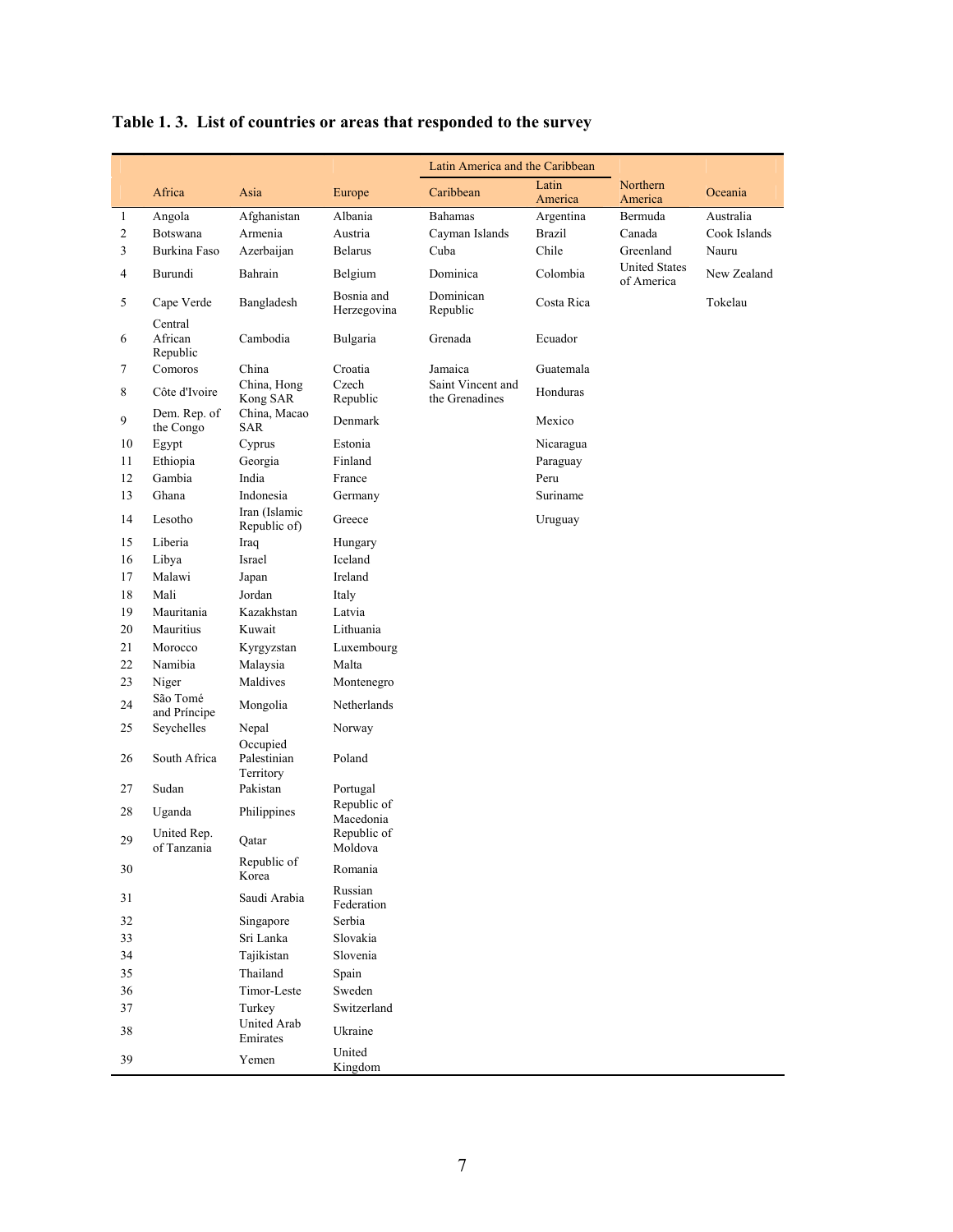# **Chapter 2. Sources of Population and Housing Census Data**

A population census is the total process of collecting, compiling, evaluating, analysing and publishing or otherwise disseminating demographic, economic and social data pertaining, at a specified time, to all persons in a country or in a well-delimited part of a country<sup>7</sup>. A housing census is the total process of collecting, compiling, evaluating, analysing and publishing or otherwise disseminating statistical data pertaining, at a specified time, to all living quarters and occupants thereof in a country or in a well-delimited part of a country.<sup>8</sup>

The vast majority of countries produce detailed and comprehensive population and housing statistics by conducting a traditional census, which in principle entails canvassing the entire country, reaching every single household and collecting information on all individuals and on a range of topics within a brief stipulated period. While the majority of countries continue to rely on the traditional census, some other countries are developing, testing, and implementing alternative methods for compiling key statistics that used to be generated by the traditional approach to population and housing censuses.<sup>9</sup>

Population and housing statistics produced through alternative methods are derived from administrative records, sample surveys, or from a combination of these methods. The motivation for introducing alternative census methods is to take advantage of the information in existing administrative sources, and in some cases, to reduce the large costs and to overcome the complex organizational problems associated with traditional censuses. The interest to produce reliable census-like data more frequently or on a continuing basis rather than every ten years is another reason. In other cases, alternative methods are sought to reduce the burden on respondents and to obviate public opposition to traditional censuses which are perceived to be too intrusive into people's private lives.

One of the alternative methods involves use of the traditional census with full enumeration in combination with continuous sample surveys. This design contains a full enumeration to collect only basic demographic data in the census year and a large sample survey to collect detailed demographic, social, economic and housing data every year throughout the decade. The sample is cumulated over time to produce data by small geographical areas.

Use of registers to produce census-like statistics takes advantage of existing administrative sources, namely different basic registers—population, buildings and dwellings and business registers—that contain comprehensive data on the units that are to be described in the population and housing census<sup>10</sup>. These registers are linked at the individual level with information on education, employment, income, taxation, and business, contained in other relevant registers. One of the essential preconditions of this approach is that the country should have an established central population register of high quality and good coverage linked with a system of continuous updating. The primary advantages of a register approach are reduced cost for the census process

<sup>&</sup>lt;sup>7</sup> United Nations Principles and Recommendations for Population and Housing Censuses, Revision 2. para. 1.4.

<sup>8</sup> Ibid, para. 1.6.

<sup>9</sup> Ibid, para. 1.58

 $10$  Ibid, para. 1.64 and 1.65.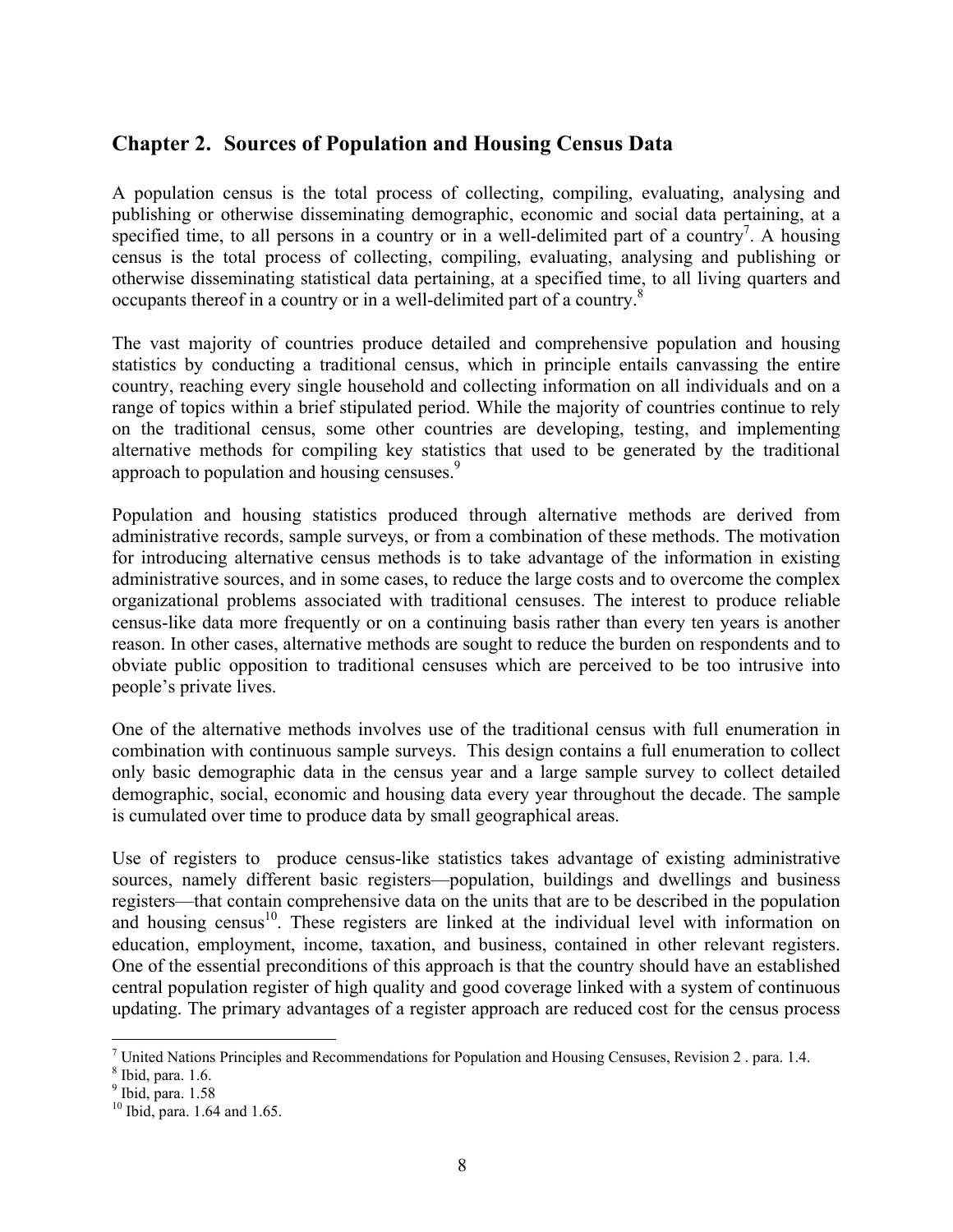and greater frequency of data. The use of administrative data sources also involves some drawbacks including the fact that the data that can be compiled is limited to what already exists in the registers.

To circumvent the above limitation and other shortcomings of registers, some countries or areas use a combination of data sources including registers with full or partial enumeration and/or sample surveys. This approach is mainly used by countries whose registers are not of good coverage or whose registers on different topics are not deemed equally developed or reliable enough to produce all required census results. Some countries using the combined approach produce partially pre-filled forms with information on respondents that is available in the register, and ratify or correct the information at the time of the interview.

A "rolling census" represents an alternative to the traditional model of the census by means of a continuous cumulative survey covering the whole country over several years.<sup>11</sup> Implementation of such an approach requires highly complex sampling and modelling techniques in order to allow sampling at very low levels of geography. The main advantage of this approach is the higher frequency for updating data. On the other hand, one of the disadvantages is the requirement for highly skilled staff for its implementation.

# **2.1. Main sources of census data**

The survey collected information on the main sources of census statistics that are used by countries or areas for producing the total population count for their censuses of the 2010 round. In the survey, countries or areas were requested to indicate the main sources of data for the total population count from among four options: (i) traditional census (full field enumeration); (ii) administrative registers; (iii) rolling census; and (iv) other (data source to be specified by the countries or areas). The responses are summarized in Table 2.1.

The compiled information indicates that the traditional census, based on full field enumeration, is the predominant source of data for producing the total population count. Out of the 138 countries or areas that responded to the survey, 115 (83%) use the traditional census. Virtually all the countries or areas in Africa, Latin America and the Caribbean and Oceania are using the traditional census as the main source of data for the total population count. In Asia all countries or areas except four —Bahrain, Israel, Singapore and Turkey—have the traditional census as the main source. Among the Northern America countries or areas that responded to the survey, Greenland has a register-based census while the rest rely on the traditional census. In Europe, 54 per cent of the countries or areas use the traditional census, while the rest are using alternative sources to generate the total population count.

As table 2.1 indicates, of the 39 responding countries or areas in Europe, 12 (31%) use administrative registers to generate the total population count. Globally, a register-based census is the main source of census data in 15 countries or areas—two in Asia (Bahrain, Singapore), 12 in Europe (Austria, Belgium, Denmark, Finland, Germany, Iceland, Netherlands, Norway, Slovenia, Spain, Sweden, Switzerland) and one in Northern America (Greenland).

 $\overline{a}$  $11$  Ibid, para. 1.69.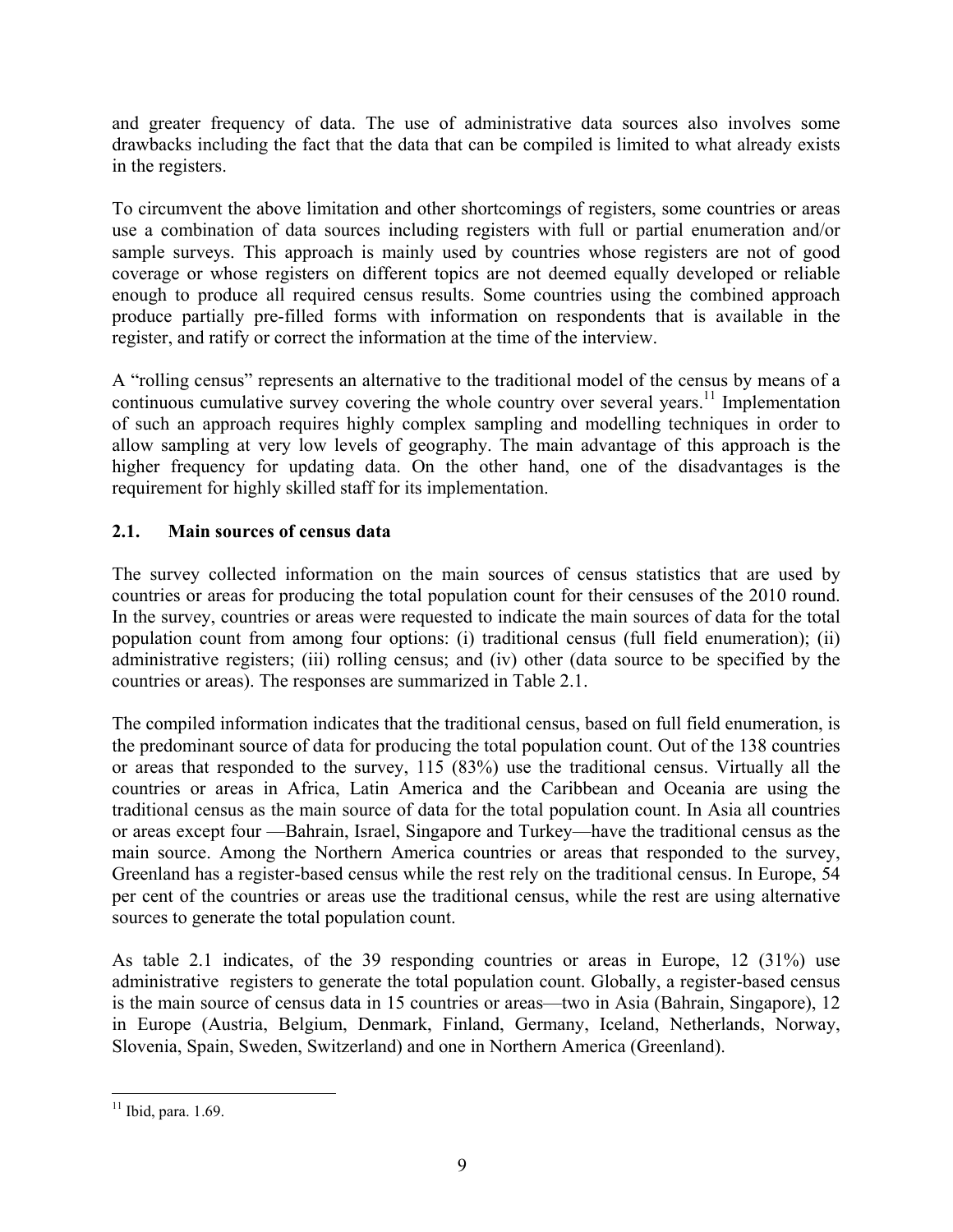|                                 | Number of               | Main source of census data (i) |                               |                   |                       |  |  |  |
|---------------------------------|-------------------------|--------------------------------|-------------------------------|-------------------|-----------------------|--|--|--|
| Geographic region               | responding<br>countries | Traditional<br>census          | Administrative<br>register(s) | Rolling<br>census | Other <sup>(ii)</sup> |  |  |  |
|                                 |                         |                                | Number                        |                   |                       |  |  |  |
| All geographic regions          | 138                     | 115                            | 15                            | $\mathbf{1}$      | 7                     |  |  |  |
|                                 |                         |                                |                               |                   |                       |  |  |  |
| Africa                          | 29                      | 29                             | $\theta$                      | $\theta$          | $\mathbf{0}$          |  |  |  |
| Asia                            | 39                      | 35                             | $\overline{c}$                | $\theta$          | $\overline{2}$        |  |  |  |
| Europe                          | 39                      | 21                             | 12                            | 1                 | 5                     |  |  |  |
| Latin America and the Caribbean | 22                      | 22                             | $\theta$                      | $\theta$          | $\theta$              |  |  |  |
| Caribbean                       | 8                       | 8                              | $\Omega$                      | $\Omega$          | $\theta$              |  |  |  |
| Latin America                   | 14                      | 14                             | $\theta$                      | $\theta$          | $\mathbf{0}$          |  |  |  |
| Northern America                | $\overline{4}$          | 3                              | 1                             | $\theta$          | $\mathbf{0}$          |  |  |  |
| Oceania                         | 5                       | 5                              | $\theta$                      | $\mathbf{0}$      | $\boldsymbol{0}$      |  |  |  |
|                                 |                         |                                | Percentage                    |                   |                       |  |  |  |
| All geographic regions          | 100                     | 83                             | 11                            | 1                 | 5                     |  |  |  |
| Africa                          | 100                     | 100                            | $\mathbf{0}$                  | $\theta$          | $\mathbf{0}$          |  |  |  |
| Asia                            | 100                     | 90                             | 5                             | $\theta$          | 5                     |  |  |  |
| Europe                          | 100                     | 54                             | 31                            | 3                 | 13                    |  |  |  |
| Latin America and the Caribbean | 100                     | 100                            | $\theta$                      | $\theta$          | $\theta$              |  |  |  |
| Caribbean                       | 100                     | 100                            | $\Omega$                      | $\Omega$          | $\mathbf{0}$          |  |  |  |
| Latin America                   | 100                     | 100                            | $\theta$                      | $\theta$          | $\theta$              |  |  |  |
| Northern America                | 100                     | 75                             | 25                            | $\theta$          | $\mathbf{0}$          |  |  |  |
| Oceania                         | 100                     | 100                            | $\theta$                      | $\theta$          | $\mathbf{0}$          |  |  |  |

#### **Table 2. 1. Main sources of census data by geographic region**

Note: i) The main source of census data refers to the source used for producing the total population count. ii) All the countries or areas that designated their main source of census data for total population count as "Other" used a combination of data sources including registers with full or partial enumeration and/or sample surveys.

The "rolling census", one of the alternative census data sources, is so far used only in one country—France. France also utilizes administrative registers to supplement the data from the rolling census. Though not used to produce the total population count, the United States also uses a continuous survey—the American Community Survey (ACS)—to produce data on socioeconomic characteristics not collected through the traditional decennial census.

Table 2.1 also further shows that a few countries or areas—two in Asia (Israel and Turkey) and five in Europe (Estonia, Italy, Latvia, Lithuania, and Poland)—are utilizing another alternative source, the "other" approach, which is a combination of data sources including registers with full or partial enumeration and/or sample surveys. The significant factor that differentiates these countries or areas from those that rely entirely on registers is the extent to which their administrative registers are used for the production of population and housing census-like statistics. It should be mentioned that in some of these countries or areas, the information from the administrative registers are only used to support a range of census activities, including for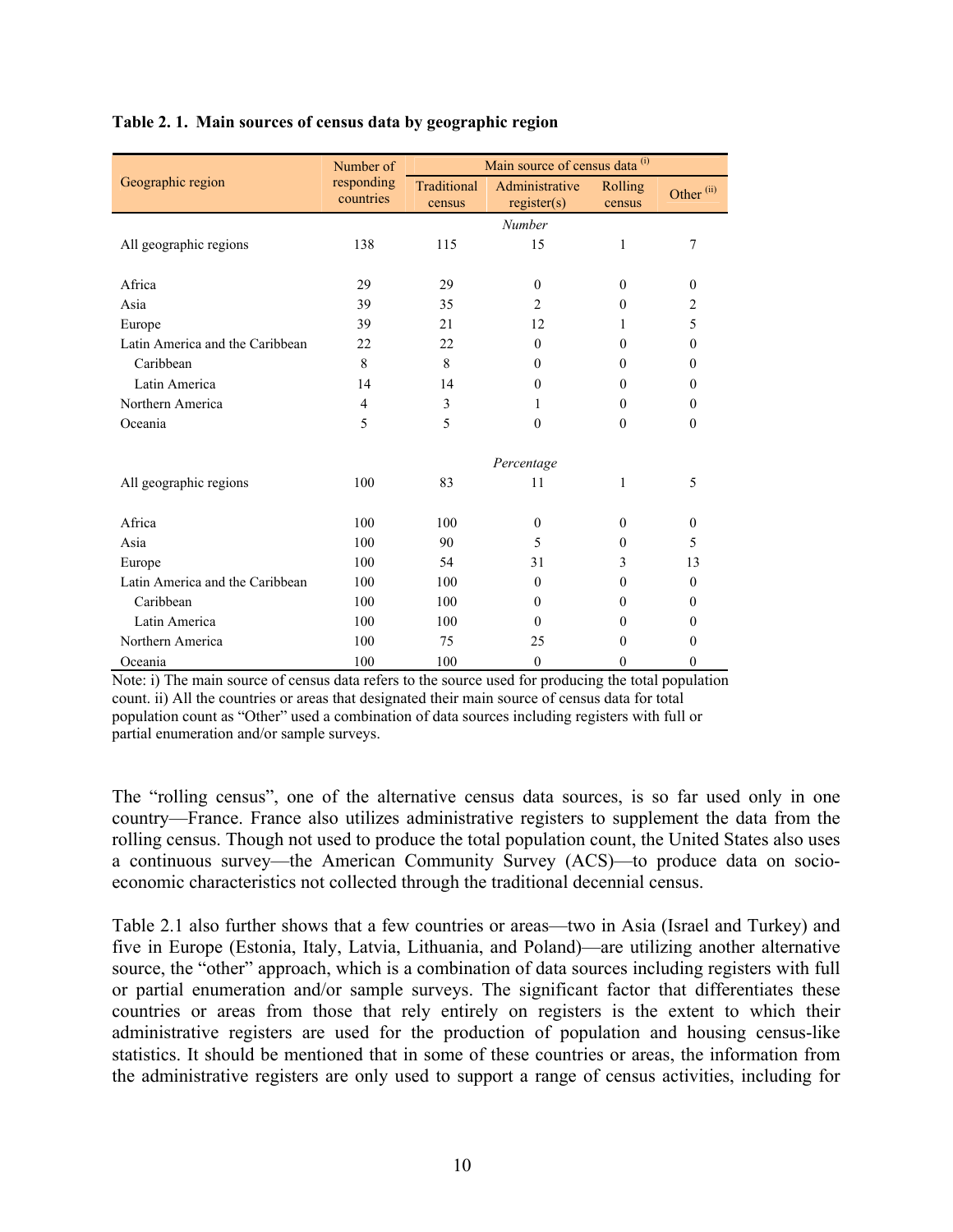establishing address lists; to complement census data; or to verify and control the quality of the collected data.

## **2.2 Additional sources of census data**

In the survey, countries or areas were requested to indicate additional sources—from among the following—that they used to provide data on specific census topics: (i) annual or other regular sample survey(s); (ii) ad-hoc sample survey(s) specifically conducted for the census; (iii) administrative register(s); and (iv) other source (to be specified by countries or areas). The information compiled from the responses of 138 countries is presented in Table 2.2.

In those cases where detailed and comprehensive population and housing statistics could not be produced entirely based on the main source of census data, countries or areas resort to additional sources. These include regular and ad-hoc sample surveys as well as administrative registers. Some countries use existing or regular sample surveys to provide data for specific census topics that are not available through the main source of data. For examples, in countries that use administrative registers as the main source of census data, ad-hoc sample surveys can be used to collect data on the characteristics that are not available in the registers or not collected for small geographic areas in existing or regular surveys. Also, when the traditional census is the main source of data, data for some of the census topics may be compiled from administrative registers such as building/housing registers, immigration records, tax records, etc.

The information in table 2.2 shows that 49 countries or areas, representing about 36 per cent of all countries or areas that responded to the survey, are using additional sources in their censuses for the 2010 round. Among these, 20 countries or areas are located in Europe, the region making the most extensive use of additional sources for producing census data. Additional sources are used to a lesser extent in the rest of the regions; 12 countries or areas in Asia, 7 in Africa and 6 in Latin America and the Caribbean reported using additional sources for augmenting their main source of census data.

Administrative registers are used as an additional source for census data in 24 countries or areas, while 16 countries or areas reported using ad-hoc sample surveys specifically conducted in conjunction with the census. Eighteen countries or areas reported augmenting their census data collection with annual or regular sample surveys. Among these countries or areas, the Labour Force Survey (LFS) was one of the most frequently cited regular sample surveys used as an additional source. The Demographic and Health Survey (DHS) and surveys on household living conditions and standards—such as the Survey on Income and Living Conditions (SILC) and the Living Standard Measurement (LSM)—were also reported as being used as additional sources. Multi-purposed and continuous surveys such as the Netherlands' Continuous Omnibus Survey and the American Community Survey (ACS) are used by the respective countries as sources for specific census topics.

Among countries or areas that rely on the traditional census as the main source of census data, only 31 out of 115 countries or areas (27%) reported supplementing their census collection with additional sources. In contrast, a significantly larger proportion of countries or areas employing alternative census methods as the main source of census data reported augmenting their census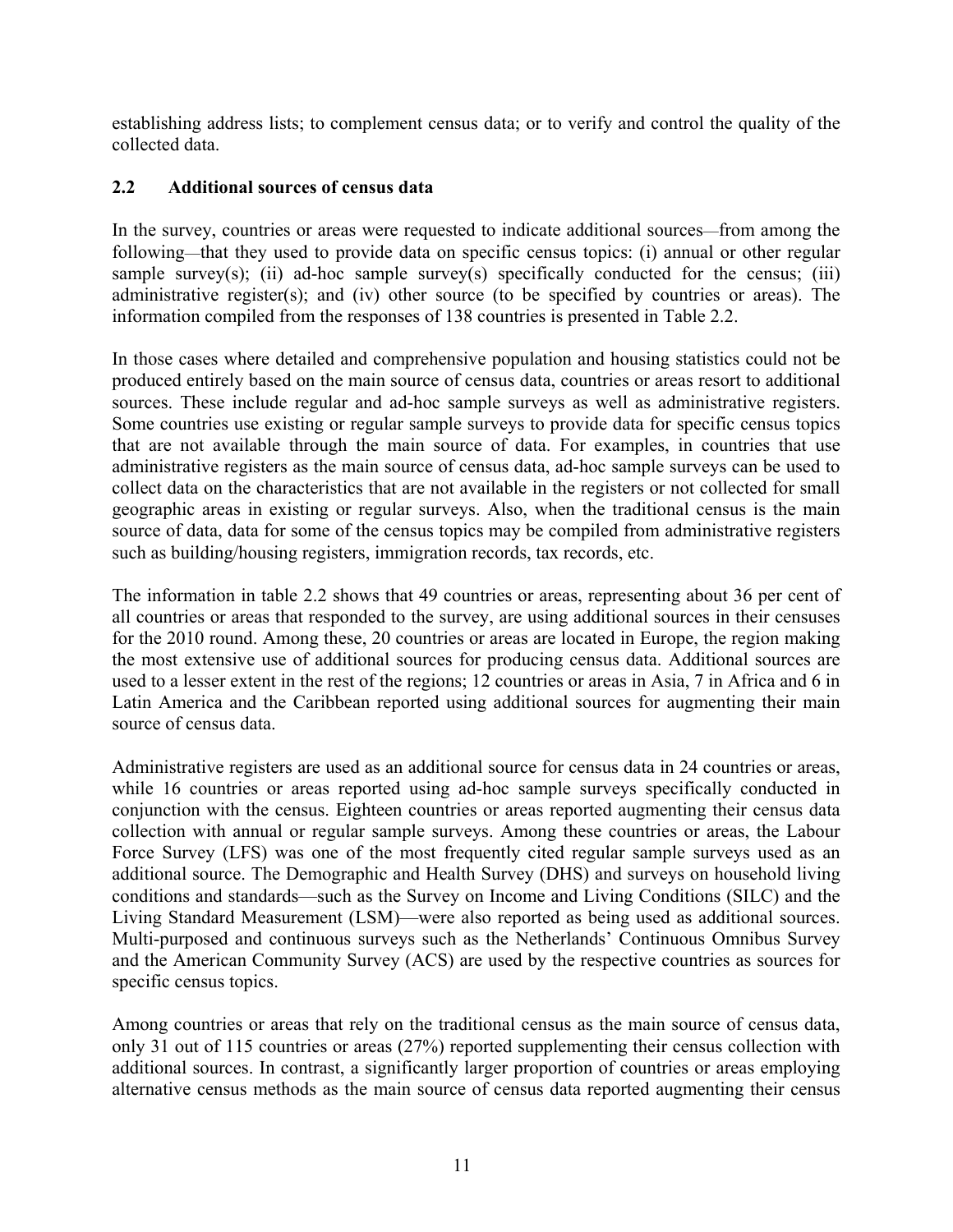collection with additional sources. Among the countries or areas using administrative registers as the main source of census data, 67% (or 10 out of 15) utilized additional sources. This may be due to the fact that registers are generally established for a specific purpose which is generally not the provision of statistics. As has already been mentioned, data that can be generated is limited only to what the register contains. In this case, other sources are relied upon to generate data that are not available in the registers. Virtually all of the countries or areas that use other alternative methods as the main source of census data have reported using additional sources.

|                                                   |                                      | Number of                                                | Additional sources for census data       |                                                                     |                               |  |  |
|---------------------------------------------------|--------------------------------------|----------------------------------------------------------|------------------------------------------|---------------------------------------------------------------------|-------------------------------|--|--|
| Geographic region<br>(by Main census methodology) | Number of<br>responding<br>countries | countries<br>reporting<br>using<br>additional<br>sources | Annual or<br>Regular<br>sample<br>survey | Ad-hoc sample<br>survey conducted<br>specifically for the<br>census | Administrative<br>register(s) |  |  |
|                                                   |                                      |                                                          | Number                                   |                                                                     |                               |  |  |
| All countries/areas                               | 138                                  | 49                                                       | 18                                       | 16                                                                  | 24                            |  |  |
| <b>Traditional census</b>                         | 115                                  | 31                                                       | 12                                       | 8                                                                   | 17                            |  |  |
| Administrative register(s)                        | 15                                   | 10                                                       | 6                                        | 4                                                                   | 0                             |  |  |
| Rolling census                                    | 1                                    |                                                          | 0                                        | $\theta$                                                            |                               |  |  |
| Other                                             | 7                                    | 7                                                        | 0                                        | 4                                                                   | 6                             |  |  |
| Africa                                            | 29                                   | 7                                                        | 5                                        |                                                                     | 4                             |  |  |
| Traditional census                                | 29                                   | 7                                                        | 5                                        |                                                                     | 4                             |  |  |
| Asia                                              | 39                                   | 12                                                       | 3                                        | 7                                                                   | 5                             |  |  |
| Traditional census                                | 35                                   | 8                                                        | 3                                        | 3                                                                   |                               |  |  |
| Administrative register(s)                        | 2                                    | 2                                                        | 0                                        | 2                                                                   | 0                             |  |  |
| Other                                             | $\overline{2}$                       | $\overline{c}$                                           | $\Omega$                                 | 2                                                                   |                               |  |  |
| Europe $(39)$                                     | 39                                   | 20                                                       | 6                                        | 5                                                                   | 12                            |  |  |
| <b>Traditional census</b>                         | 2.1                                  | 6                                                        | 0                                        |                                                                     | 6                             |  |  |
| Administrative register(s)                        | 12                                   | 8                                                        | 6                                        |                                                                     | $_{0}$                        |  |  |
| Rolling census                                    |                                      |                                                          | 0                                        | $\theta$                                                            |                               |  |  |
| Other                                             | 5                                    | 5                                                        | 0                                        | $\overline{c}$                                                      | 5                             |  |  |
| Latin America and the Caribbean                   | 22                                   | 6                                                        | 3                                        | 3                                                                   | $\theta$                      |  |  |
| <b>Traditional census</b>                         | 22                                   | 6                                                        | 3                                        | 3                                                                   | $\theta$                      |  |  |
| Northern America                                  | 4                                    | $\overline{c}$                                           |                                          | $\theta$                                                            |                               |  |  |
| <b>Traditional census</b>                         | 3                                    | 2                                                        |                                          | $\theta$                                                            |                               |  |  |
| Administrative register(s)                        |                                      | $\boldsymbol{0}$                                         | 0                                        | $\mathbf{0}$                                                        | 0                             |  |  |
| Oceania                                           | 5                                    | $\overline{c}$                                           | 0                                        | $\theta$                                                            | $\overline{c}$                |  |  |
| Traditional census                                | 5                                    | 2                                                        | 0                                        | 0                                                                   | 2                             |  |  |

| Table 2.2. Additional sources of census data by geographic region and main source of census data |  |  |  |  |
|--------------------------------------------------------------------------------------------------|--|--|--|--|
|                                                                                                  |  |  |  |  |

Note: The sum of the figures under the "Additional sources for census data" do not add up to the figures under the "Number of countries using additional sources" column because a given country/area may use more than one additional source.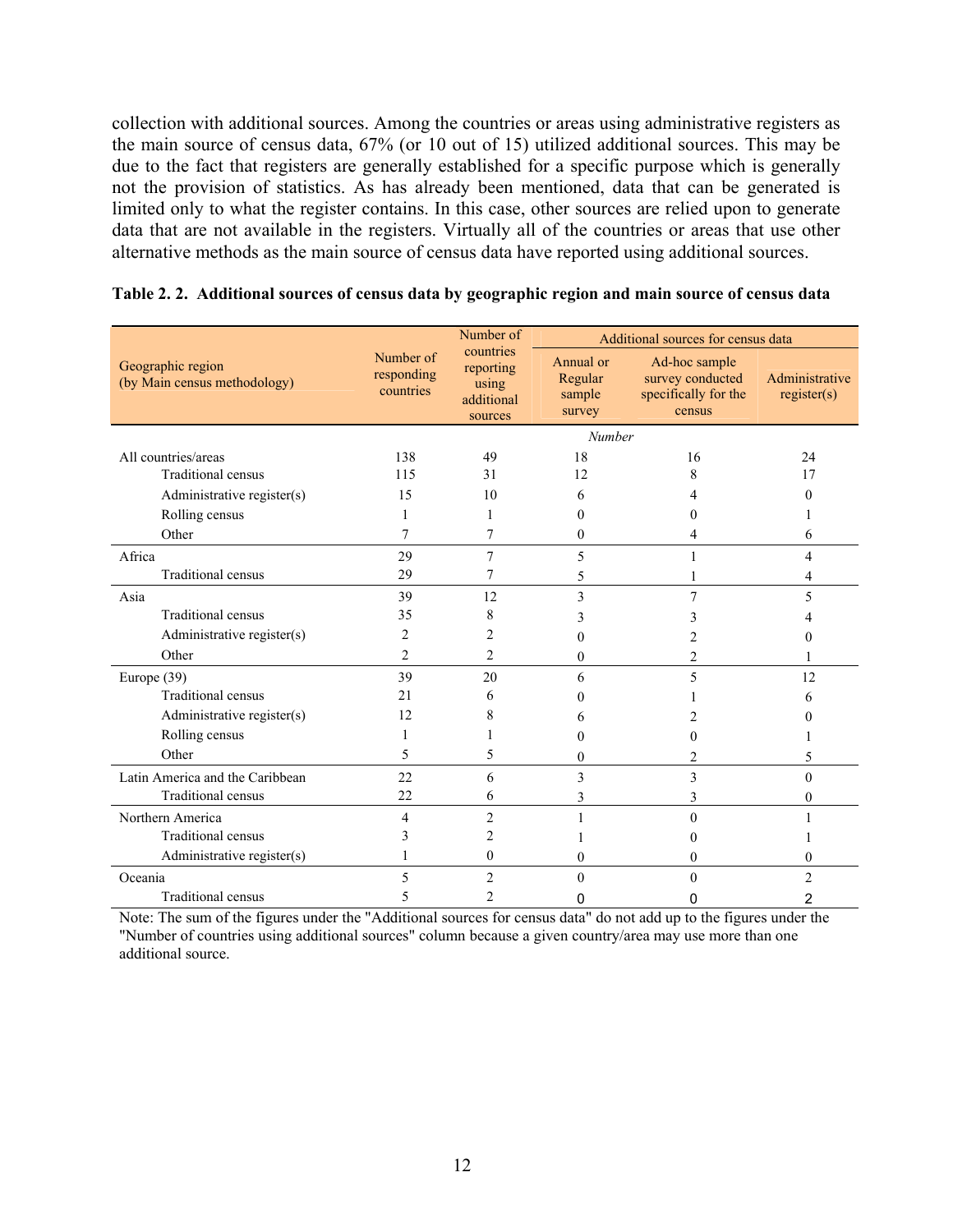# **Chapter 3. Census Cartography**

Census cartography refers to the systematic subdivision of a country or area into a contiguous mosaic of small pieces of land, each big enough in terms of population and area, to be manageable by one enumerator during the enumeration phase. In addition to its traditional role of facilitating enumeration, census mapping has many other uses in the census process, both during the planning phase and for the presentation of data during dissemination. Activities that use maps include: delineating administrative boundaries at multiple levels or assigning administrative units to operational areas; assigning locations of field offices and enumerators; planning and managing logistics for the transportation of field staff and supplies; identifying rugged or inaccessible areas or hard-to-enumerate populations and collective living quarters; and, monitoring the census progress. Maps have also been used to present aggregate census results in cartographic form. Very few enumerations during the last several census rounds were executed without the help of detailed maps. Thus, mapping has been an integral part of census-taking for a long time.<sup>12</sup>

#### **3.1 Census maps**

 $\overline{a}$ 

In the survey countries or areas were requested to provide information on the basis for census mapping for demarcating enumeration areas in the conduct of their 2010 round censuses. They were asked to indicate the maps and/or images used from the following types: (i) sketch maps; (ii) digitized maps; (iii) aerial photography; (iv) satellite imagery; and (v) other/not applicable (to be specified by countries or areas).

A total of 122 out of 138 responding countries planned to use or used maps for demarcating enumeration areas. Only 16 countries, mostly those that conduct register-based censuses, did not use maps as they do not need to demarcate enumeration areas. Table 3.1 gives the number and percentage of countries using different types of maps. Digitized maps, which have a higher degree of accuracy, are increasingly being used in most regions of the world. Census maps are commonly digitized in both developed and developing countries and areas. The survey shows that close to 60% of the countries use digitised maps. Paper-based sketch maps are still used exclusively in 13 countries or areas, representing 11 per cent.

It is worth noting that while sketch maps are hand-drawn and can selectively include most useful features at any required scale, they however have low positional accuracy. About 30% of the countries simultaneously use different types of maps, supplementing sketch and digitised maps with aerial photography and satellite imagery. Aerial photography gives high accuracy and rapid completion of tasks, as does the high-resolution satellite imagery which is growing in use.

<sup>&</sup>lt;sup>12</sup> Handbook on Geospatial Infrastructure in Support of Census Activities, Sales No. 09.XVII.8, United Nations, New York, 2009.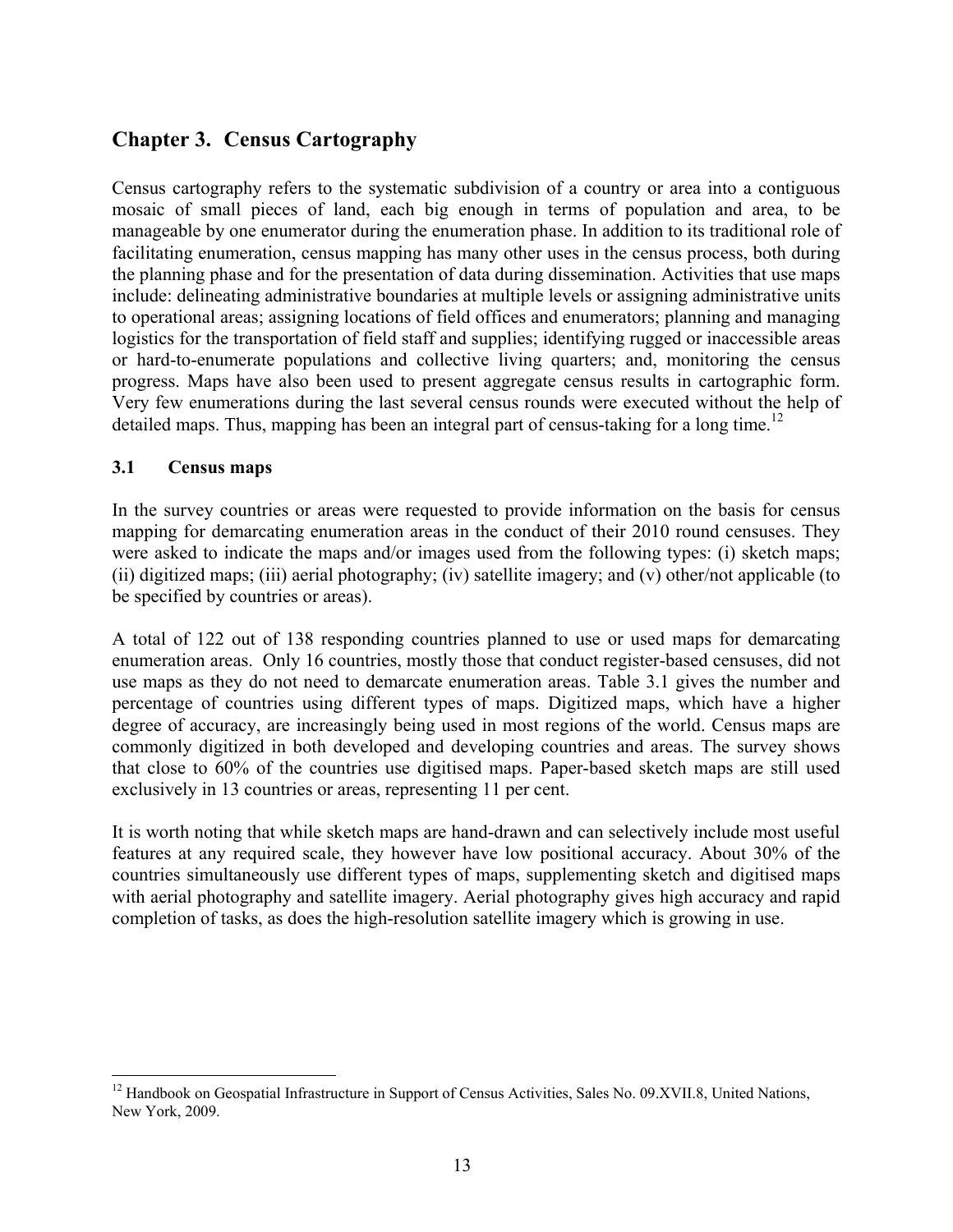|                                 | Number of                               | Type of map           |                    |                                 |  |  |  |
|---------------------------------|-----------------------------------------|-----------------------|--------------------|---------------------------------|--|--|--|
| Region                          | countries or areas<br>using census maps | Digitized map<br>only | Sketch map<br>only | Several<br>types <sup>(i)</sup> |  |  |  |
|                                 |                                         | Number                |                    |                                 |  |  |  |
| All regions                     | 122                                     | 71                    | 13                 | 38                              |  |  |  |
| Developed regions               | 33                                      | 15                    | 3                  | 15                              |  |  |  |
| Developing regions              | 89                                      | 56                    | 10                 | 23                              |  |  |  |
| Africa                          | 29                                      | 18                    | 4                  | $\tau$                          |  |  |  |
| Asia                            | 37                                      | 22                    | 5                  | 10                              |  |  |  |
| Europe                          | 27                                      | 13                    | 3                  | 11                              |  |  |  |
| Latin America and the Caribbean | 22                                      | 15                    | $\mathbf{0}$       | 7                               |  |  |  |
| Caribbean                       | 8                                       | 5                     | $\Omega$           | 3                               |  |  |  |
| Latin America                   | 14                                      | 10                    | 0                  | 4                               |  |  |  |
| Northern America                | 3                                       | $\mathbf{1}$          | $\mathbf{0}$       | $\overline{c}$                  |  |  |  |
| Oceania                         | 4                                       | $\overline{2}$        | 1                  | $\mathbf{1}$                    |  |  |  |
|                                 |                                         | Percentage            |                    |                                 |  |  |  |
| All regions                     | 100                                     | 58                    | 11                 | 31                              |  |  |  |
| Developed regions               | 100                                     | 45                    | 9                  | 45                              |  |  |  |
| Developing regions              | 100                                     | 63                    | 11                 | 26                              |  |  |  |
| Africa                          | 100                                     | 62                    | 14                 | 24                              |  |  |  |
| Asia                            | 100                                     | 59                    | 14                 | 27                              |  |  |  |
| Europe                          | 100                                     | 48                    | 11                 | 41                              |  |  |  |
| Latin America and the Caribbean | 100                                     | 68                    | $\theta$           | 32                              |  |  |  |
| Caribbean                       | 100                                     | 63                    | $\Omega$           | 38                              |  |  |  |
| Latin America                   | 100                                     | 71                    | $\mathbf{0}$       | 29                              |  |  |  |
| Northern America                | 100                                     | 33                    | $\Omega$           | 67                              |  |  |  |
| Oceania                         | 100                                     | 50                    | 25                 | 25                              |  |  |  |

#### **Table 3. 1. Type of maps used by region**

Note: i) A combination of sketch, digitised maps and maps based on aerial photography and satellite imagery.

## **3.2 Use of GPS/GIS technology**

The most common use of GPS/GIS technology in censuses includes the demarcation of enumeration areas, development of maps, and monitoring census field operations. Other common uses of GPS include locating important geographic features, such as landmarks, hospitals, schools, and settlements. Furthermore, GIS is used in disseminating census results.

As part of the survey, countries or areas were requested to indicate whether they used or planned to use GPS/GIS technology for census mapping. The responses from 138 countries or areas, presented by region, are summarized in Tables 3.2. The use of GPS for demarcating census enumeration areas is not applicable in about a quarter of the responding countries or areas in Europe as many rely on registers to produce census-like statistics. For all regions, 102 countries or areas, representing about 74% of the responding countries reported employing GPS/GIS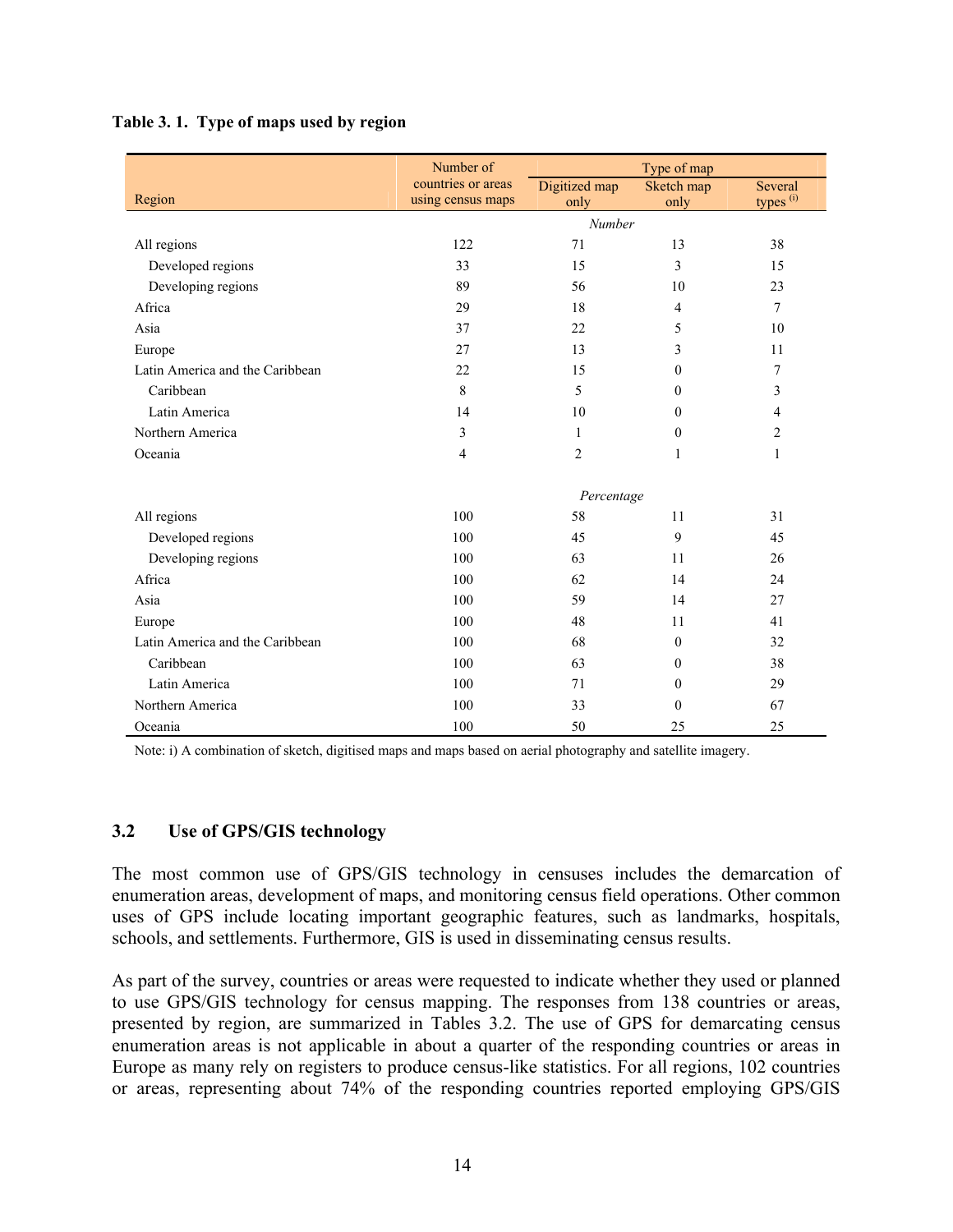technology. The use of GPS/GIS technology for census mapping is quite common in developing countries conducting traditional based censuses. About 80% of the developing countries that responded indicated using this technology. In particular, 86% of African countries or areas, as well as all countries or areas in Latin America and the Caribbean that responded to the Survey reported the use of GPS/GIS technology for census mapping.

Some of the GIS and GPS related software applications reported by countries or areas as being used in census operations include ArcView, ArcGIS, ArcPad, Map Info, MapXtreme, Spatialware, Magellan and Geobase. Further details on some of the applications of GPS/GIS technology in census operations reported by responding countries or areas are given in Annex 2.

| Region                          | Number of<br>responding<br>countries | Use<br>GPS/GIS<br>technology | Not use<br>GPS/GIS | <b>Not</b><br>applicable<br>(i) |
|---------------------------------|--------------------------------------|------------------------------|--------------------|---------------------------------|
|                                 |                                      | Number                       |                    |                                 |
| All countries/areas             | 138                                  | 102                          | 23                 | 13                              |
| Developed countries/areas       | 46                                   | 26                           | 8                  | 12                              |
| Developing countries/areas      | 92                                   | 76                           | 15                 | 1                               |
| Africa                          | 29                                   | 25                           | $\overline{4}$     | $\theta$                        |
| Asia                            | 39                                   | 30                           | 8                  | 1                               |
| Europe                          | 39                                   | 20                           | 8                  | 11                              |
| Latin America and the Caribbean | 22                                   | 22                           | 0                  | $\Omega$                        |
| Caribbean                       | 8                                    | 8                            | $\theta$           | $\theta$                        |
| Latin America                   | 14                                   | 14                           | $\theta$           | $\theta$                        |
| Northern America                | $\overline{4}$                       | 3                            | $\theta$           | 1                               |
| Oceania                         | 5                                    | $\overline{2}$               | 3                  | $\theta$                        |
|                                 |                                      | Percentage                   |                    |                                 |
| All countries/areas             | 100                                  | 74                           | 17                 | 9                               |
| Developed countries/areas       | 100                                  | 57                           | 17                 | 26                              |
| Developing countries/areas      | 100                                  | 83                           | 16                 | 1                               |
| Africa                          | 100                                  | 86                           | 14                 | $\Omega$                        |
| Asia                            | 100                                  | 77                           | 21                 | 3                               |
| Europe                          | 100                                  | 51                           | 21                 | 28                              |
| Latin America and the Caribbean | 100                                  | 100                          | $\theta$           | $\Omega$                        |
| Caribbean                       | 100                                  | 100                          | $\theta$           | $\theta$                        |
| Latin America                   | 100                                  | 100                          | $\theta$           | $\theta$                        |
| Northern America                | 100                                  | 75                           | $\theta$           | 25                              |
| Oceania                         | 100                                  | 40                           | 60                 | $\theta$                        |

|  |  |  |  |  | Table 3.2. Use of GPS/GIS technology for census mapping by region |
|--|--|--|--|--|-------------------------------------------------------------------|
|--|--|--|--|--|-------------------------------------------------------------------|

Note: i) Most of the countries or areas in the "Not applicable" column conduct registerbased censuses and do not need to demarcate census enumeration areas.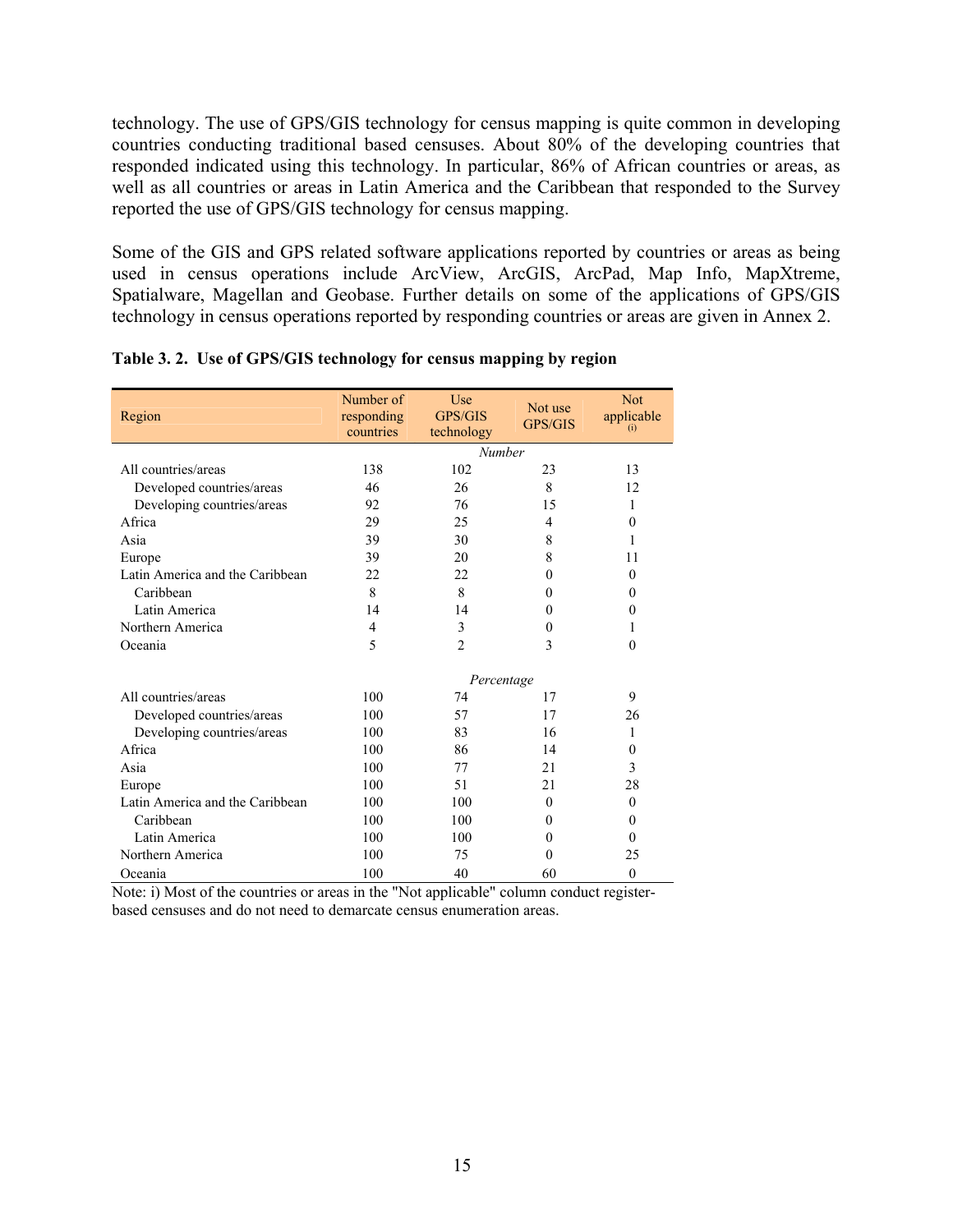# **Chapter 4. Mode of Enumeration**

There are several modes of data collection: face-to-face interviews, self-enumeration (paperbased questionnaire or on the Internet), interviews by telephone, as well as combinations of these methods. In addition, data can be compiled from existing administrative registers.

Face-to-face interviewing as mode of enumeration is most commonly used in developing countries, where a substantial proportion of the population may not be literate enough to understand and fill in the census questionnaire on their own. Self-enumeration, on the other hand, is most common in developed countries and may be used due to concerns of privacy and confidentiality by the responding public when they have to provide personal information to an enumerator. Generally with self-enumeration, census questionnaires are mailed to the households and then mailed back to the census organization by the respondent. In other cases, they are dropped off at households by a census collector and then either picked up by the census collector or mailed back by respondents to the census organization. Self-enumeration whether on a paper questionnaire or on the Internet offers respondents more flexibility in terms of not having to complete the census form at one sitting.

The 2010 round of population and housing censuses is witnessing a rise in the use of the Internet for census data collection. Reasons for developing an Internet option are numerous, including cost reduction issues, or strong public demand related to new lifestyles and privacy concerns.

Generally, developed countries are more likely than developing countries to use a combination of data collection methods, such as use of self-enumeration combined with face-to-face interviews. For instance, for the 2011 census of Hong Kong SAR, China, a new multi-modal data collection approach will be used, under which the data collection process will be divided into two phases. In the first phase, households are encouraged to choose the self-enumeration mode through completion of an e-questionnaire online or by postal return. For the remaining households not choosing self-enumeration, the census office will arrange census officers to conduct face-to-face interview in the second phase. The 2010 census of Japan also employed a multimodal data collection method, i.e. collecting through census takers, by mail to municipal offices, and via the Internet (Tokyo only). Each household could choose the way to submit its census form. The aim was to make it easier for the general population to participate in the census and fill in the forms. According to the Statistics Bureau of Japan, more than half of the households in Japan chose the mail-back option, while the Internet response rate in Tokyo reached around 8.4% of total households (http://www.stat.go.jp/english/data/kokusei/pdf/20101101.pdf).

In the United States face-to-face interviews are used to collect information from households that have not sent back on time their filled-in census forms. In the 2010 Census, Malaysia also used a multi-modal approach of data collection. This included use of (i) face to face interviews by enumerators and (ii) self enumeration. The latter had two options: (i) drop-off and pick-up whereby enumerators dropped-off a census kit at respondents' living quarters and then return at the agreed time to pick up the completed questionnaire, and (ii) the e-Census whereby respondents fill up an electronic form. For the 2010 census, the Republic of Korea also used a variety of options to collect the data. There was more use of administrative registers than was the case for the 2005 census. In addition, respondents could participate in the census by filling in the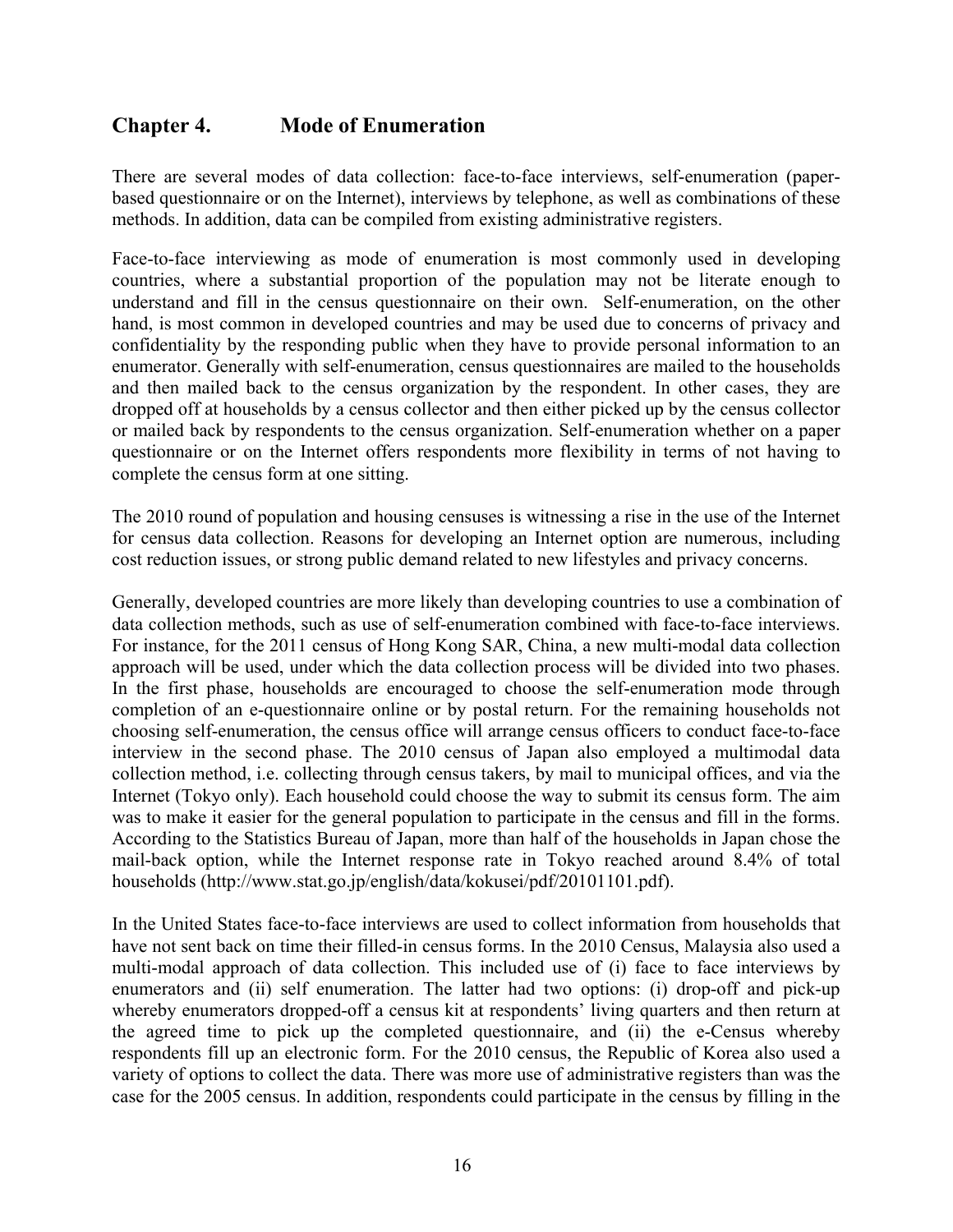census questionnaire online through an Internet response system. If a household did not respond online, census takers visited the home to fill out the census form. In Australia for the 2006 census, two main modes of data collection were used, self-enumeration by a paper questionnaire and self-enumeration through the Internet. Face-to face interviews were also conducted for some groups of the Australian population.

Information collected on national practices for the 2010 census round, and presented in Table 4.1 and Figure 4.1, shows that face-to-face interviewing is the most common mode of data collection. In 117 (85%) out of the 138 countries or areas face-to-face interviews are the most common mode of data collection particularly in the African region and the Caribbean where all the responding countries indicated using this method. Also, at least 75 per cent of the responding countries or areas in each of the remaining regions use face-to-face interviews for census data collection. In Asia and Europe, 95 per cent of the responding countries or areas reported use of face-to-face interviews, as did 93 and 80 per cent of those in Latin America and Oceania, respectively. The lowest proportion (75%) is for Northern America.

The second most used mode of data collection is self-enumeration using paper questionnaire which was used by 28 per cent of the responding countries or areas. Internet self-enumeration and registers were used by 23 and 18 per cent, respectively, of the responding countries. Use of paper-based self-enumeration is higher in Oceania (60%) and Northern America (50%) than in the other regions, but the lowest in Latin America (7%).

In 32 (23%) of the countries or areas that responded to the survey, there was self-enumeration through the Internet. This mode of data collection is used in all regions, except Africa. In some cases, data for the census are compiled from administrative registers. This is the case in 25 (18%) of the countries or areas that participated in the study.

Registers are used in 25 countries or areas, mainly in Europe (17 countries or areas), to generate census-like data. Particularly in the 2010 census round, some countries other than the Scandinavian countries that have used registers for a long time, are also using this mode of enumeration to generate some population data.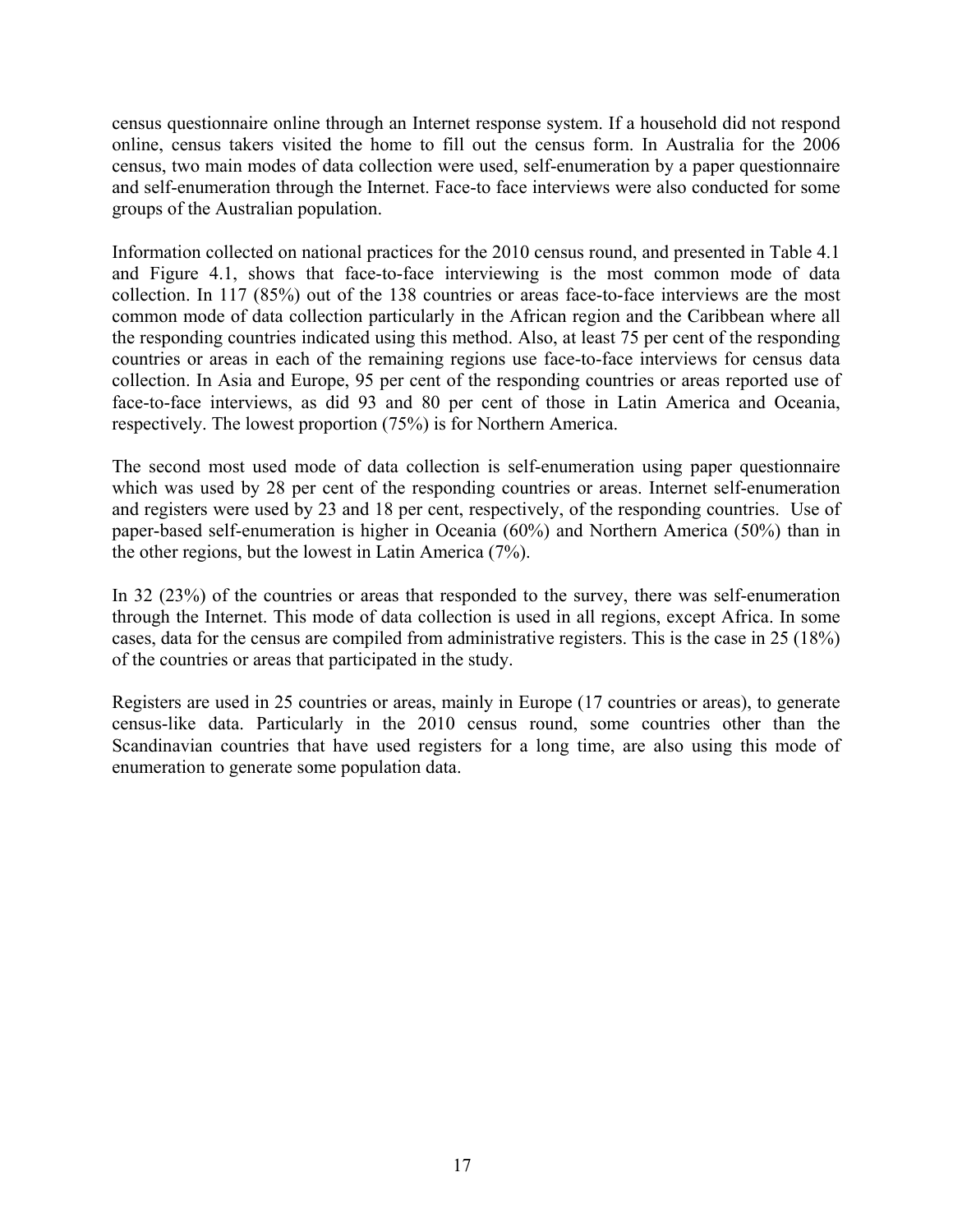# **Table 4. 1. Mode of enumeration by geographic region**

|                                 |                           |                                 | Number of countries using          |              |              |
|---------------------------------|---------------------------|---------------------------------|------------------------------------|--------------|--------------|
| Geographic region               | Face-to-face<br>interview | Paper-based<br>self-enumeration | Internet-based<br>self-enumeration | Register(s)  | Other        |
|                                 |                           |                                 | Number                             |              |              |
| All geographic regions          | 117                       | 39                              | 32                                 | 25           | 11           |
|                                 |                           |                                 |                                    |              |              |
| Africa                          | 29                        | $\overline{4}$                  | $\Omega$                           | 1            | $\mathbf{0}$ |
| Asia                            | 37                        | 13                              | 12                                 | 5            | 6            |
| Europe                          | 23                        | 14                              | 13                                 | 17           | 4            |
| Latin America and the Caribbean | 21                        | 3                               | 4                                  | $\mathbf{0}$ | $\theta$     |
| Caribbean                       | 8                         | 2                               | 3                                  | $\theta$     | $\Omega$     |
| Latin America                   | 13                        | 1                               | 1                                  | $\theta$     | $\theta$     |
| Northern America                | 3                         | 2                               | 1                                  | 1            | 1            |
| Oceania                         | $\overline{4}$            | 3                               | 2                                  | $\mathbf{1}$ | $\theta$     |
|                                 |                           |                                 |                                    |              |              |
|                                 |                           |                                 | Percentage                         |              |              |
| All geographic regions          | 85                        | 28                              | 23                                 | 18           | 8            |
| Africa                          | 100                       | 14                              | $\theta$                           | 3            | $\Omega$     |
| Asia                            | 95                        | 33                              | 31                                 | 13           | 15           |
| Europe                          | 59                        | 36                              | 33                                 | 44           | 10           |
| Latin America and the Caribbean | 95                        | 14                              | 18                                 | $\theta$     | $\theta$     |
| Caribbean                       | 100                       | 25                              | 38                                 | $\theta$     | $\theta$     |
| Latin America                   | 93                        | 7                               | 7                                  | $\theta$     | $\Omega$     |
| Northern America                | 75                        | 50                              | 25                                 | 25           | 25           |
| Oceania                         | 80                        | 60                              | 40                                 | 20           | $\theta$     |
|                                 |                           |                                 |                                    |              |              |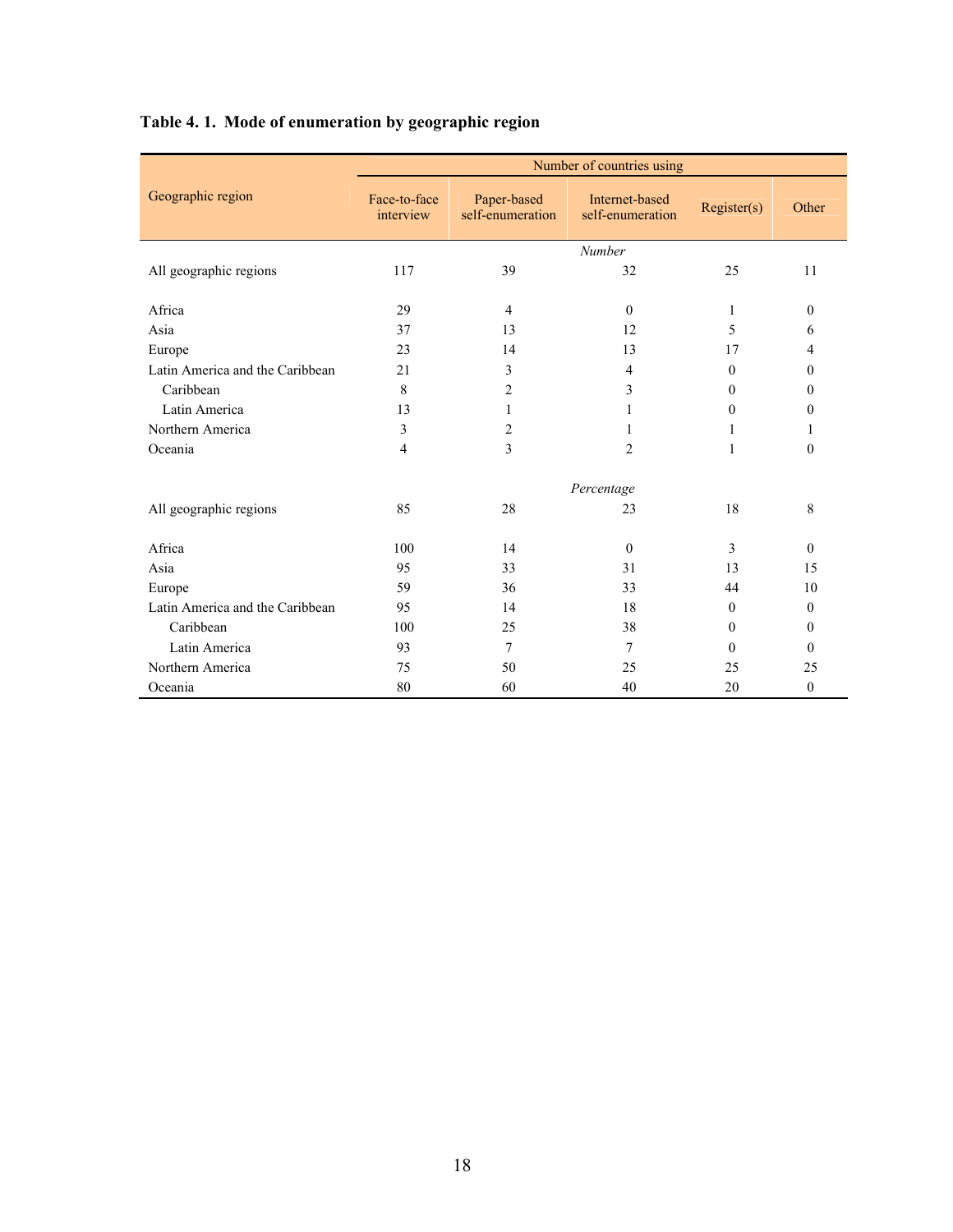

**Figure 4. 1. Mode of enumeration by geographic region** 

Information in table 4.2 shows, however, that there was combined use of modes of enumeration for many countries. For example, while 117 (85%) of the 138 countries or areas that responded to the survey used or plan to use face-to-face interviews, 73 (62%) of these used or plan to use this mode of enumeration by itself while 44 (38%) used or plan to use it in combination with some other method(s). Similarly, of the 39 countries or areas that used or plan to use paper-based self enumeration, only 4 (10%) used or will use this method by itself. The remainder will use it in combination with one or more other methods. None of the 32 countries or areas with Internetbased self-enumeration have used or plan to use it as an only method of enumeration. Only 10 (40%) out of the 25 countries or areas that are using registers for their 2010 round censuses, are relying only on this source of information. In the remaining 15 (60%) it is used in combination with other methods. It is interesting to note that 9 (53%) out of the 17 countries or areas in Europe that are using registers use them as an only source while the other 8 (47%) use them in combination with other sources.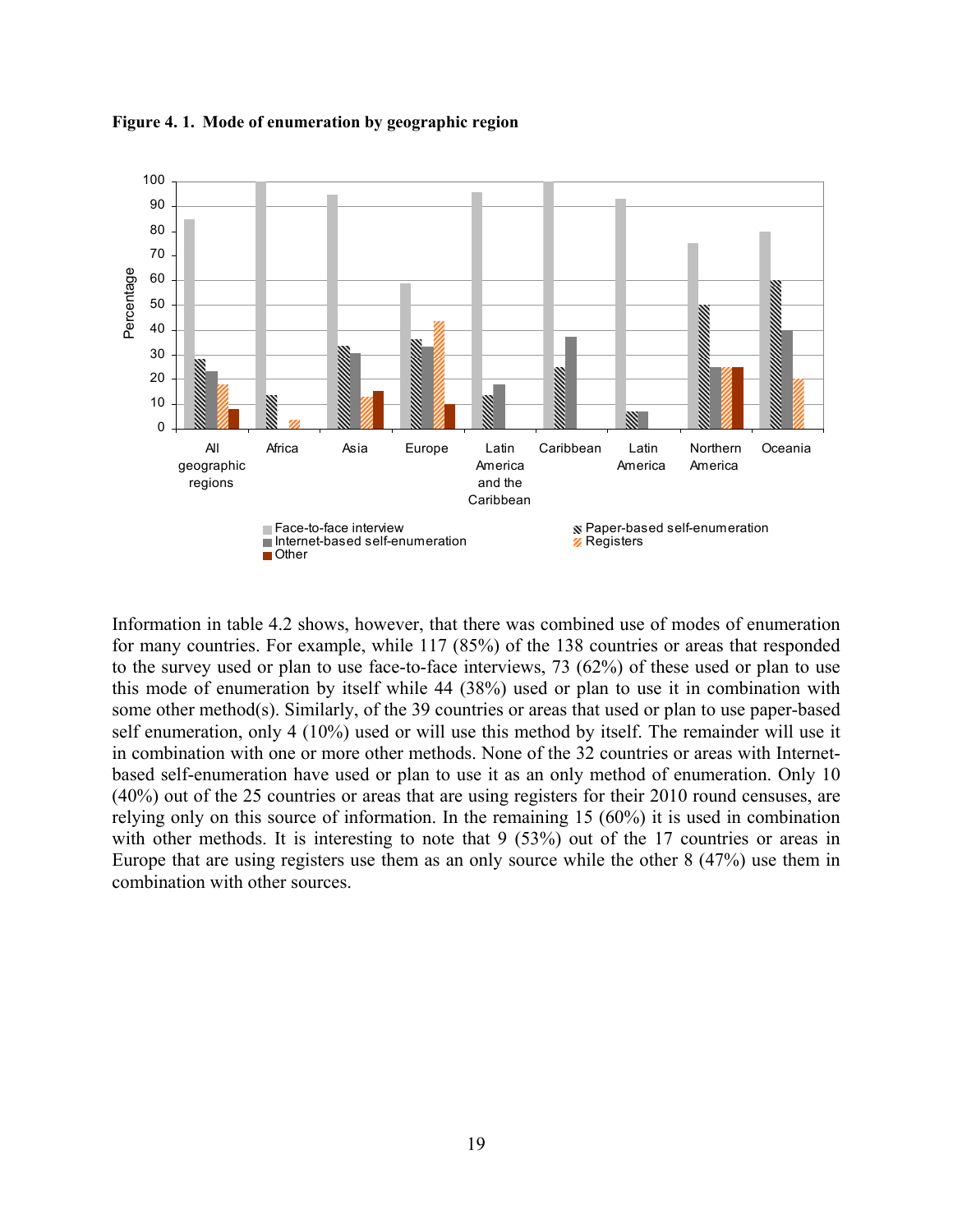|                                 | Face-to-face<br>interview |              |          | Paper-based<br>self-enumeration |                                  | Internet-based<br>self-enumeration |                    |                                  | Registers      |                          |                                  |                  |
|---------------------------------|---------------------------|--------------|----------|---------------------------------|----------------------------------|------------------------------------|--------------------|----------------------------------|----------------|--------------------------|----------------------------------|------------------|
| Geographic region               | Total                     | Used alone   | Combined | Total                           | Used alone                       | Combined                           | Total              | Used alone                       | Combined       | Total                    | Used alone                       | Combined         |
| All geographic regions          | 117                       | 73           | 44       | 39                              | 4                                | 35                                 | Number<br>32       | $\boldsymbol{0}$                 | 32             | 25                       | 10                               | 15               |
| Africa<br>Asia                  | 29<br>37                  | 24<br>18     | 5<br>19  | 4<br>13                         | $\boldsymbol{0}$<br>$\mathbf{0}$ | 4<br>13                            | $\mathbf{0}$<br>12 | $\boldsymbol{0}$<br>$\mathbf{0}$ | $\theta$<br>12 | 1<br>5                   | $\boldsymbol{0}$<br>$\mathbf{0}$ | 1<br>5           |
| Europe                          | 23                        | 13           | 10       | 14                              | 3                                | 11                                 | 13                 | $\boldsymbol{0}$                 | 13             | 17                       | 9                                | 8                |
| Latin America and the Caribbean | 21                        | 17           | 4        | 3                               | 1                                | 2                                  | 4                  | $\boldsymbol{0}$                 | $\overline{4}$ | $\theta$                 | $\mathbf{0}$                     | $\boldsymbol{0}$ |
| Caribbean                       | 8                         | 5            | 3        | $\overline{2}$                  | $\mathbf{0}$                     | $\overline{c}$                     | 3                  | $\mathbf{0}$                     | 3              | $\theta$                 | $\mathbf{0}$                     | $\mathbf{0}$     |
| Latin America                   | 13                        | 12           | 1        | 1                               | 1                                | $\theta$                           | $\mathbf{1}$       | $\mathbf{0}$                     | 1              | $\theta$                 | $\mathbf{0}$                     | $\mathbf{0}$     |
| Northern America                | $\mathfrak{Z}$            | $\theta$     | 3        | $\overline{c}$                  | $\boldsymbol{0}$                 | 2                                  | 1                  | $\boldsymbol{0}$                 | 1              | 1                        | 1                                | $\boldsymbol{0}$ |
| Oceania                         | $\overline{4}$            | $\mathbf{1}$ | 3        | 3                               | $\mathbf{0}$                     | 3                                  | $\overline{2}$     | $\mathbf{0}$                     | $\overline{2}$ | 1                        | $\mathbf{0}$                     | $\mathbf{1}$     |
|                                 |                           |              |          |                                 |                                  |                                    | Percentage         |                                  |                |                          |                                  |                  |
| All geographic regions          | 100                       | 62           | 38       | 100                             | 10                               | 90                                 | 100                | $\boldsymbol{0}$                 | 100            | 100                      | 40                               | 60               |
| Africa                          | 100                       | 83           | 17       | 100                             | $\boldsymbol{0}$                 | 100                                |                    |                                  |                | 100                      | $\overline{0}$                   | 100              |
| Asia                            | 100                       | 49           | 51       | 100                             | $\mathbf{0}$                     | 100                                | 100                | $\boldsymbol{0}$                 | 100            | 100                      | $\overline{0}$                   | 100              |
| Europe                          | 100                       | 57           | 43       | 100                             | 21                               | 79                                 | 100                | $\mathbf{0}$                     | 100            | 100                      | 53                               | 47               |
| Latin America and the Caribbean | 100                       | 81           | 19       | 100                             | 33                               | 67                                 | 100                | $\mathbf{0}$                     | 100            | $\overline{\phantom{0}}$ | —                                |                  |
| Caribbean                       | 100                       | 63           | 38       | 100                             | $\mathbf{0}$                     | 100                                | 100                | $\theta$                         | 100            | $\overline{\phantom{0}}$ | -                                |                  |
| Latin America                   | 100                       | 92           | 8        | 100                             | 100                              | $\theta$                           | 100                | $\theta$                         | 100            | -                        | -                                |                  |
| Northern America                | 100                       | $\mathbf{0}$ | 100      | 100                             | $\boldsymbol{0}$                 | 100                                | 100                | $\boldsymbol{0}$                 | 100            | 100                      | 100                              | $\theta$         |
| Oceania                         | 100                       | 25           | 75       | 100                             | $\mathbf{0}$                     | 100                                | 100                | $\mathbf{0}$                     | 100            | 100                      | $\mathbf{0}$                     | 100              |

# **Table 4. 2. Mode of enumeration used alone or combined by geographic region**

Note: A short dash (-) indicates "not applicable".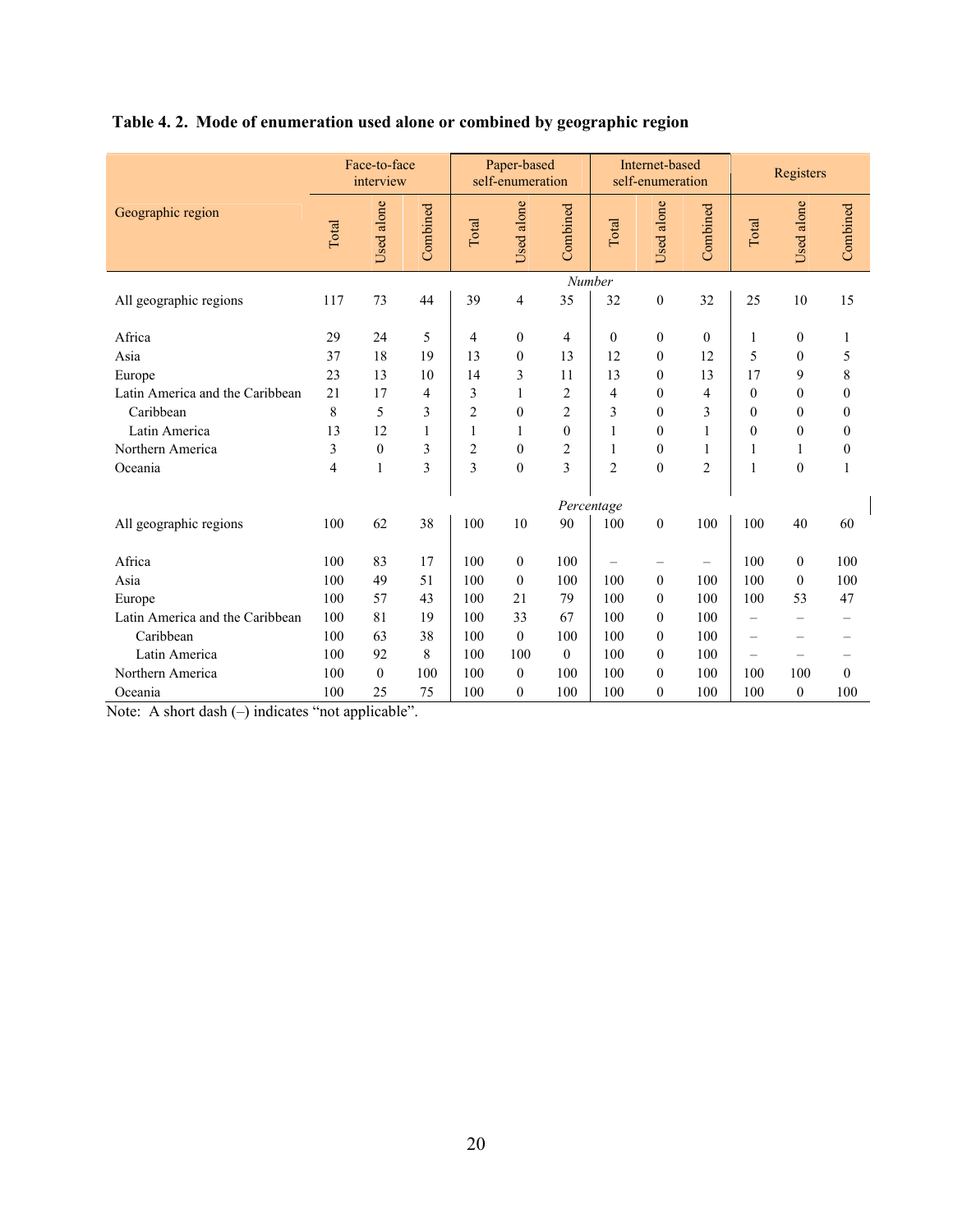# **Chapter 5. Census Evaluation**

#### **5.1. Methods of census evaluation**

<u>.</u>

It is commonly accepted that a population census is not perfect and that errors can and do occur at all stages of the census operation.13 Errors in the census results are classified into two general categories - coverage errors and content errors. Coverage errors arise due to omissions, erroneous inclusions, or duplications of persons or housing units in the census enumeration. Content errors are errors that arise due to the incorrect reporting or recording of the characteristics of persons, households and housing units enumerated in the census.

The quality of population and housing census data is very important for many reasons, including building public trust in the national statistical system.<sup>14</sup> It is therefore imperative that census evaluation is undertaken in order to provide users with a level of confidence when utilizing the data, and to explain errors in the census results.15Numerous methods are available for estimating coverage and content errors of censuses. Demographic analysis and post enumeration surveys (PES) are the two major methods for evaluating census data.

Many countries have recognized the need to evaluate the overall quality of their census results and have employed various methods for evaluating census coverage as well as certain types of content errors. Of the 138 countries or areas that responded to the survey, 126 (91%) have either undertaken or plan to carry out evaluation of their censuses. Of these 126 countries or areas, two did not indicate the method that will be used to evaluate the census. The analysis that follows refers to the 124 countries or areas that indicated a method or methods of evaluation for their censuses. Table 5.1 and Figure 5.1 show that of the 124 countries or areas that have evaluated or plan to evaluate their censuses, 96 (77%) have conducted or plan to conduct a PES,of which 58 (47%) will use it as the only method of evaluation. On the other hand 58 (47%) countries or areas used or plan to use demographic analysis – among which 20 (16%) used or will use it as the only method of evaluating their censuses. In 38 (31%) of the 124 countries or areas, census evaluation was undertaken or will be done by a combination of demographic methods and the PES. Eight (6%) of the 124 countries or areas stated that they have used or will use "other" method to evaluate their censuses.

There are observed regional differences in the methods of census evaluation. Use of only the PES is more common in Africa, Asia and Northern America than in the other regions, while use of only demographic methods is more prevalent in Oceania, Latin America and the Caribbean and in Europe. Use of both the PES and demographic methods is higher among countries or areas in Oceania, Northern America, and Latin America and the Caribbean, and lowest in Asia and Africa.

<sup>&</sup>lt;sup>13</sup>Principles and Recommendations for Population and Housing Censuses, Revision 2, United Nations, 2008 <sup>14</sup>Ibid, para.1.379. <sup>14</sup>Ibid, para.1.379.<br><sup>15</sup>Post Enumeration Surveys: Operational Guideline (Department of Economic and Social Affairs, Statistics

Division, 2010)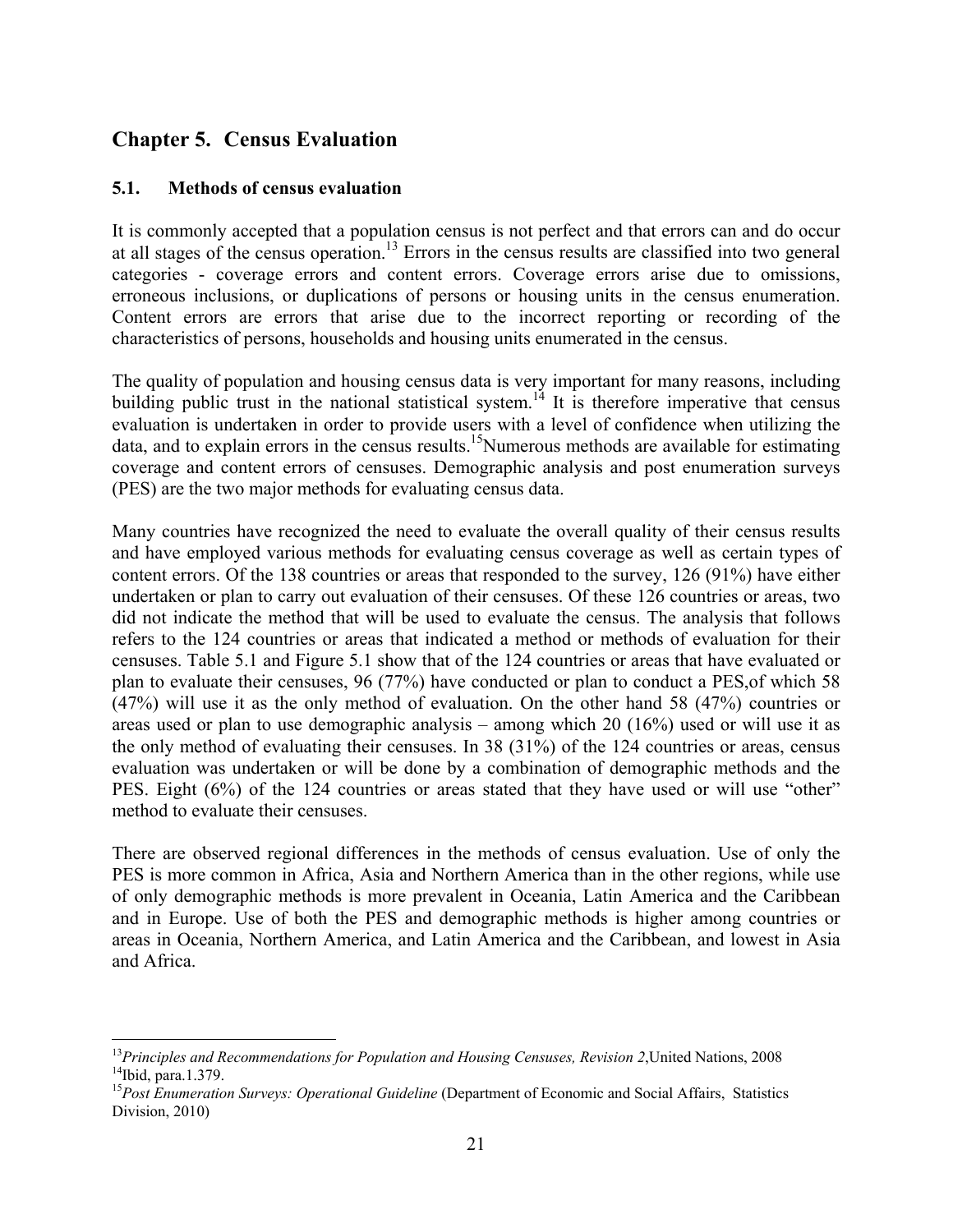Information in Table 5.1 also shows that 32 (26%) of the countries who evaluate their censuses use the results to adjust the census figures. Forty-one per cent of the countries or areas from the African region that evaluate their censuses use the results to adjust their census results, as do 32 per cent of those from Latin America and the Caribbean, and also 25 per cent of those in Asia. On the other hand, none of the countries or areas in Oceania and Northern America uses the evaluation results to adjust their census figures.

|                                 | Number of                                                |                |                                 | Method of evaluation                        |                  |                                                   |
|---------------------------------|----------------------------------------------------------|----------------|---------------------------------|---------------------------------------------|------------------|---------------------------------------------------|
| Geographic region               | countries<br><b>PES</b><br>evaluating<br>alone<br>census |                | Demographic<br>methods<br>alone | <b>PES</b><br>and<br>demographic<br>methods | Other<br>methods | Evaluation<br>results<br>used to<br>adjust census |
|                                 |                                                          |                |                                 | Number                                      |                  |                                                   |
| All geographic regions          | 124                                                      | 58             | 20                              | 38                                          | 8                | 32                                                |
|                                 |                                                          |                |                                 |                                             |                  |                                                   |
| Africa                          | 27                                                       | 17             | 3                               | $\boldsymbol{7}$                            | $\mathbf{0}$     | 11                                                |
| Asia                            | 35                                                       | 24             | 3                               | 7                                           | 1                | 9                                                 |
| Europe                          | 35                                                       | 12             | 8                               | 11                                          | 4                | 5                                                 |
| Latin America and the Caribbean | 22                                                       | 4              | 5<br>10                         |                                             | 3                | 7                                                 |
| Caribbean                       | 8                                                        | $\overline{c}$ | $\overline{c}$                  | $\overline{4}$                              | $\mathbf{0}$     | 3                                                 |
| Latin America                   | 14                                                       | $\overline{c}$ | 3                               | 6                                           | 3                | $\overline{4}$                                    |
| Northern America                | $\overline{c}$                                           | $\mathbf{1}$   | $\mathbf{0}$                    | 1                                           | $\theta$         | $\mathbf{0}$                                      |
| Oceania                         | $\overline{3}$                                           | $\mathbf{0}$   | 1                               | $\overline{2}$                              | $\theta$         | $\theta$                                          |
|                                 |                                                          |                |                                 | Percentage                                  |                  |                                                   |
| All geographic regions          | 100                                                      | 47             | 16                              | 31                                          | 6                | 26                                                |
| Africa                          | 100                                                      | 63             | 11                              | 26                                          | $\mathbf{0}$     | 41                                                |
| Asia                            | 100                                                      | 69             | 9                               | 20                                          | 3                | 26                                                |
| Europe                          | 100                                                      | 34             | 23                              | 31                                          | 11               | 14                                                |
| Latin America and the Caribbean | 100                                                      | 18             | 23                              | 45                                          | 14               | 32                                                |
| Caribbean                       | 100                                                      | 25             | 25                              | 50                                          | $\theta$         | 38                                                |
| Latin America                   | 100                                                      | 14             | 21                              | 43                                          | 21               | 29                                                |
| Northern America                | 100                                                      | 50             | $\theta$                        | 50                                          | $\theta$         | $\mathbf{0}$                                      |
| Oceania                         | 100                                                      | $\mathbf{0}$   | 33                              | 67                                          | $\Omega$         | $\theta$                                          |
|                                 |                                                          |                |                                 |                                             |                  |                                                   |

# **Table 5. 1. Methods of census evaluation by geographic region<sup>16</sup>**

 $16$  Note that of the 126 countries or areas that indicated having or planning to evaluate their censuses, 2 did not indicate a method of evaluation.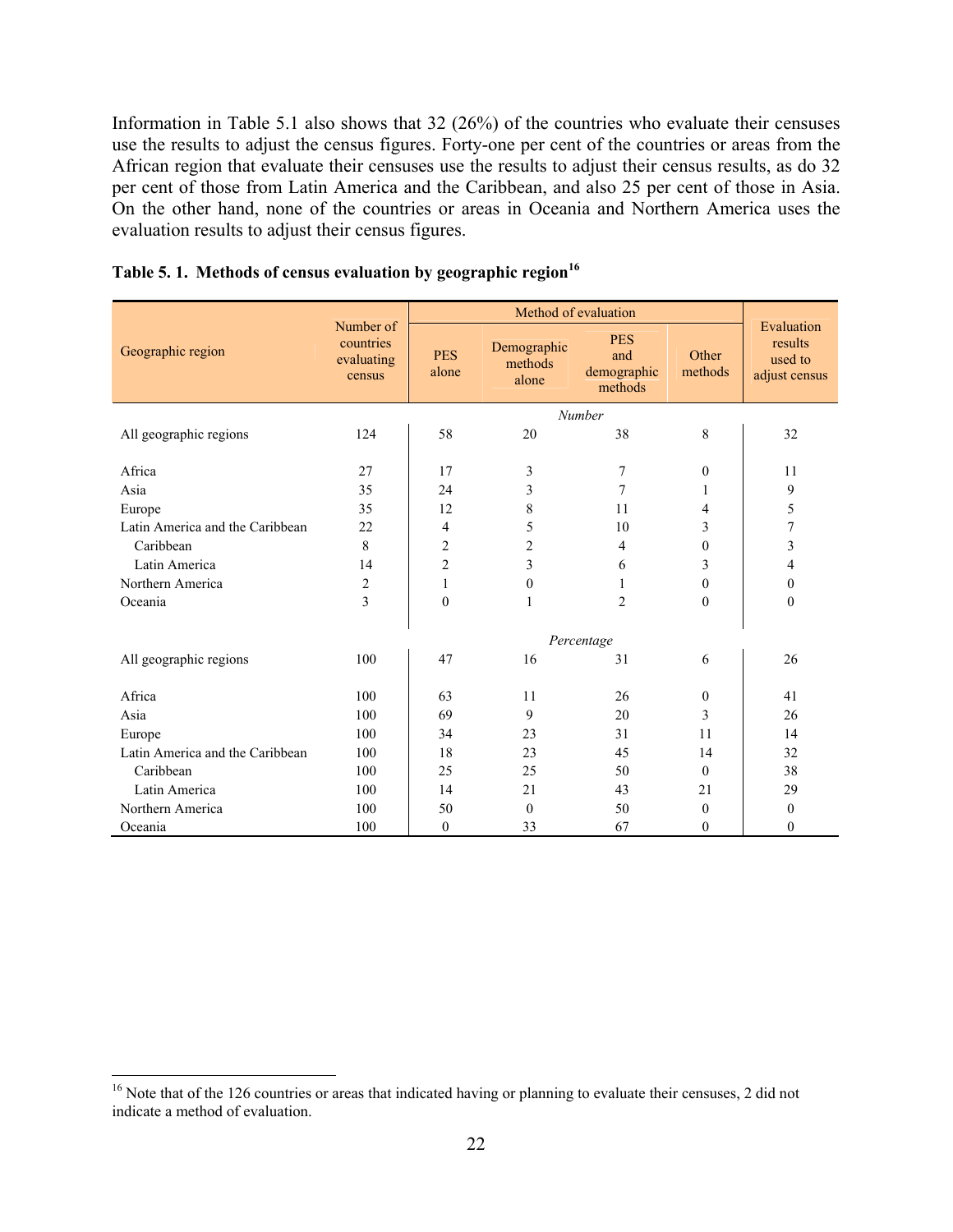

**Figure 5. 1. Methods of census evaluation by geographic region** 

Information in Table 5.2 shows that of the countries or areas undertaking a PES, 93 (97 %) will evaluate coverage errors while 71 (74%) will evaluate content errors. Of the 96 countries or areas that conducted or plan to conduct a PES, only 3 (one in Africa and two in Asia) did not or plan not to measure coverage error. On the other hand, 25 countries or areas did not use or plan not to use the PES to measure content error. A review of information in Table 5.2 and Figure 5.2 further shows that while measurement of coverage error is undertaken by almost all the countries or areas that conducted or plan to conduct a PES in all the regions, this is not the case with regard to measurement of content error. For example, all the countries or areas in Northern America and Oceania did not or do not plan to assess content error as part of the PES while only 13, 16 and 25 per cent, in Europe, Asia and Africa respectively, did not or do not plan to do so.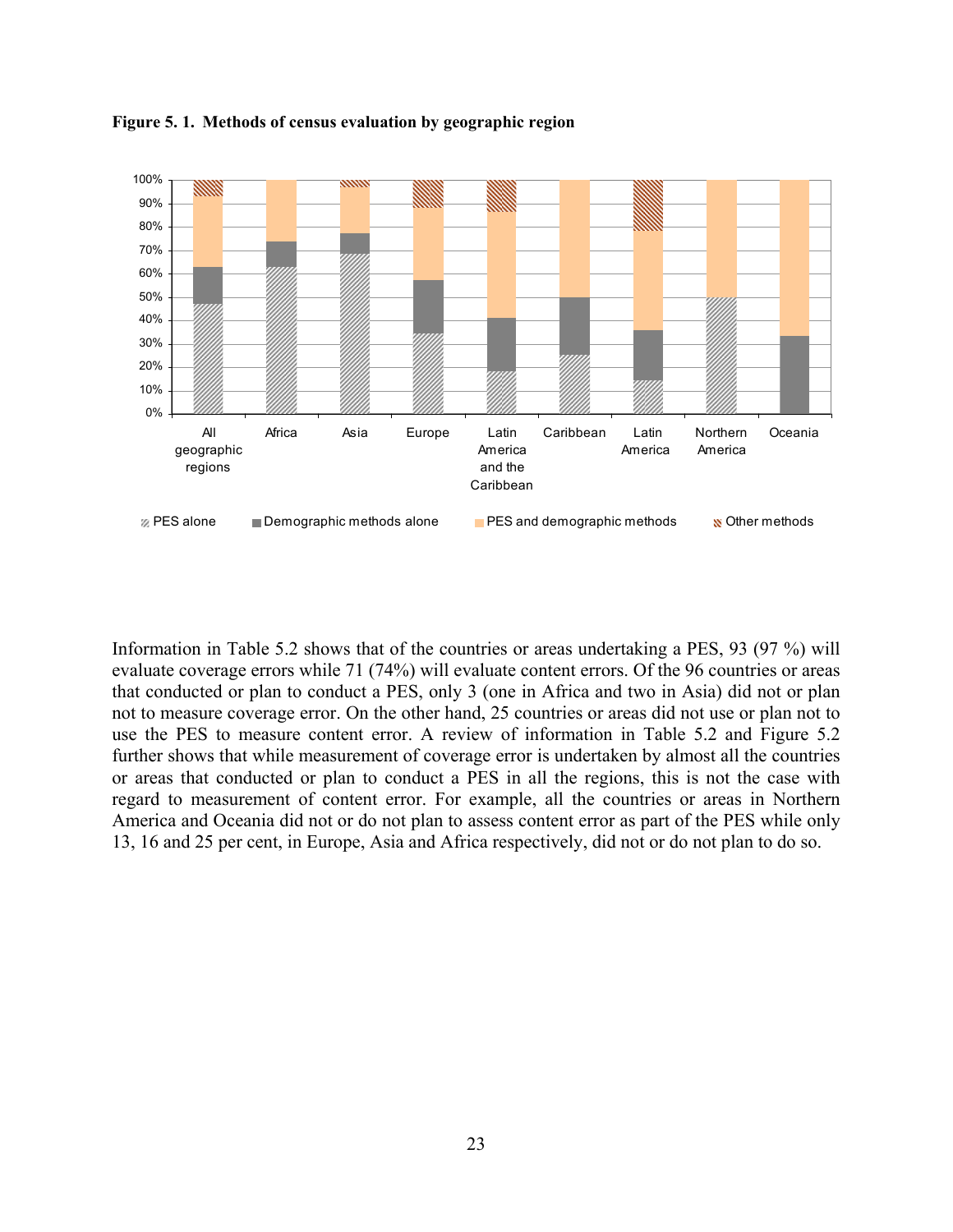|                                 | Number of              |                | Evaluate coverage errors |                | <b>Evaluate content errors</b> |  |  |
|---------------------------------|------------------------|----------------|--------------------------|----------------|--------------------------------|--|--|
| Geographic region               | countries<br>using PES | Yes            | N <sub>o</sub>           | Yes            | N <sub>o</sub>                 |  |  |
|                                 |                        |                | Number                   |                |                                |  |  |
| All geographic regions          | 96                     | 93             | 3                        | 71             | 25                             |  |  |
|                                 |                        |                |                          |                |                                |  |  |
| Africa                          | 24                     | 23             | 1                        | 18             | 6                              |  |  |
| Asia                            | 31                     | 29             | $\overline{c}$           | 26             | 5                              |  |  |
| Europe                          | 23                     | 23             | $\theta$                 | 20             | 3                              |  |  |
| Latin America and the Caribbean | 14                     | 14             | $\theta$                 | 7              | 7                              |  |  |
| Caribbean                       | 6                      | 6              | $\theta$                 | 3              | 3                              |  |  |
| Latin America                   | 8                      | 8              | $\theta$                 | $\overline{4}$ | 4                              |  |  |
| Northern America                | $\overline{c}$         | $\overline{c}$ | $\theta$                 | $\mathbf{0}$   | 2                              |  |  |
| Oceania                         | $\overline{2}$         | $\overline{2}$ | $\theta$                 | $\theta$       | $\overline{2}$                 |  |  |
|                                 |                        |                |                          |                |                                |  |  |
|                                 |                        |                | Percentage               |                |                                |  |  |
| All geographic regions          | 100                    | 97             | 3                        | 74             | 26                             |  |  |
| Africa                          | 100                    | 96             | $\overline{4}$           | 75             | 25                             |  |  |
| Asia                            | 100                    | 94             | 6                        | 84             | 16                             |  |  |
| Europe                          | 100                    | 100            | $\theta$                 | 87             | 13                             |  |  |
| Latin America and the Caribbean | 100                    | 100            | $\theta$                 | 50             | 50                             |  |  |
| Caribbean                       | 100                    | 100            | $\theta$                 | 50             | 50                             |  |  |
| Latin America                   | 100                    | 100            | $\theta$                 | 50             | 50                             |  |  |
| Northern America                | 100                    | 100            | $\theta$                 | $\theta$       | 100                            |  |  |
| Oceania                         | 100                    | 100            | $\mathbf{0}$             | $\theta$       | 100                            |  |  |

## **Table 5. 2. Purpose of the post enumeration survey by geographic region**

**Figure 5. 2. Purpose of the post enumeration survey and adjustment of census results** 

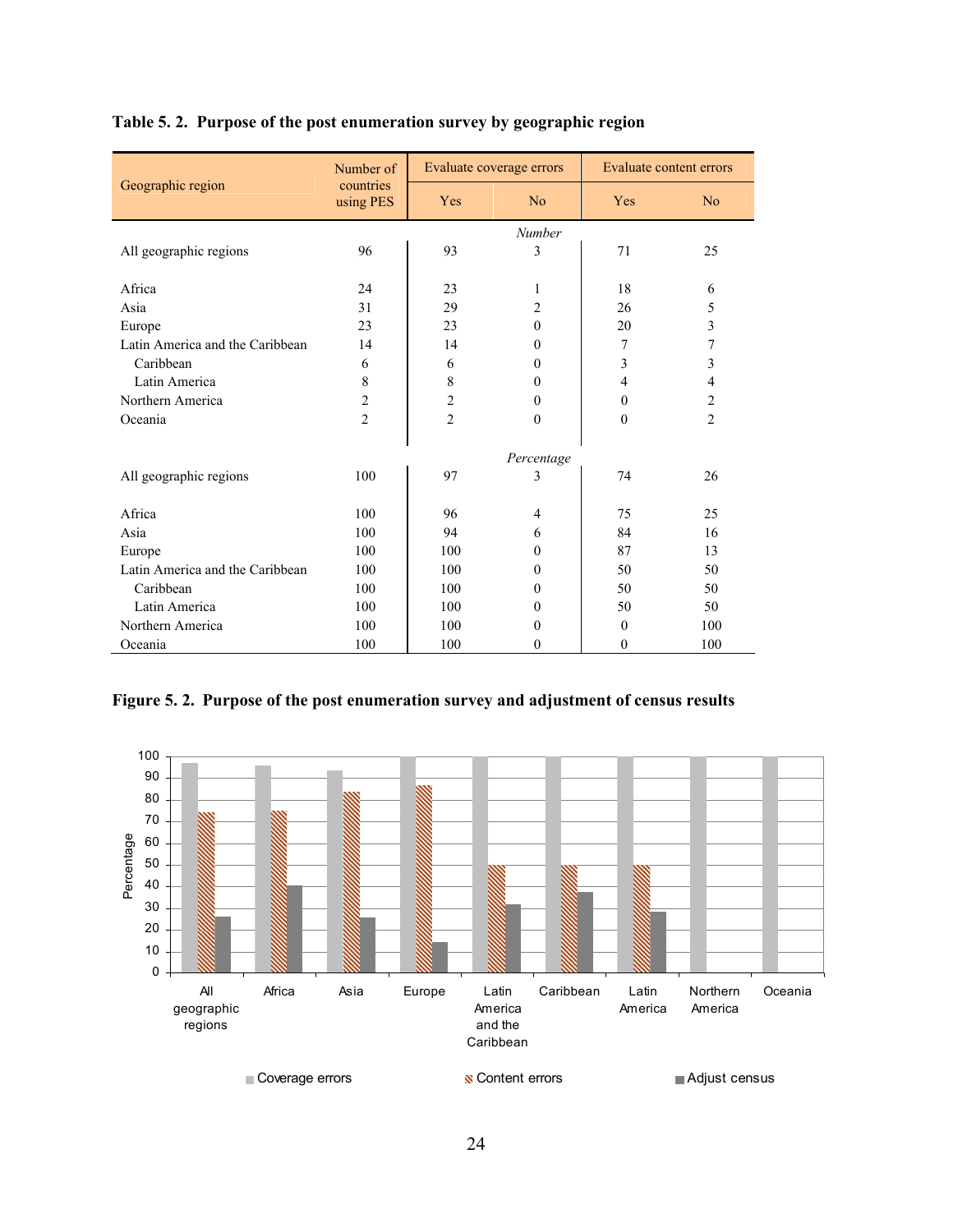#### **5.2. Publication of reports on census evaluation and quality of data**

The survey sought information on whether countries or areas publish an official report on their census evaluations and on the quality of their census data from the 2010 round of population and housing censuses. The responses in Table 5.3 show that 104 countries or areas, representing 75 per cent of the countries or areas that responded to the survey, indicated having published or planning to publish an official report on census evaluation and quality of census data. Seven countries or areas did not provide an answer to this question, including one that indicated that no decision had yet been taken on this matter. More than three quarters of all responding countries or areas from Latin and Northern America, Africa, Europe and Northern America publish census evaluation reports. It is worth noting that a relatively high percentage of countries or areas from Africa (83 %) indicated publishing reports on census evaluation and quality of census data. In contrast, less than two-thirds of responding countries or areas in the Caribbean and Oceania regions publish such reports.

| Geographic region               | Number of<br>responding<br>countries |     | Do not publish<br>on census<br>evaluation<br>and<br>quality of data | Did not<br>respond to<br>question |
|---------------------------------|--------------------------------------|-----|---------------------------------------------------------------------|-----------------------------------|
|                                 |                                      |     | Number                                                              |                                   |
| All geographic regions          | 138                                  | 104 | 27                                                                  | 7                                 |
|                                 |                                      |     |                                                                     |                                   |
| Africa                          | 29                                   | 24  | 5                                                                   | $\mathbf{0}$                      |
| Asia                            | 39                                   | 27  | 11                                                                  | 1                                 |
| Europe                          | 39                                   | 30  | 5                                                                   | $\overline{4}$                    |
| Latin America and the Caribbean | 22                                   | 17  | $\overline{4}$                                                      | 1                                 |
| Caribbean                       | 8                                    | 5   | 3                                                                   | $\theta$                          |
| Latin America                   | 14                                   | 12  | 1                                                                   | 1                                 |
| Northern America                | $\overline{4}$                       | 3   | $\mathbf{0}$                                                        | 1                                 |
| Oceania                         | 5                                    | 3   | $\overline{2}$                                                      | $\theta$                          |
|                                 |                                      |     |                                                                     |                                   |
|                                 |                                      |     | Percentage                                                          |                                   |
| All geographic regions          | 100                                  | 75  | 20                                                                  | 5                                 |
|                                 |                                      |     |                                                                     |                                   |
| Africa                          | 100                                  | 83  | 17                                                                  | $\theta$                          |
| Asia                            | 100                                  | 69  | 28                                                                  | 3                                 |
| Europe                          | 100                                  | 77  | 13                                                                  | 10                                |
| Latin America and the Caribbean | 100                                  | 77  | 18                                                                  | 5                                 |
| Caribbean                       | 100                                  | 63  | 38                                                                  | $\theta$                          |
| Latin America                   | 100                                  | 86  | $\overline{7}$                                                      | $\overline{7}$                    |
| Northern America                | 100                                  | 75  | $\theta$                                                            | 25                                |
| Oceania                         | 100                                  | 60  | 40                                                                  | $\mathbf{0}$                      |

#### **Table 5. 3. Publication of official reports on census evaluation and quality of data by region**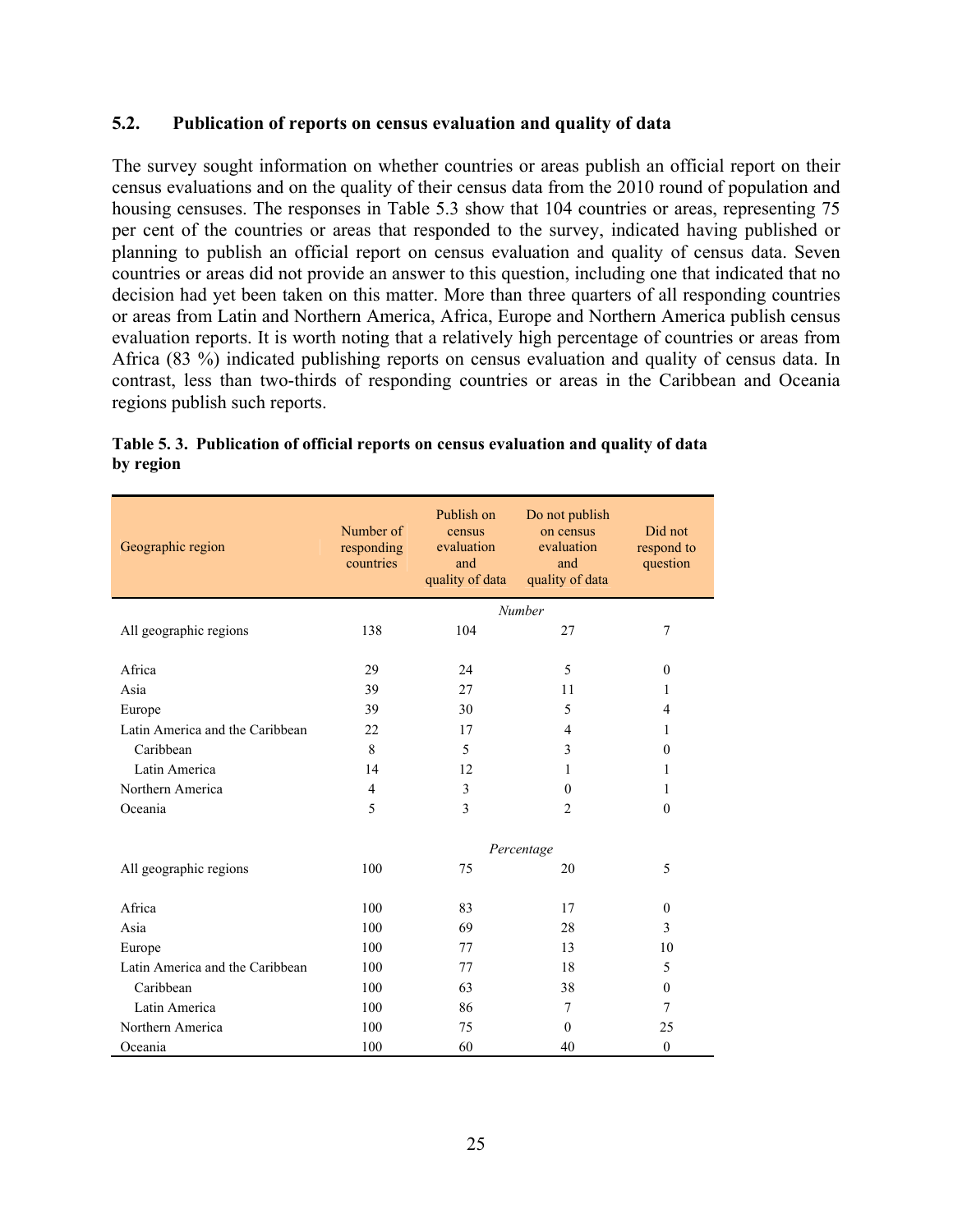# **Chapter 6. Data Processing Methods**

Census data processing is the process of converting raw data into usable information. The process consists of various successive phases: data capture, coding, editing and tabulation. The choice of an appropriate method of processing is determined by the circumstances of each country. Rapid advances in data processing technology have greatly increased the speed and reliability of producing census data, thereby making computer processing the standard method of processing around the world. $17$ 

This chapter presents country practices or plans for data processing for the 2010 round of population and housing censuses.

#### **6.1. Data capture methods**

<u>.</u>

Data capture converts the information obtained in the census to a format that can be interpreted by a computer. Data capture methods include manual data entry, optical capture methods (consisting of the optical mark recognition (OMR), the optical character recognition (OCR) and the intelligent character recognition (ICR)), personal digital assistant (PDA) and the Internet.<sup>18</sup> It is possible that different methods of optical capture are simultaneously used for data capture in a census in some of the countries or areas.

New technologies are playing a significant role in changing data capture methodology from manual data entry to more technologically advanced data entry methods. In the last decade, there has been a significant improvement in optical capture technology with potential for reducing the cost and duration of data processing.

Table 6.1 shows the distribution of countries or areas by the number and type of methods used for data capture. Out of the 136 responding countries or areas<sup>19</sup>, 77 countries or areas (57%) indicated using only one method of data capture. Among these, 36 countries or areas—the majority of which are in Africa and Asia—depend on only manual data entry while 29 countries or areas rely only on optical data capture (OMR, OCR or ICR) methods. The remaining 12 countries or areas use some other method of data capture, such as administrative registers, PDA or computer assisted personal interviewing (CAPI) and computer assisted telephone interviewing (CATI). The table indicates that more than half of the responding countries or areas in Africa, Asia and Oceania use only one method of data capture.

In contrast, 59 countries or areas (43% of the 136 responding countries or areas) employ two or more methods of data capture. The majority of these countries use optical scanning (OMR, OCR or ICR) in combination with other methods. It should be mentioned that countries or areas using optical data capture as the main method may use another method, such as, manual entry for responses to open-ended questions.

<sup>&</sup>lt;sup>17</sup> United Nations *Principles and Recommendations for Population and Housing Censuses, Revision2*, para.1.294 <sup>18</sup> Ibid, para. 1.303.

<sup>&</sup>lt;sup>19</sup> Two of the 138 countries or areas that responded to the survey did not provide information on methods of data capture.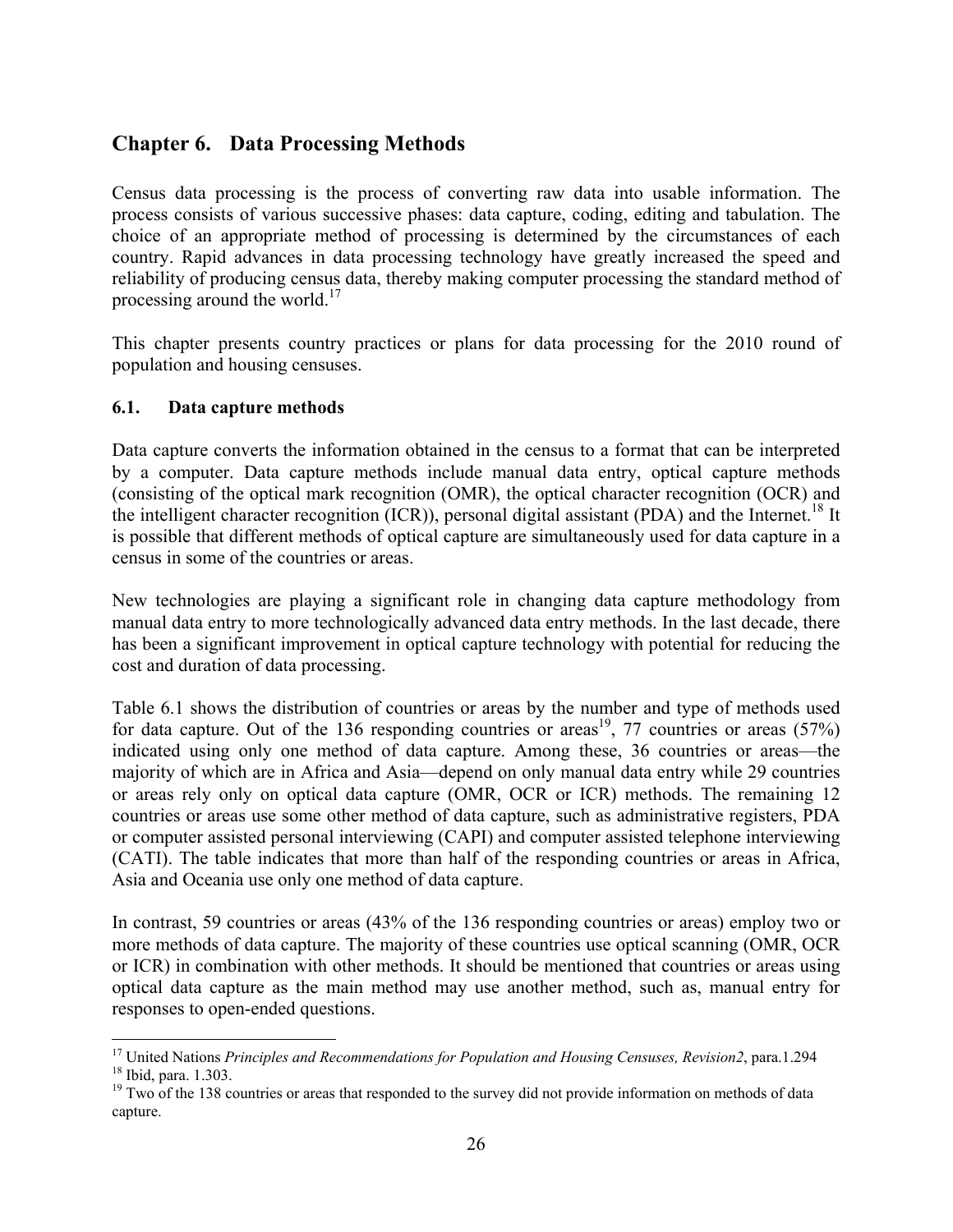Table 6.1 also shows that optical data capture is the most commonly used method across the world. 67 countries or areas—representing about half (49%) of all the responding countries or areas—used or plan to use optical data capture in the 2010 round of censuses. Among these, in 29 countries or areas optical data capture is used as a sole method while in the remaining 38 countries or areas it is used in combination with other methods. In Asia, Europe, Latin America and the Caribbean and Northern America, optical data capture technology is more commonly used, compared to the other methods of data capture (see Figure 6.1).

|                        |                                      | One                               |                           | One<br>data capture method only |                |                |              |          | Two or more<br>data capture methods |                       |                   |                         |               |
|------------------------|--------------------------------------|-----------------------------------|---------------------------|---------------------------------|----------------|----------------|--------------|----------|-------------------------------------|-----------------------|-------------------|-------------------------|---------------|
| Geographic region      | Number of<br>responding<br>countries | data<br>capture<br>method<br>only | Two or<br>more<br>methods | Manual data<br>entry            | Optical        | PDA            | Registers    | Other    | Manual and<br>others                | Optical and<br>others | PDA and<br>others | Registers and<br>others | Other methods |
|                        |                                      |                                   |                           |                                 |                | Number         |              |          |                                     |                       |                   |                         |               |
| All geographic regions | 136                                  | 77                                | 59                        | 36                              | 29             | 3              | 6            | 3        | 5                                   | 38                    | 3                 | 9                       | 4             |
| Africa                 | 28                                   | 24                                | 4                         | 15                              | 8              | 1              | $\Omega$     | $\Omega$ | $\theta$                            | $\overline{4}$        | $\theta$          | 0                       | $\theta$      |
| Asia                   | 39                                   | 20                                | 19                        | 10                              | 7              | 1              | $\mathbf{0}$ | 2        | 1                                   | 14                    | 1                 | $\overline{2}$          | 1             |
| Europe                 | 39                                   | 18                                | 21                        | 5                               | 8              | $\mathbf{0}$   | 5            | $\Omega$ | $\overline{2}$                      | 9                     | $\overline{0}$    | $\overline{7}$          | 3             |
| Latin America and the  |                                      |                                   |                           |                                 |                |                |              |          |                                     |                       |                   |                         |               |
| Caribbean              | 21                                   | 10                                | 11                        | 3                               | 5              | 1              | $\mathbf{0}$ | 1        | $\overline{c}$                      | 7                     | $\overline{2}$    | $\mathbf{0}$            | $\mathbf{0}$  |
| Caribbean              | 8                                    | 4                                 | 4                         | $\theta$                        | $\overline{4}$ | $\theta$       | $\Omega$     | $\Omega$ | 1                                   | 3                     | $\theta$          | $\theta$                | $\theta$      |
| Latin America          | 13                                   | 6                                 | 7                         | 3                               | $\mathbf{1}$   | 1              | $\theta$     | 1        | 1                                   | 4                     | $\overline{c}$    | $\theta$                | $\theta$      |
| Northern America       | 4                                    | $\overline{c}$                    | $\overline{c}$            | $\theta$                        | $\mathbf{1}$   | $\mathbf{0}$   | 1            | $\theta$ | $\theta$                            | $\overline{c}$        | $\theta$          | $\theta$                | $\mathbf{0}$  |
| Oceania                | 5                                    | 3                                 | $\overline{2}$            | 3                               | $\theta$       | $\theta$       | $\theta$     | $\Omega$ | $\Omega$                            | $\overline{2}$        | $\theta$          | $\theta$                | $\theta$      |
|                        |                                      |                                   |                           |                                 |                | Percentage     |              |          |                                     |                       |                   |                         |               |
| All geographic regions | 100                                  | 57                                | 43                        | 26                              | 21             | $\overline{c}$ | 4            | 2        | 4                                   | 28                    | 2                 | 7                       | 3             |
| Africa                 | 100                                  | 86                                | 14                        | 54                              | 29             | $\overline{4}$ | $\theta$     | $\theta$ | $\theta$                            | 14                    | $\theta$          | $\theta$                | $\mathbf{0}$  |
| Asia                   | 100                                  | 51                                | 49                        | 26                              | 18             | 3              | $\theta$     | 5        | 3                                   | 36                    | 3                 | 5                       | 3             |
| Europe                 | 100                                  | 46                                | 54                        | 13                              | 21             | $\theta$       | 13           | $\theta$ | 5                                   | 23                    | $\theta$          | 18                      | 8             |
| Latin America and the  |                                      |                                   |                           |                                 |                |                |              |          |                                     |                       |                   |                         |               |
| Caribbean              | 100                                  | 48                                | 52                        | 14                              | 24             | 5              | $\mathbf{0}$ | 5        | 10                                  | 33                    | 10                | $\boldsymbol{0}$        | $\mathbf{0}$  |
| Caribbean              | 100                                  | 50                                | 50                        | $\theta$                        | 50             | $\theta$       | $\Omega$     | $\theta$ | 13                                  | 38                    | $\Omega$          | $\Omega$                | $\theta$      |
| Latin America          | 100                                  | 46                                | 54                        | 23                              | 8              | 8              | $\theta$     | 8        | 8                                   | 31                    | 15                | $\theta$                | $\theta$      |
| Northern America       | 100                                  | 50                                | 50                        | $\Omega$                        | 25             | $\Omega$       | 25           | $\Omega$ | $\Omega$                            | 50                    | $\Omega$          | $\Omega$                | $\theta$      |
| Oceania                | 100                                  | 60                                | 40                        | 60                              | $\theta$       | $\theta$       | $\theta$     | $\Omega$ | $\Omega$                            | 40                    | $\theta$          | $\Omega$                | $\theta$      |

|  |  |  |  | Table 6.1. Methods of data capture by geographic region |
|--|--|--|--|---------------------------------------------------------|
|--|--|--|--|---------------------------------------------------------|

Notes: i) Two of the 138 countries or areas that responded to the survey did not provide information on methods of data capture. ii) Optical methods refer to OMR, OCR or ICR. iii) Other data capture methods include computer assisted personal interviewing (CAPI) and computer assisted telephone interviewing (CATI).

Following optical data capture, manual data entry is the second most commonly used method. In 41 responding countries or areas (30% of all the responding countries or areas) manual data entry is used; it is used as the only method of data capture in 36 of these countries or areas. More than half of the responding countries or areas in Africa (54%) and Oceania (60%) as well as about a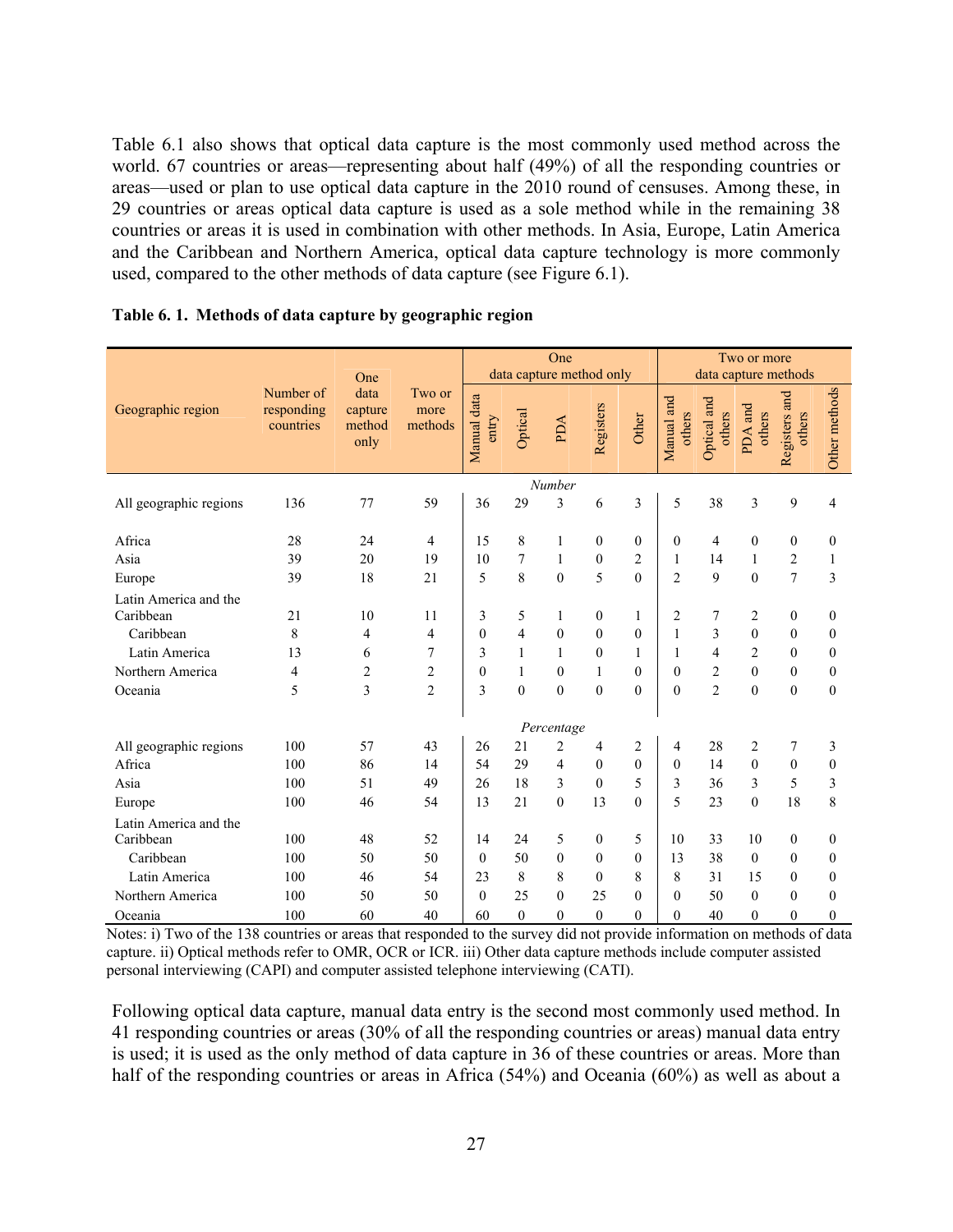third of those in Asia and Latin America use manual data entry, either alone or in combination with other data capture methods (see Figure 6.1).

Administrative registers are used as a major method of data capture in 15 of the responding countries or areas. All but three of these countries or areas are in Europe. In the majority of these countries or areas administrative registers are used in combination with other methods.

With technological improvement, it seems that in addition to the optical data capture and administrative registers, the Internet and PDA will play an important role in the process of data capture in the 2010 round of censuses. The PDA was used or will be used in 13 of the responding countries or areas. Among these, in six countries or areas the PDA will be used as the principal data capture method. The list of countries using PDA for the purpose of data capture is given in Table 6.2. Data capture with Internet is used (mostly as an additional method) in all regions except Africa where there is no country or area planning to use it as a method of data capture. Table 6.2 also lists the countries or areas which indicated using the Internet for data capture.



**Figure 6. 1. Percentage of countries or areas by method of data capture and geographic region**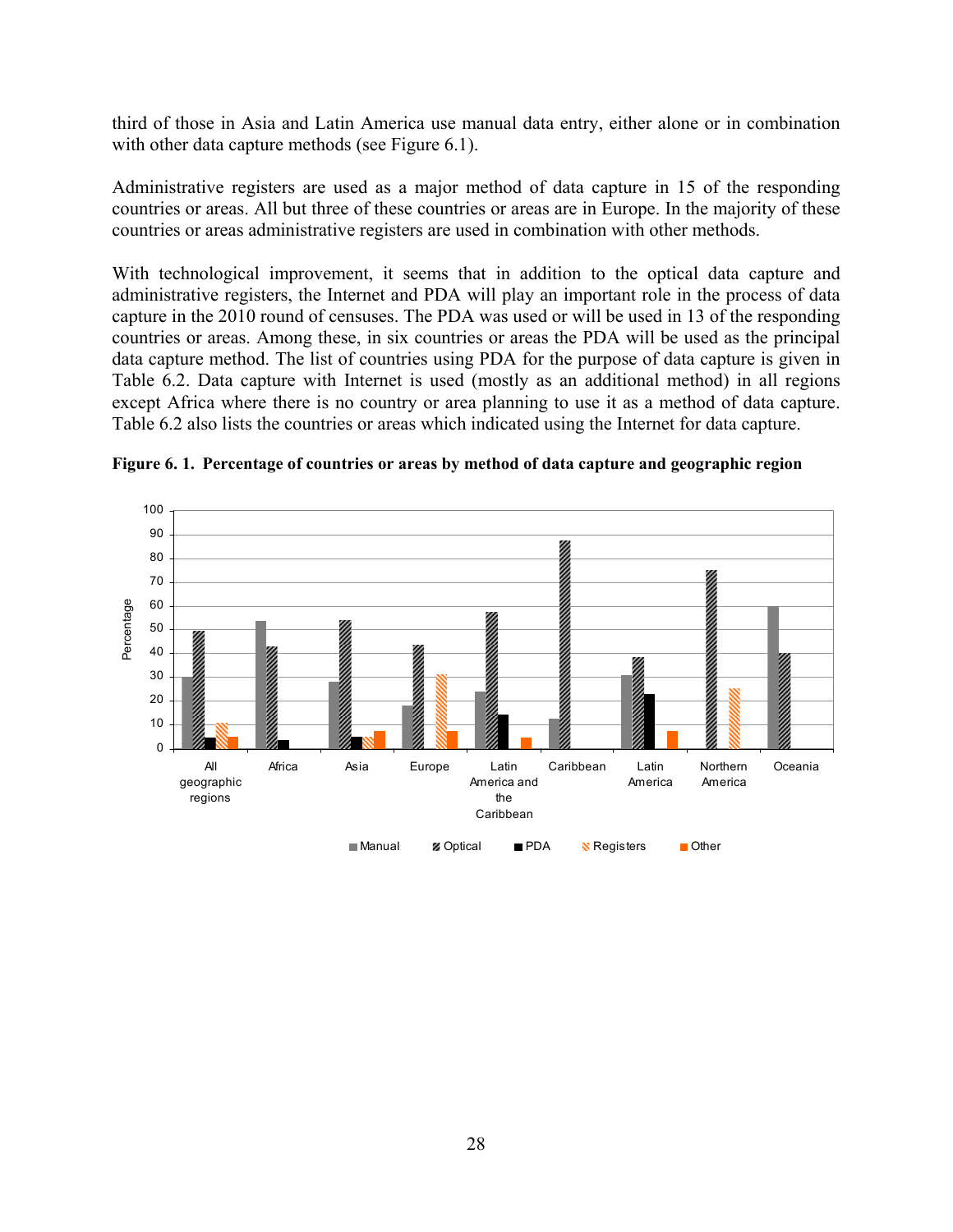|              |            |                               |                   | Latin America and the Caribbean   |               | Northern |             |
|--------------|------------|-------------------------------|-------------------|-----------------------------------|---------------|----------|-------------|
|              | Africa     | Asia                          | Europe            | Caribbean                         | Latin America | America  | Oceania     |
|              |            |                               |                   | <b>Internet</b>                   |               |          |             |
| $\mathbf{1}$ |            | China, Hong<br>Kong SAR       | Czech<br>Republic | Cayman Islands                    | Argentina     | Canada   | Australia   |
| 2            |            | China, Macao<br><b>SAR</b>    | Estonia           | Dominica                          | <b>Brazil</b> |          | New Zealand |
| 3            |            | Indonesia                     | Germany           | Jamaica                           |               |          |             |
| 4            |            | Iran (Islamic<br>Republic of) | Hungary           |                                   |               |          |             |
| 5            |            | Japan                         | Iceland           |                                   |               |          |             |
| 6            |            | Malaysia                      | Ireland           |                                   |               |          |             |
| 7            |            | Qatar                         | Italy             |                                   |               |          |             |
| 8            |            | Republic of<br>Korea          | Latvia            |                                   |               |          |             |
| 9            |            | Saudi Arabia                  | Lithuania         |                                   |               |          |             |
| 10           |            | Singapore                     | Poland            |                                   |               |          |             |
| 11           |            | Sri Lanka                     | Portugal          |                                   |               |          |             |
| 12           |            | Thailand                      | Slovakia          |                                   |               |          |             |
| 13           |            |                               | Spain             |                                   |               |          |             |
| 14           |            |                               | Switzerland       |                                   |               |          |             |
| 15           |            |                               | United<br>Kingdom |                                   |               |          |             |
|              |            |                               |                   | Personal digital assistants (PDA) |               |          |             |
| $\mathbf{1}$ | Cape Verde | Qatar                         | Czech<br>Republic | Cuba                              | <b>Brazil</b> |          |             |
| 2            |            | United Arab<br>Emirates       | Poland            | Grenada                           | Colombia      |          |             |
| 3            |            |                               | Spain             |                                   | Guatemala     |          |             |
| 4            |            |                               |                   |                                   | Paraguay      |          |             |
| 5            |            |                               |                   |                                   | Uruguay       |          |             |

#### **Table 6. 2. List of responding countries or areas using the Internet or personal digital assistants (PDA) for data capture**

## **6.2. Coding**

Coding is done for some variables, especially those where answers are provided in free text (e.g. occupation and industry). Coding can be done by a coder (possibly computer-assisted) or by a dedicated computer program for automatic coding. Computer-assisted and automatic coding techniques may improve coding activities by enhancing the quality of operations, reducing coding errors and speeding up the coding process. However, automation may lead to inaccurate coding which could be costly and time consuming to correct. For computer-assisted and automatic coding to be successful, there is a need to set proper and well-tested specifications.

The survey collected information on whether or not coding is undertaken as part of census data processing. Table 6.3 shows that 90% of countries or areas used or plan to use some type of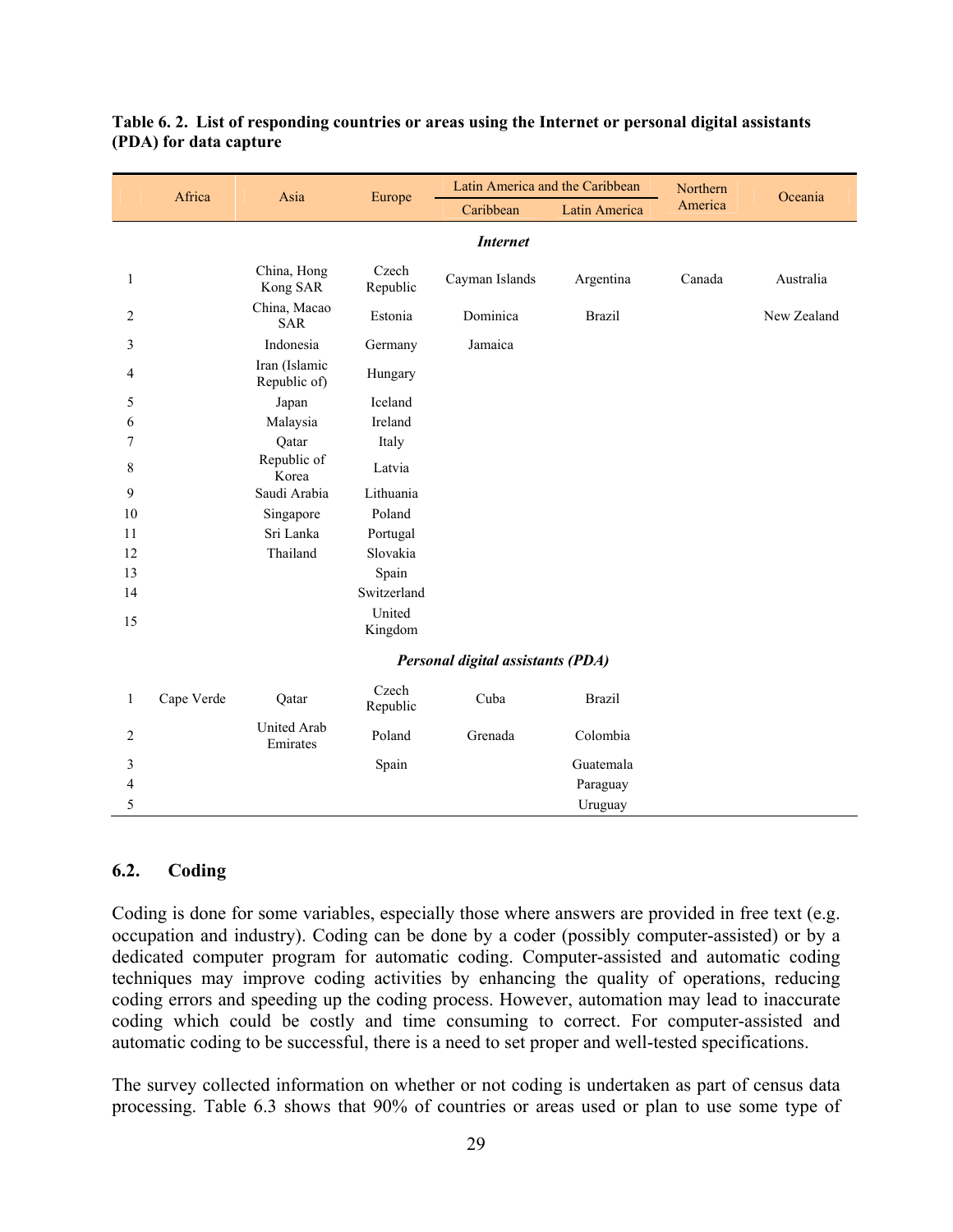coding method in the 2010 round. Only 14 countries or areas (10%) indicated that they are not coding any of the census variables. Most of these countries or areas (Norway, Iceland, Denmark, Slovenia, Sweden, Netherlands, Bahrain and Greenland) do not apply coding methods as they use registers for producing data. The remaining countries or areas, however, already conducted or plan to conduct their censuses using the traditional census method.

| Geographic region               | Number of<br>responding<br>countries | Coding using<br>any method | Not coding     |
|---------------------------------|--------------------------------------|----------------------------|----------------|
|                                 |                                      | Number                     |                |
| All geographic regions          | 134                                  | 120                        | 14             |
| Africa                          | 28                                   | 24                         | 4              |
| Asia                            | 39                                   | 37                         | $\overline{2}$ |
| Europe                          | 37                                   | 30                         | $\tau$         |
| Latin America and the Caribbean | 21                                   | 21                         | $\theta$       |
| Caribbean                       | 8                                    | 8                          | $\theta$       |
| Latin America                   | 13                                   | 13                         | $\theta$       |
| Northern America                | 4                                    | 3                          | 1              |
| Oceania                         | 5                                    | 5                          | $\theta$       |
|                                 |                                      | Percentage                 |                |
| All geographic regions          | 100                                  | 90                         | 10             |
| Africa                          | 100                                  | 86                         | 14             |
| Asia                            | 100                                  | 95                         | 5              |
| Europe                          | 100                                  | 81                         | 19             |
| Latin America and the Caribbean | 100                                  | 100                        | $\theta$       |
| Caribbean                       | 100                                  | 100                        | $\theta$       |
| Latin America                   | 100                                  | 100                        | $\theta$       |
| Northern America                | 100                                  | 75                         | 25             |
| Oceania                         | 100                                  | 100                        | $\theta$       |

#### **Table 6. 3. Distribution of countries or areas using any type of coding method by geographic region**

Note: Four of the 138 countries or areas that responded to the survey did not indicate whether or not they apply coding.

Table 6.4 presents information about the type of coding methods used by countries or areas that responded to the survey. The information in the table shows that more than half of responding countries or areas use a combination of two techniques for coding. While about two-thirds or more of the countries or areas in Europe, Latin America and the Caribbean, Northern America and Oceania use combined methods for coding, only around 29% of countries or areas in Africa and 35% in Asia do so.

A combination of manual and computer-assisted coding is more common in Africa, Asia and Europe. On the other hand, the combination of computer-assisted and automatic coding is more common in Latin America and Oceania.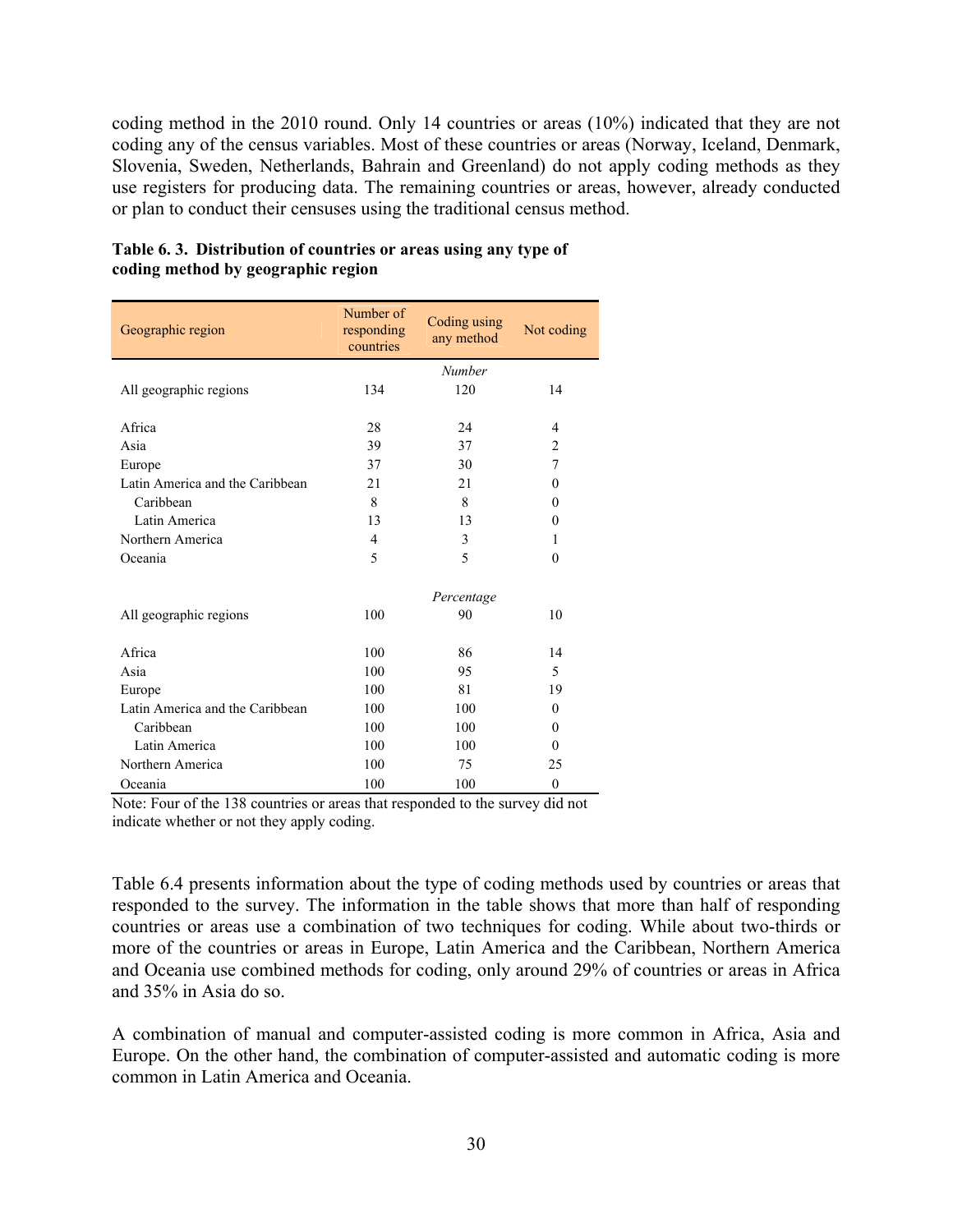Manual coding is used as the only method of coding by 23% of the responding countries or areas in (12 countries or areas in Africa, 10 in Asia, 4 in Latin America and the Caribbean and 1 in Oceania). Countries or areas using only computer-assisted coding are mainly in Asia and Europe compared to the other regions. Table 6.4 shows that automatic coding is exclusively used by only 6 of the responding countries or areas.

|                                 | Number of                                                |              | Coding method     |                  |             | Of those using a combination<br>of coding methods |                         |                                    |                  |
|---------------------------------|----------------------------------------------------------|--------------|-------------------|------------------|-------------|---------------------------------------------------|-------------------------|------------------------------------|------------------|
| Geographic region               | responding<br>countries<br>using any<br>coding<br>method | Manual       | Computer assisted | Automatic        | Combination | computer assisted<br>Manual and                   | Manual and<br>automatic | Computer assisted<br>and automatic | All methods      |
|                                 |                                                          |              |                   |                  | Number      |                                                   |                         |                                    |                  |
| All geographic regions          | 118                                                      | 27           | 22                | 6                | 63          | 27                                                | 9                       | 17                                 | 10               |
| Africa                          | 24                                                       | 12           | 4                 | $\mathbf{1}$     | 7           | 4                                                 | $\overline{2}$          | $\boldsymbol{0}$                   | 1                |
| Asia                            | 37                                                       | 10           | 11                | 3                | 13          | 9                                                 | 2                       | 1                                  | 1                |
| Europe                          | 29                                                       | $\theta$     | 7                 | $\overline{c}$   | 20          | 8                                                 | 1                       | 5                                  | 6                |
| Latin America and the Caribbean | 20                                                       | 4            | $\mathbf{0}$      | $\boldsymbol{0}$ | 16          | 5                                                 | 1                       | $\,$ 8 $\,$                        | $\overline{c}$   |
| Caribbean                       | 8                                                        | 3            | $\theta$          | $\mathbf{0}$     | 5           | $\overline{c}$                                    | 1                       | $\overline{c}$                     | $\mathbf{0}$     |
| Latin America                   | 12                                                       | 1            | $\theta$          | $\boldsymbol{0}$ | 11          | 3                                                 | 0                       | 6                                  | $\overline{c}$   |
| Northern America                | 3                                                        | $\mathbf{0}$ | $\overline{0}$    | $\boldsymbol{0}$ | 3           | $\mathbf{0}$                                      | 2                       | 1                                  | $\boldsymbol{0}$ |
| Oceania                         | 5                                                        | 1            | $\theta$          | $\mathbf{0}$     | 4           | $\mathbf{1}$                                      | $\mathbf{1}$            | $\overline{2}$                     | $\mathbf{0}$     |
|                                 |                                                          |              |                   |                  | Percentage  |                                                   |                         |                                    |                  |
| All geographic regions          | 100                                                      | 23           | 19                | 5                | 53          | 23                                                | 8                       | 14                                 | 8                |
| Africa                          | 100                                                      | 50           | 17                | 4                | 29          | 17                                                | 8                       | $\boldsymbol{0}$                   | 4                |
| Asia                            | 100                                                      | 27           | 30                | 8                | 35          | 24                                                | 5                       | 3                                  | 3                |
| Europe                          | 100                                                      | $\theta$     | 24                | 7                | 69          | 28                                                | 3                       | 17                                 | 21               |
| Latin America and the Caribbean | 100                                                      | 20           | $\mathbf{0}$      | $\boldsymbol{0}$ | 80          | 25                                                | 5                       | 40                                 | 10               |
| Caribbean                       | 100                                                      | 38           | $\theta$          | $\mathbf{0}$     | 63          | 25                                                | 13                      | 25                                 | $\theta$         |
| Latin America                   | 100                                                      | 8            | 0                 | $\boldsymbol{0}$ | 92          | 25                                                | $\mathbf{0}$            | 50                                 | 17               |
| Northern America                | 100                                                      | $\theta$     | $\theta$          | $\boldsymbol{0}$ | 100         | $\overline{0}$                                    | 67                      | 33                                 | $\mathbf{0}$     |
| Oceania                         | 100                                                      | 20           | $\theta$          | $\mathbf{0}$     | 80          | 20                                                | 20                      | 40                                 | $\mathbf{0}$     |

#### **Table 6. 4. Methods of coding by geographic region**

#### **6.3. Editing**

 $\overline{a}$ 

Raw data files contain errors of many kinds, some generated by the respondents and others caused by enumerators when, for example, they misunderstand the respondents answers. Further mistakes are introduced in the data processing operations and during data entry and coding or in the course of the transcriptions that take place.<sup>20</sup>

<sup>&</sup>lt;sup>20</sup> United Nations *Principles and Recommendations for Population and Housing Censuses, Revision 2, para. 1.311* and 1.312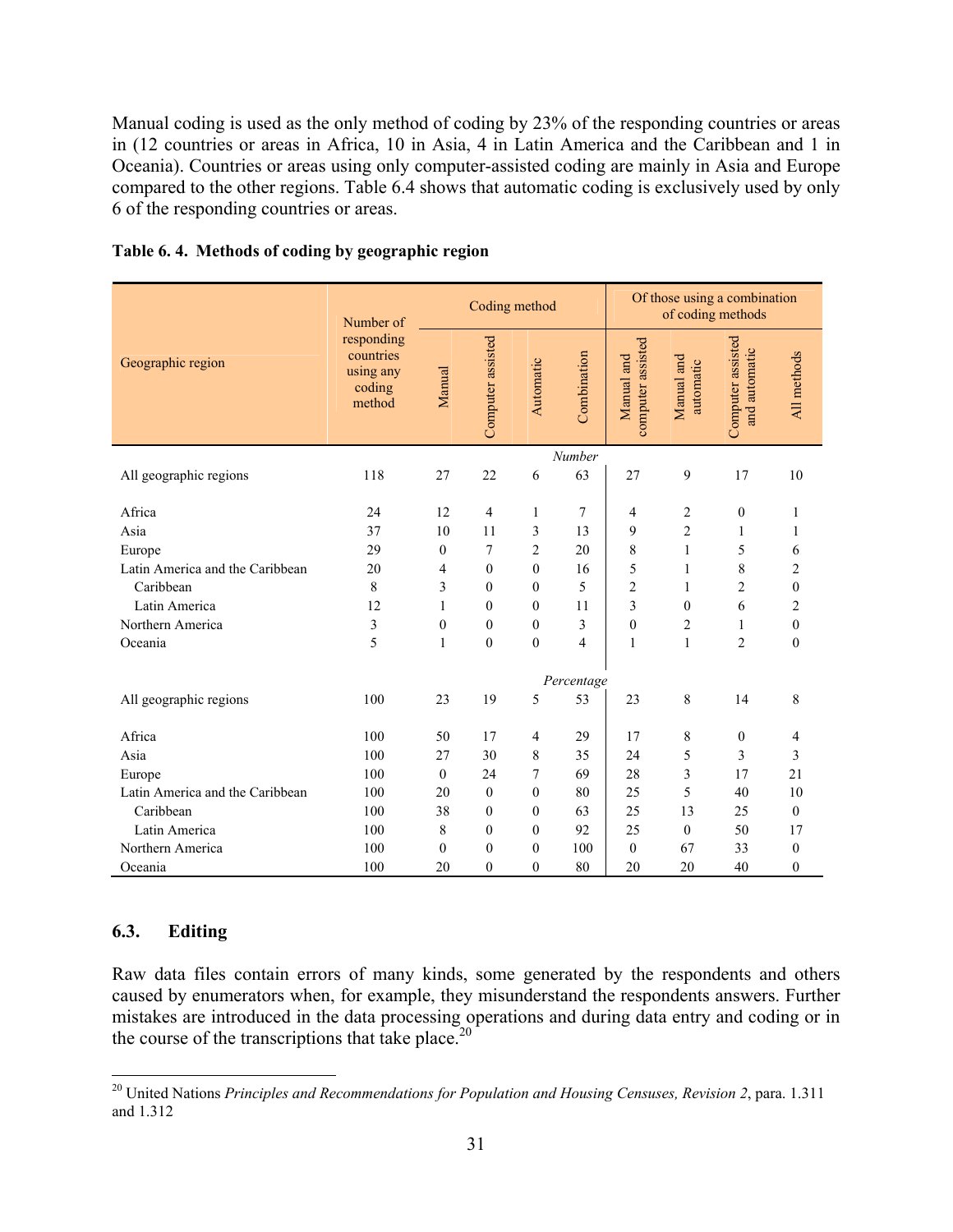It is acknowledged that manual editing is a weak alternative to computer editing, partly because it is impossible to create or reconstruct an edit trail for the manual correction process.<sup>21</sup> Computer or automated editing reduces the time required and decreases the introduction of human error.

Editing comprises the systematic inspection of invalid and inconsistent responses and subsequent manual or automatic corrections (using "unknowns" or dynamic imputation) according to predetermined rules. Some editing operations involve manual corrections, which are corrections made manually in the office. Other editing operations involve electronic corrections using computers. $^{22}$ 

Table 6.5 shows that 94% of the responding countries or areas use an editing system as part of data processing. Of the 135 responding countries or areas<sup>23</sup> only 8 countries or areas do not have an editing system, comprising of 6 from Europe (which use registers) and 2 from Latin American and the Caribbean.

Table 6.5 and Figure 6.2 indicate that most of the countries or areas with an editing system (70%) use or plan to use a combination of manual and automated editing. Of the total countries or areas with an editing system, 6 % use only manual editing while 20% use only automated editing. Editing is commonly done with a combination of methods in Africa, Asia, Europe, Latin America and Oceania.

 $\overline{a}$  $21$  Ibid, para. 109.

<sup>&</sup>lt;sup>22</sup> United Nations *Handbook on Population and Housing Census Editing, Revision 1*, para. 48<br><sup>23</sup> Three of the 138 countries or areas that responded to the survey did not provide information on whether or not they have an editing system.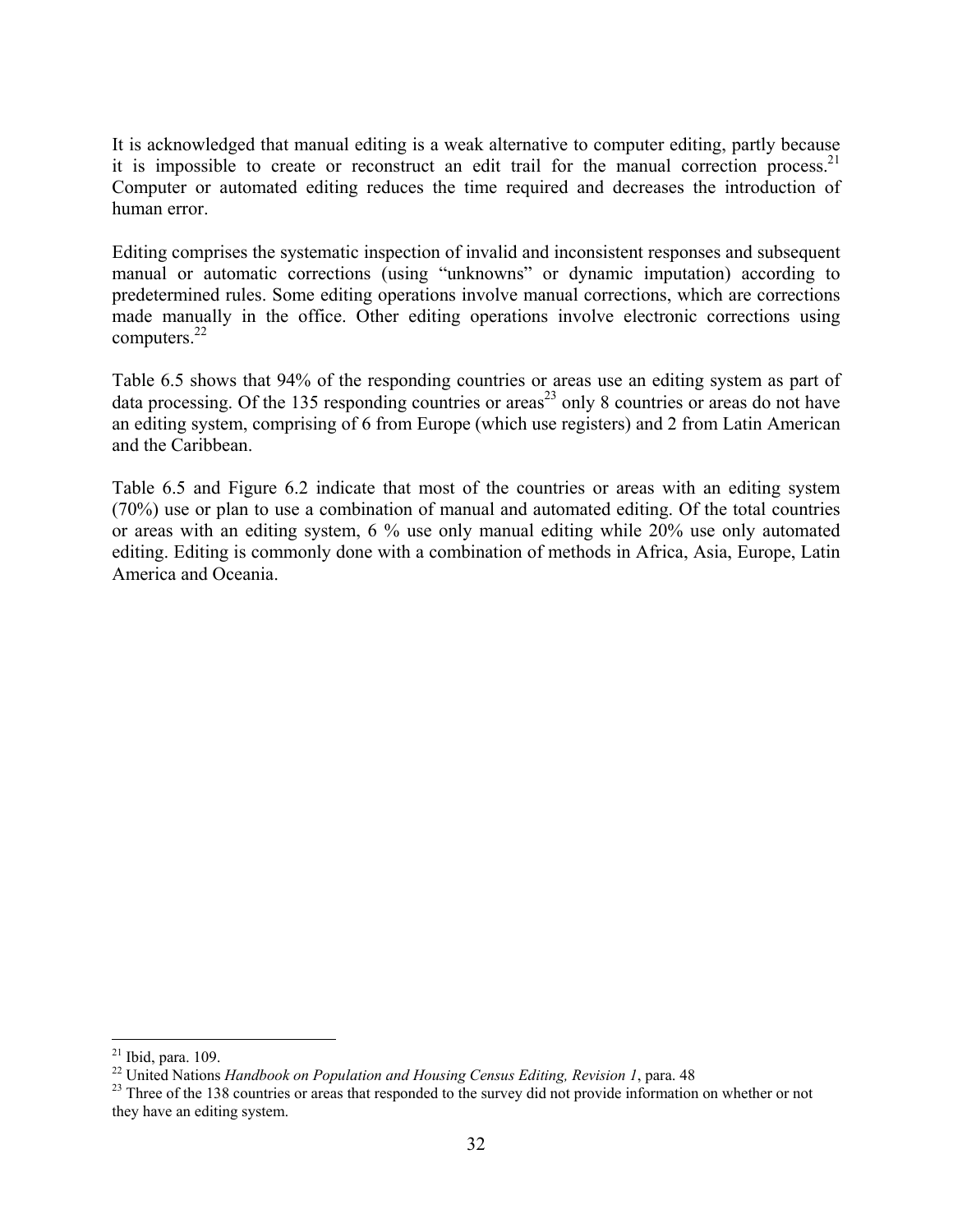# **Table 6. 5. Methods of editing by geographic region**

|                                 | Number of               | Have                                   | No             |                |                  | Editing method |                |
|---------------------------------|-------------------------|----------------------------------------|----------------|----------------|------------------|----------------|----------------|
| Geographical region             | responding<br>countries | editing<br>editing<br>system<br>system |                | Automated      | Manual           | Combination    | No<br>response |
|                                 |                         |                                        |                | Number         |                  |                |                |
| All geographic regions          | 135                     | 127                                    | 8              | 25             | 7                | 89             | 6              |
|                                 |                         |                                        |                |                |                  |                | $\Omega$       |
| Africa                          | 28                      | 28                                     | $\Omega$       | 6              | 1                | 20             |                |
| Asia                            | 39                      | 39                                     | $\theta$       | 4              | 2                | 33             | $\theta$       |
| Europe                          | 38                      | 32                                     | 6              | 6              | 1                | 22             | 3              |
| Latin America and the Caribbean | 2.1                     | 19                                     | $\overline{c}$ | 6              | 3                | 8              | $\overline{c}$ |
| Caribbean                       | 8                       | 7                                      | 1              | $\overline{c}$ | $\overline{c}$   | $\overline{c}$ |                |
| Latin America                   | 13                      | 12                                     | 1              | 4              | 1                | 6              |                |
| Northern America                | 4                       | 4                                      | $\Omega$       | $\overline{c}$ | $\boldsymbol{0}$ | 2              | $\Omega$       |
| Oceania                         | 5                       | 5                                      | $\theta$       | $\mathbf{1}$   | $\mathbf{0}$     | $\overline{4}$ | $\Omega$       |
|                                 |                         |                                        |                | Percentage     |                  |                |                |
| All geographic regions          | 100                     | 94                                     | 6              | 20             | 6                | 70             | 5              |
| Africa                          | 100                     | 100                                    | $\mathbf{0}$   | 21             | $\overline{4}$   | 71             | 4              |
| Asia                            | 100                     | 100                                    | $\theta$       | 10             | 5                | 85             | $\Omega$       |
| Europe                          | 100                     | 84                                     | 16             | 19             | 3                | 69             | 9              |
| Latin America and the Caribbean | 100                     | 90                                     | 10             | 32             | 16               | 42             | 11             |
| Caribbean                       | 100                     | 88                                     | 13             | 29             | 29               | 29             | 14             |
| Latin America                   | 100                     | 92                                     | 8              | 33             | 8                | 50             | 8              |
| Northern America                | 100                     | 100                                    | $\theta$       | 50             | $\theta$         | 50             | $\Omega$       |
| Oceania                         | 100                     | 100                                    | $\mathbf{0}$   | 20             | $\mathbf{0}$     | 80             | $\theta$       |

Note: Three of the 138 countries or areas that responded to the survey did not provide information on whether or not they have an editing system.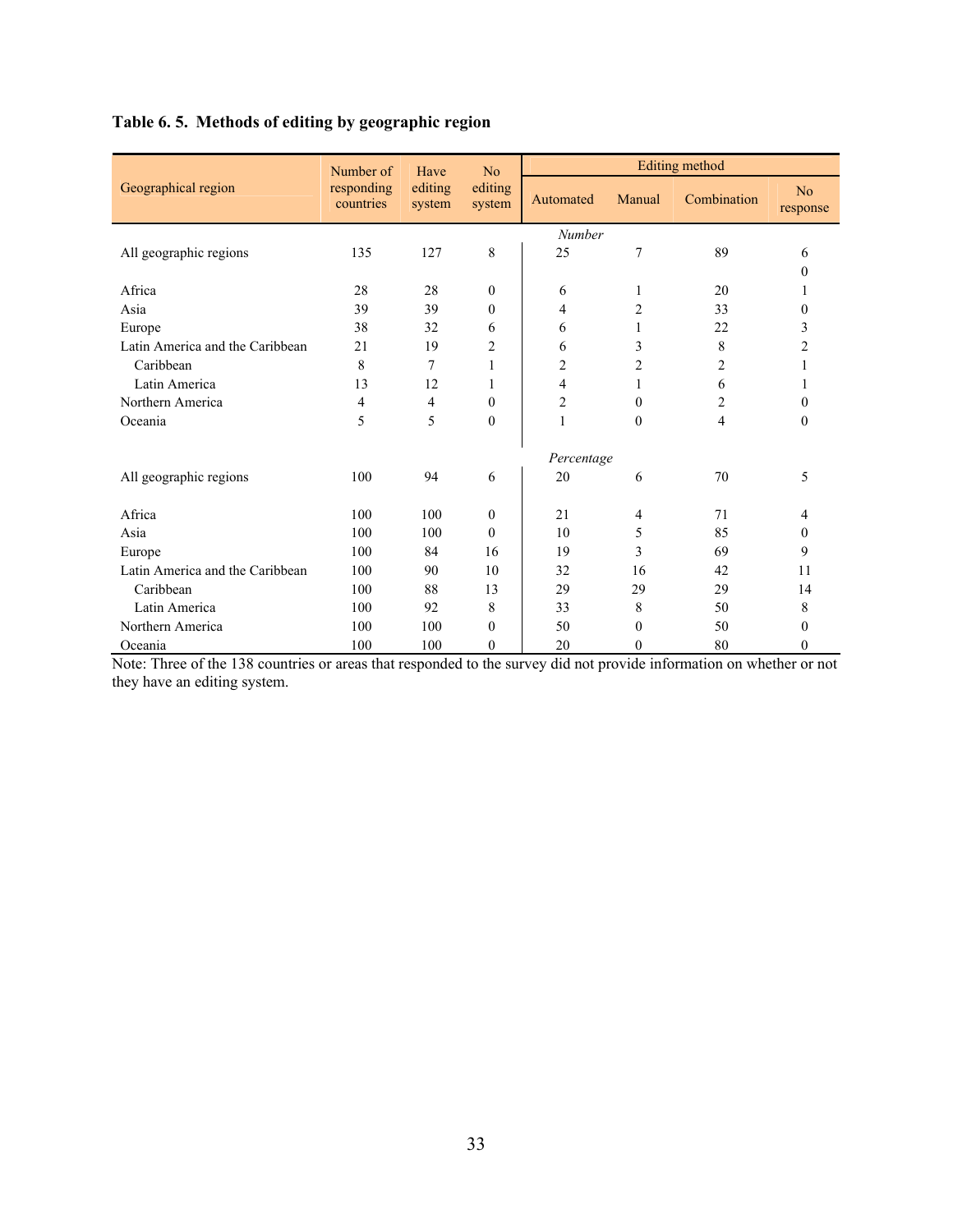

**Figure 6. 2. Percentage of countries or areas by method of editing and geographic region** 

Imputation is the process of resolving problems concerning missing, invalid or inconsistent responses identified during editing.<sup>24</sup> The survey collected from countries or areas information on two types of imputation; imputing missing values in existing data records and imputing missing data records (full set of information on a person).

Table 6.6 presents information on how many of the countries or areas with an editing system apply imputation methods and about those methods of imputation. The majority of countries or areas with an editing system (103 out of 127) impute for missing, invalid or inconsistent responses. On the other hand, there are 20 countries or areas with editing systems (8 in Asia, 6 in Europe, 4 in Africa and 1 each in Northern America and the Caribbean) that do not apply imputation for any type of missing data.

About 43% of the countries or areas which apply imputation use only the automated method. Another 46 % use a combination of manual and automated methods, and about 10% apply only manual imputation to missing values. The majority of countries or areas in Africa, Latin and Northern America apply automatic imputation, while those in Asia, the Caribbean, Europe and Oceania use a combination of manual and automated imputation methods.

Table 6.7 shows that most of the responding countries or areas (70%) impute data only for missing values and around 24% do so for both missing values and records. Only about 6% of the countries or areas that apply imputation methods do so for the purpose of imputing only missing data records. Most of the countries or areas in Latin America (92%), Africa (81%), Oceania

<u>.</u>

<sup>24</sup> United Nations *Handbook on Population and Housing Census Editing, Revision 1*, para. 72.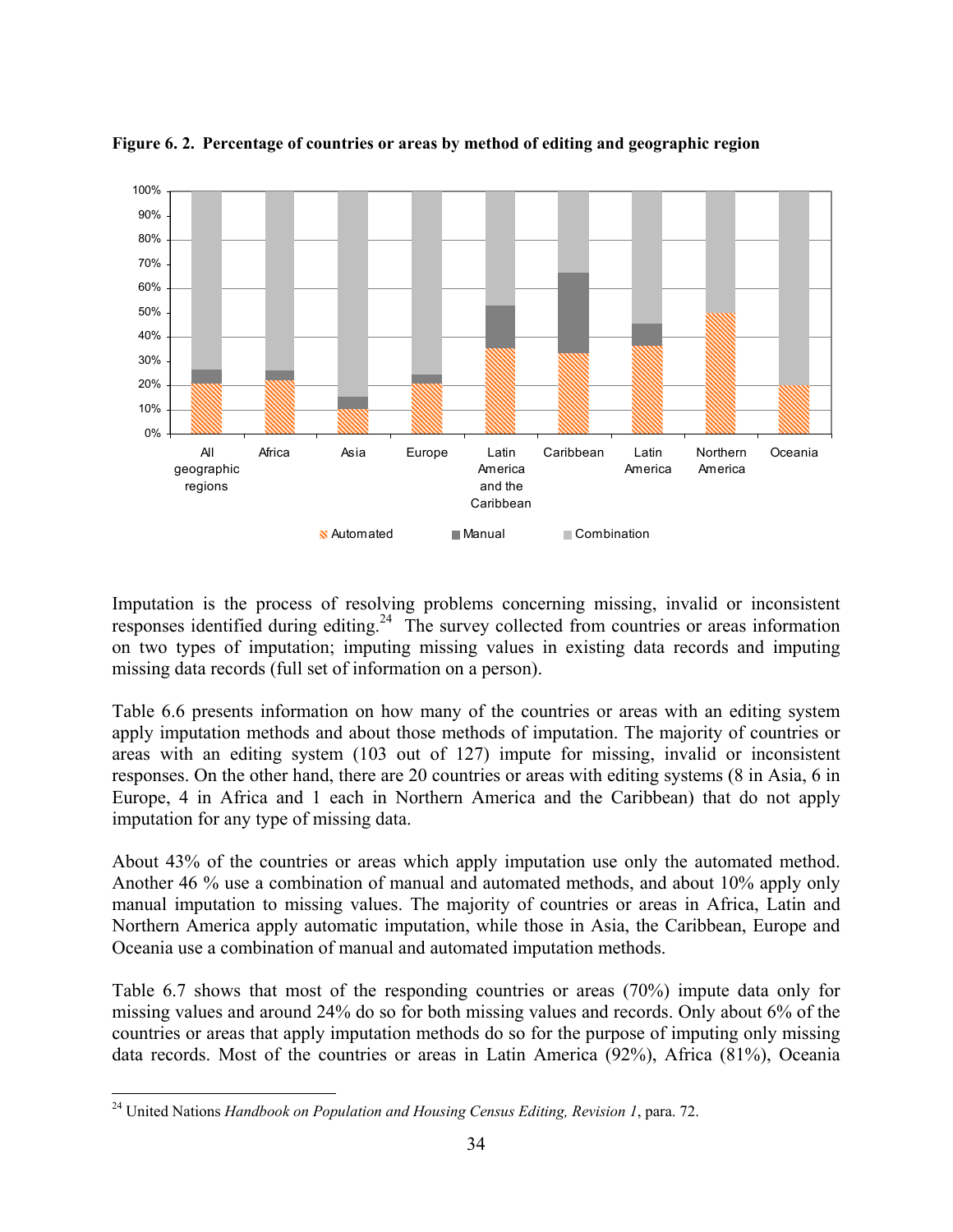(60%), Asia (67%) and Europe (65%) impute data for missing values only. It seems that countries or areas in Northern America generally impute for both missing values and records.

|                                 | Number of                                            |                               |                                      |                  |                | Imputation method used |                |                  |
|---------------------------------|------------------------------------------------------|-------------------------------|--------------------------------------|------------------|----------------|------------------------|----------------|------------------|
| Geographical region             | responding<br>countries<br>with<br>editing<br>system | Applying<br>any<br>imputation | <b>Not</b><br>applying<br>imputation | No<br>response   | Automated      | Manual                 | Combination    | No response      |
|                                 |                                                      |                               |                                      | Number           |                |                        |                |                  |
| All geographic regions          | 127                                                  | 103                           | 20                                   | 4                | 44             | 10                     | 47             | $\overline{c}$   |
|                                 |                                                      |                               |                                      |                  |                |                        |                |                  |
| Africa                          | 28                                                   | 21                            | 4                                    | 3                | 12             | 1                      | 7              | 1                |
| Asia                            | 39                                                   | 30                            | 8                                    | 1                | 10             | $\overline{c}$         | 17             | 1                |
| Europe                          | 32                                                   | 26                            | 6                                    | $\theta$         | 11             | 3                      | 12             | $\boldsymbol{0}$ |
| Latin America and the Caribbean | 19                                                   | 18                            | 1                                    | $\theta$         | 8              | $\overline{c}$         | $\,$ 8 $\,$    | $\boldsymbol{0}$ |
| Caribbean                       | 7                                                    | 6                             | 1                                    | $\theta$         | 1              | $\overline{c}$         | 3              | 0                |
| Latin America                   | 12                                                   | 12                            | $\mathbf{0}$                         | $\mathbf{0}$     | 7              | $\theta$               | 5              | $\boldsymbol{0}$ |
| Northern America                | $\overline{4}$                                       | 3                             | 1                                    | $\mathbf{0}$     | $\overline{c}$ | $\mathbf{0}$           | 1              | $\boldsymbol{0}$ |
| Oceania                         | 5                                                    | 5                             | $\mathbf{0}$                         | $\theta$         | $\mathbf{1}$   | $\overline{2}$         | $\overline{c}$ | $\mathbf{0}$     |
|                                 |                                                      |                               |                                      | Percentage       |                |                        |                |                  |
| All geographic regions          | 100                                                  | 81                            | 16                                   | 3                | 43             | 10                     | 46             | 2                |
| Africa                          | 100                                                  | 75                            | 14                                   | 11               | 57             | 5                      | 33             | 5                |
| Asia                            | 100                                                  | 77                            | 21                                   | 3                | 33             | 7                      | 57             | 3                |
| Europe                          | 100                                                  | 81                            | 19                                   | $\mathbf{0}$     | 42             | 12                     | 46             | $\boldsymbol{0}$ |
| Latin America and the Caribbean | 100                                                  | 95                            | 5                                    | $\theta$         | 44             | 11                     | 44             | 0                |
| Caribbean                       | 100                                                  | 86                            | 14                                   | $\mathbf{0}$     | 17             | 33                     | 50             | $\boldsymbol{0}$ |
| Latin America                   | 100                                                  | 100                           | $\mathbf{0}$                         | $\boldsymbol{0}$ | 58             | $\mathbf{0}$           | 42             | $\boldsymbol{0}$ |
| Northern America                | 100                                                  | 75                            | 25                                   | $\theta$         | 67             | $\Omega$               | 33             | $\boldsymbol{0}$ |
| Oceania                         | 100                                                  | 100                           | $\mathbf{0}$                         | $\theta$         | 20             | 40                     | 40             | $\boldsymbol{0}$ |

#### **Table 6. 6. Methods of imputation of data by geographic region**

Note: Four countries that indicated having an editing system did not provide information on the type of imputations made.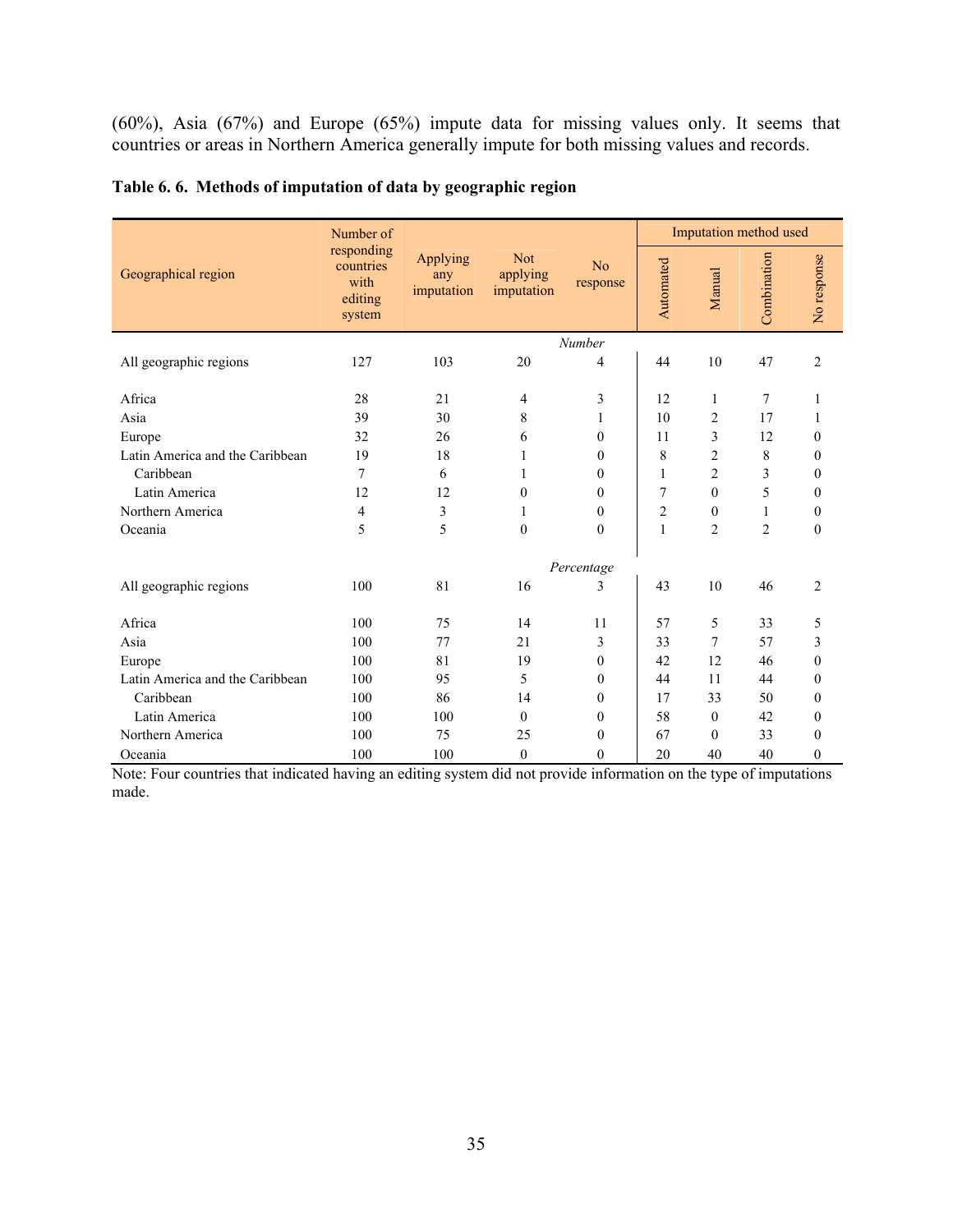# **Table 6. 7. Purpose of imputation by geographic region**

|                                 | Number of                                             | Type of imputation            |                                     |                                           |  |  |  |
|---------------------------------|-------------------------------------------------------|-------------------------------|-------------------------------------|-------------------------------------------|--|--|--|
| Geographic region               | responding<br>countries<br>applying any<br>imputation | Imputing<br>missing<br>values | Imputing<br>missing<br>data records | Imputing<br>missing values<br>and records |  |  |  |
|                                 |                                                       |                               | Number                              |                                           |  |  |  |
| All geographic regions          | 103                                                   | 72                            | 6                                   | 25                                        |  |  |  |
| Africa                          | 21                                                    | 17                            | $\overline{2}$                      | $\overline{2}$                            |  |  |  |
| Asia                            | 30                                                    | 20                            | 3                                   | $\overline{7}$                            |  |  |  |
| Europe                          | 26                                                    | 17                            | $\theta$                            | 9                                         |  |  |  |
| Latin America and the Caribbean | 18                                                    | 14                            | 1                                   | 3                                         |  |  |  |
| Caribbean                       | 6                                                     | 3                             | 1                                   | $\overline{2}$                            |  |  |  |
| Latin America                   | 12                                                    | 11                            | $\Omega$                            | 1                                         |  |  |  |
| Northern America                | 3                                                     | 1                             | $\theta$                            | $\overline{2}$                            |  |  |  |
| Oceania                         | 5                                                     | 3                             | $\theta$                            | $\overline{2}$                            |  |  |  |
|                                 |                                                       |                               | Percentage                          |                                           |  |  |  |
| All geographic regions          | 100                                                   | 70                            | 6                                   | 24                                        |  |  |  |
| Africa                          | 100                                                   | 81                            | 10                                  | 10                                        |  |  |  |
| Asia                            | 100                                                   | 67                            | 10                                  | 23                                        |  |  |  |
| Europe                          | 100                                                   | 65                            | $\Omega$                            | 35                                        |  |  |  |
| Latin America and the Caribbean | 100                                                   | 78                            | 6                                   | 17                                        |  |  |  |
| Caribbean                       | 100                                                   | 50                            | 17                                  | 33                                        |  |  |  |
| Latin America                   | 100                                                   | 92                            | $\theta$                            | 8                                         |  |  |  |
| Northern America                | 100                                                   | 33                            | $\theta$                            | 67                                        |  |  |  |
| Oceania                         | 100                                                   | 60                            | $\mathbf{0}$                        | 40                                        |  |  |  |

Note: Two countries that indicated imputing census data did not provide information on the methods of imputation.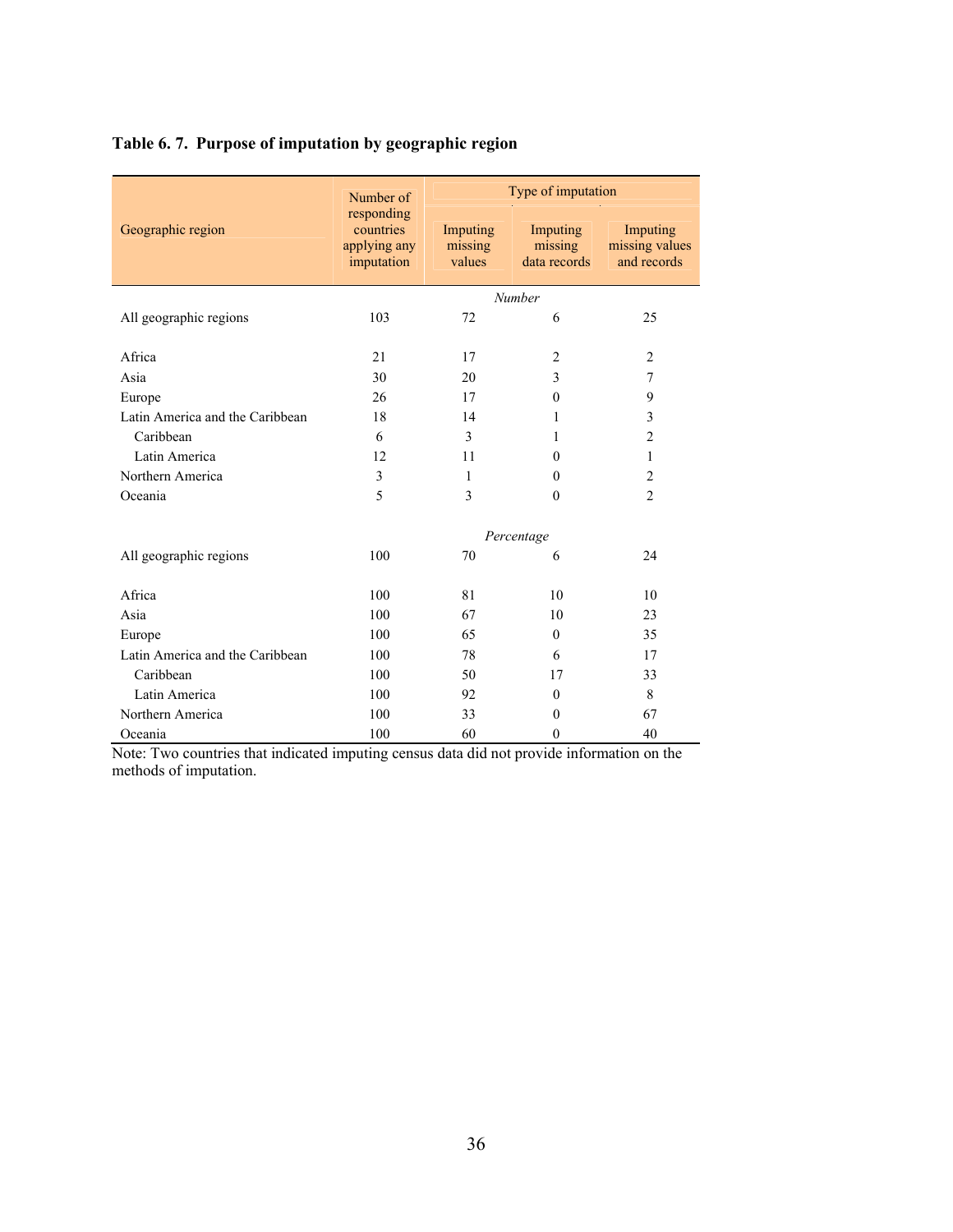# **Chapter 7. Census Data Dissemination**

A census is not considered complete until the collected information is made available to users in the form suited to their needs.<sup>25</sup> Recent decades have witnessed an increasing demand, by census data users, for a broad range of census products and services. Each census product, and its media of dissemination, offers respective advantages and limitations. In most instances, the various census products and services complement each other and can provide effective ways to reach out to a wide range of users in the public and private sectors. With the widespread use of microcomputers and growing access to the Internet, an increasing number of data users prefer to obtain census data in electronic media rather than in printed form. Since the cost of producing census products in various formats, for example, printed versus electronic media, can be different, it is recommended that countries consider very carefully the forms in which the census results are disseminated<sup>26</sup>. In this regard, user consultations are important in the process of designing the census product mix and the range of media in which it is disseminated.

#### **7.1. Media of dissemination**

The survey gathered information on the media used by countries or areas to disseminate census results. Countries or areas were requested to indicate all applicable media of dissemination in the following list: (i) paper publication; (ii) CD-ROM/DVD; (iii) static web pages (html, PDF, excel); (iv) interactive online database(s); (v) GIS web-based mapping tools; and (vi) other, to be specified by countries or areas. Table 7.1 shows a summary of the responses received from 135 countries or areas.27

A review of the information in Table 7.1 illustrates that virtually all countries or areas that responded to the survey used or plan to use a combination of print and electronic media to convey census results to users. Only one country plans to disseminate census data without using electronic media, while 5 other countries have indicated that they ceased or plan to cease dissemination via the traditional print publication. It is worth noting that all five of these countries are developed countries or areas located in Europe (Belgium, France and Italy), Northern America (Greenland) and Oceania (Australia).

Used in 130 of the 135 countries or areas, the traditional print publication remains a primary tool of dissemination. Statistic web pages were found to be the second most commonly used media, being employed in 128 countries or areas (95%). Computer-readable optical media (CD-ROM/DVD), utilized in 108 countries or areas (80%), was the third most commonly used media of dissemination. Use of the other two electronic media—online databases (53%) and GIS webbased mapping tools (59%)—was less common, possibly indicating the challenges that exist in many countries or areas, particularly those in developing regions, in utilizing new and existing technologies for the production and dissemination of census data.

1

 $^{25}$  United Nations Principles and Recommendations for Population and Housing Censuses, Revision 2, para. 1.206.  $^{26}$  Ibid, para. 3.3.

 $27$  Three countries or areas that responded to the survey provided no information on this item.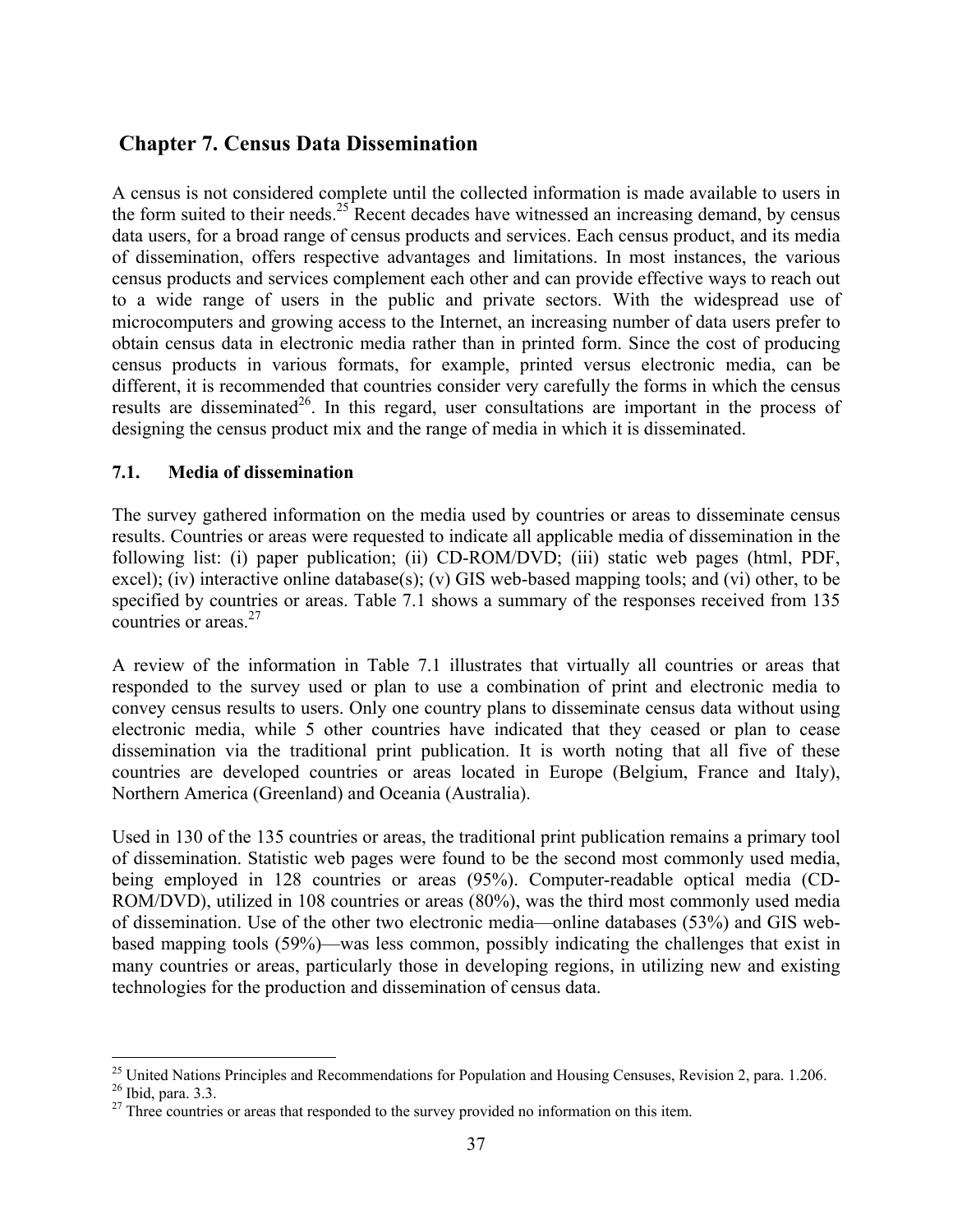The extent of use of the various media of dissemination varied considerably by region. In terms of use of the various media, the profile of the majority of countries or areas in Africa, Asia and the Caribbean closely corresponds to that of the global pattern described above. In these regions, dissemination via print publications, static web pages and CD-ROM/DVD is relatively more common than that via online databases and GIS web-based mapping tools. For instance, in Africa, at least 25 countries or areas out of the 29 that responded to the survey utilized each of the former three media of dissemination, whereas only 10 and 15 countries reported, respectively, using databases and GIS web-based mapping tools.

In contrast, developed countries or areas displayed a somewhat different pattern. Among these countries or areas, statistic web pages were the predominant media of dissemination (100%), followed by print publications (89%). Use of online databases (73%) is also a major means of dissemination; use of GIS web-based mapping tools (57%) lags behind that of the other media.

Data stored in census databases represent a rich source of information. Online access to such databases could potentially enhance the accessibility of census data to a large user base. Ondemand and direct access to a census database allows fast and relatively inexpensive production of tables, especially those not produced or made available through other means. As noted above, slightly more than half of the responding countries or areas (53%) disseminate census data through online databases. However, developed countries or areas disseminate via online databases at a higher proportion (73%) than developing countries or areas (44%). Dissemination via online databases appears is limited in Asia (39%), Africa (34 %), the Caribbean (25%) and Oceania (20%).

Advances in geographic information systems (GIS) and their growing integration in statistical production systems have increased the demand for geo-referenced data as well as for tools for visualizing, analyzing, modelling and presenting spatially referenced data. As already noted, a total of 79 countries or areas that responded to the survey have reported offering census data along with GIS web-based mapping tools. Some of these countries or areas have also reported providing online interactive software applications such as CensusInfo, Beyond 20/20 and TableBuilder to facilitate access to and further processing of their census data. Furthermore, several countries or areas have reported disseminating census data through a variety of other means including mass media (radio, TV) and customized services upon request.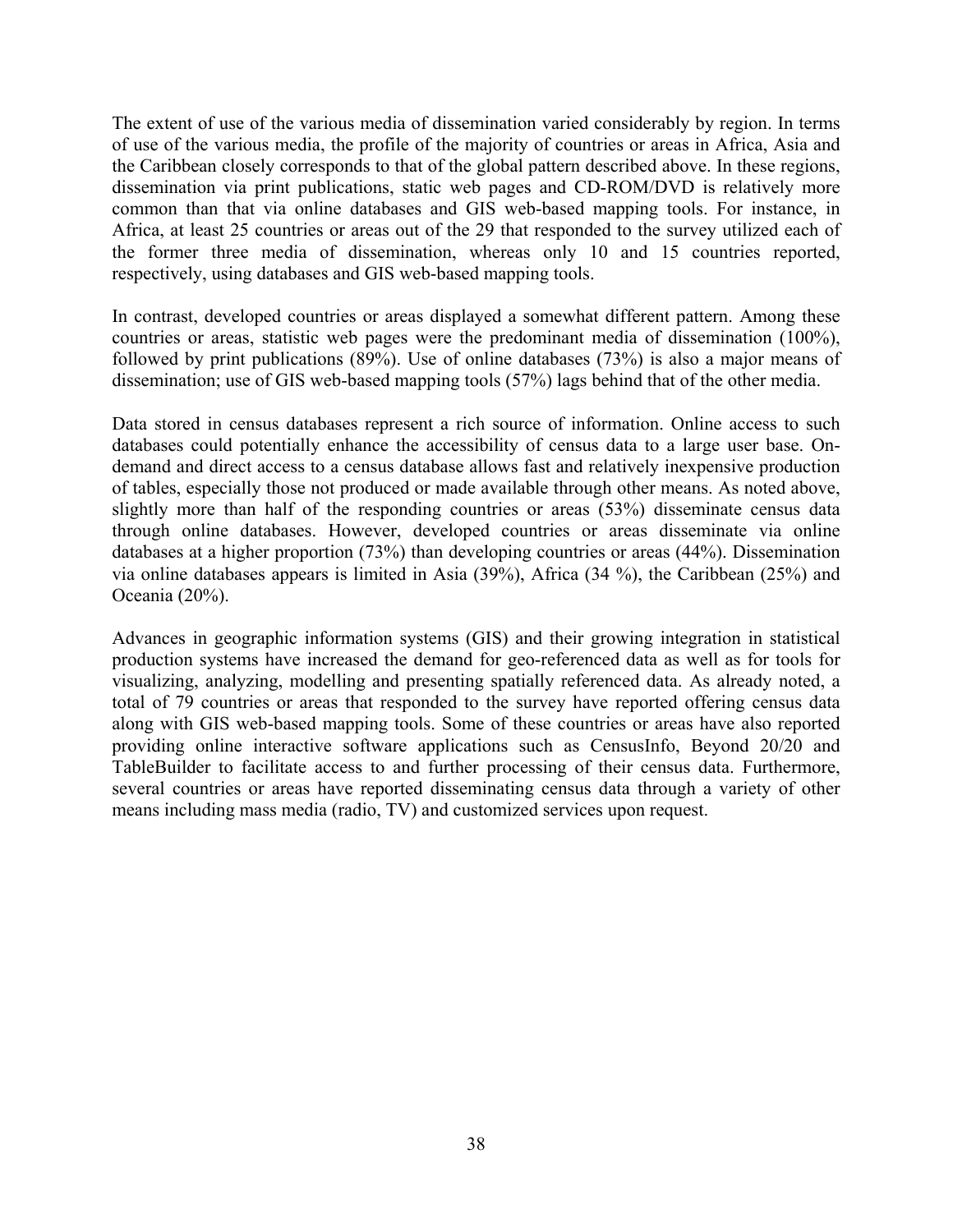|                                 |                                      |                              |                             |                                  |                | Electronic media         |                    |                         |
|---------------------------------|--------------------------------------|------------------------------|-----------------------------|----------------------------------|----------------|--------------------------|--------------------|-------------------------|
| Region                          | Number of<br>responding<br>countries | Print<br>publication<br>only | Electronic<br>media<br>only | Print and<br>electronic<br>media | CD/DVD         | website<br><b>Static</b> | database<br>Online | based tools<br>GIS web- |
|                                 |                                      |                              |                             | Number                           |                |                          |                    |                         |
| All regions                     | 135                                  | 1                            | 5                           | 129                              | 108            | 128                      | 72                 | 79                      |
| Developed regions               | 44                                   | $\theta$                     | 5                           | 39                               | 27             | 44                       | 32                 | 27                      |
| Developing regions              | 91                                   | 1                            | $\boldsymbol{0}$            | 90                               | 81             | 84                       | 40                 | 52                      |
| Africa                          | 29                                   | $\theta$                     | $\theta$                    | 29                               | 27             | 25                       | 10                 | 15                      |
| Asia                            | 38                                   | $\theta$                     | $\theta$                    | 38                               | 34             | 37                       | 15                 | 26                      |
| Europe                          | 37                                   | $\mathbf{0}$                 | 3                           | 34                               | 23             | 37                       | 27                 | 22                      |
| Latin America and the Caribbean | 22                                   | 1                            | $\theta$                    | 21                               | 20             | 20                       | 16                 | 12                      |
| Caribbean                       | 8                                    | 1                            | $\boldsymbol{0}$            | 7                                | 6              | 6                        | $\overline{c}$     | 4                       |
| Latin America                   | 14                                   | $\theta$                     | $\boldsymbol{0}$            | 14                               | 14             | 14                       | 14                 | 8                       |
| Northern America                | 4                                    | $\theta$                     | 1                           | 3                                | $\overline{2}$ | 4                        | 3                  | 3                       |
| Oceania                         | 5                                    | $\theta$                     | 1                           | 4                                | $\overline{2}$ | 5                        | 1                  | $\mathbf{1}$            |
|                                 |                                      |                              |                             | Percentage                       |                |                          |                    |                         |
| All regions                     | 100                                  | 1                            | 4                           | 96                               | 80             | 95                       | 53                 | 59                      |
| Developed regions               | 100                                  | $\boldsymbol{0}$             | 11                          | 89                               | 61             | 100                      | 73                 | 61                      |
| Developing regions              | 100                                  | 1                            | $\mathbf{0}$                | 99                               | 89             | 92                       | 44                 | 57                      |
| Africa                          | 100                                  | $\theta$                     | $\boldsymbol{0}$            | 100                              | 93             | 86                       | 34                 | 52                      |
| Asia                            | 100                                  | $\theta$                     | $\theta$                    | 100                              | 89             | 97                       | 39                 | 68                      |
| Europe                          | 100                                  | $\theta$                     | 8                           | 92                               | 62             | 100                      | 73                 | 59                      |
| Latin America and the Caribbean | 100                                  | 5                            | $\mathbf{0}$                | 95                               | 91             | 91                       | 73                 | 55                      |
| Caribbean                       | 100                                  | 13                           | $\theta$                    | 88                               | 75             | 75                       | 25                 | 50                      |
| Latin America                   | 100                                  | $\mathbf{0}$                 | $\mathbf{0}$                | 100                              | 100            | 100                      | 100                | 57                      |
| Northern America                | 100                                  | $\theta$                     | 25                          | 75                               | 50             | 100                      | 75                 | 75                      |
| Oceania                         | 100                                  | $\theta$                     | 20                          | 80                               | 40             | 100                      | 20                 | 20                      |

**Table 7. 1. Media of dissemination by region** 

Note: Three countries or areas that responded to the survey provided no information on media of dissemination.

## **7.2. Microdata**

<u>.</u>

Microdata are the individual records that contain information collected in a census or survey on the characteristics of each person, household and housing unit. A census microdata sample allows researchers to know, simultaneously, all the personal characteristics of every individual in the sample. Microdata-sets link household information with individual information, thus allowing researchers to know the characteristics of the individual and other household members.

The survey collected information on whether countries or areas disseminate census microdata. Table 7.2 shows a summary of the information received from a total of 131 countries or areas.<sup>28</sup> Among these, 77 countries or areas (59%), indicated that they disseminate census microdata. Sixty-two per cent of developed countries or areas and 57 per cent developing countries or areas reported disseminating microdata, showing no substantial difference between the two. At 79 per

 $2<sup>28</sup>$  Seven countries or areas that responded to the survey did not provide information on this item.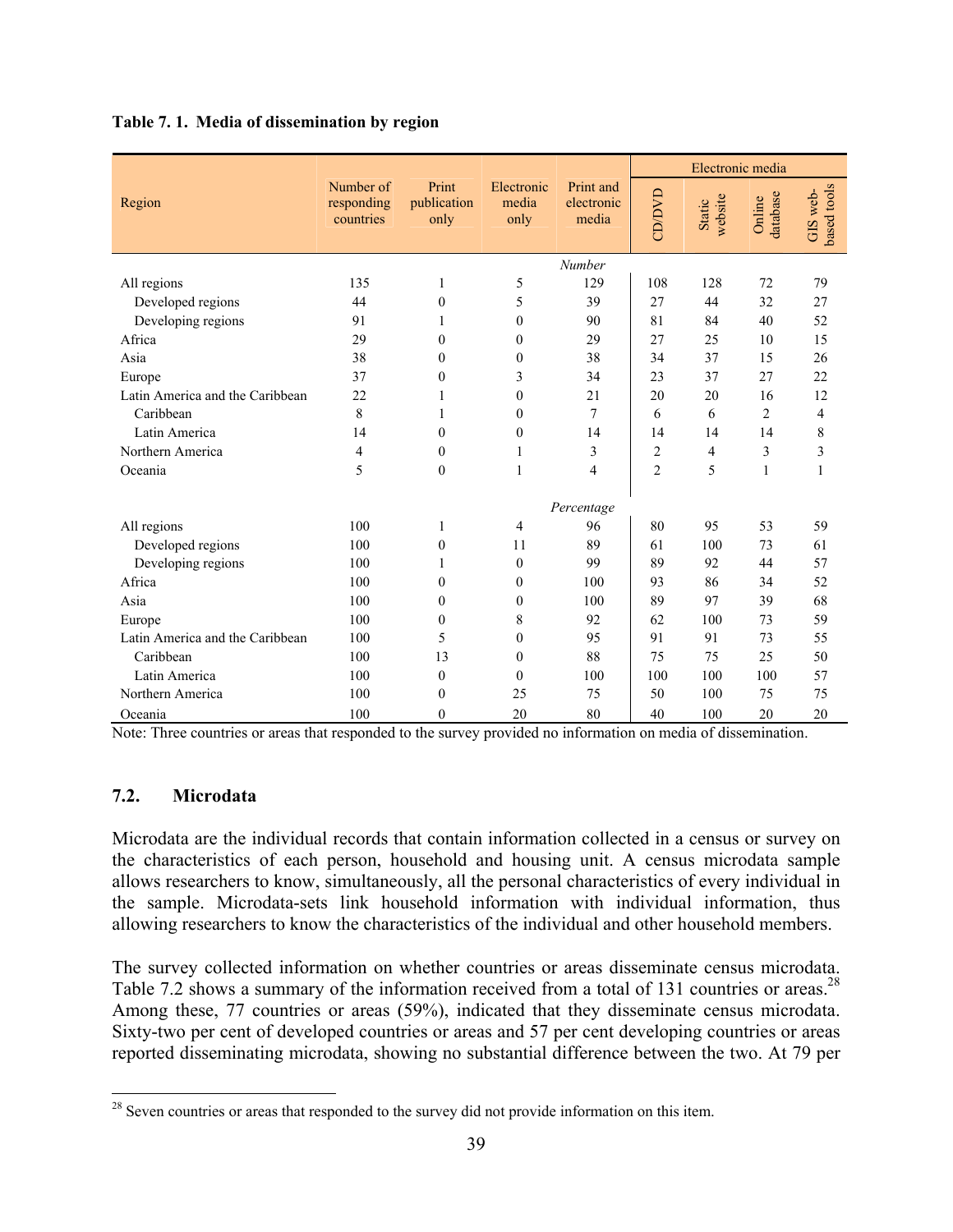cent, Latin America is the region with the highest percentage of countries or areas that disseminate microdata. In contrast, Africa is the region with the lowest percentage (37 %) of countries or areas that provide census microdata to users.

| Region                          | Number of<br>responding<br>countries | <b>Disseminate</b><br>microdata | <b>Not</b><br>disseminate |
|---------------------------------|--------------------------------------|---------------------------------|---------------------------|
|                                 |                                      | Number                          |                           |
| All regions                     | 131                                  | 77                              | 54                        |
| Developed regions               | 45                                   | 28                              | 17                        |
| Developing regionss             | 86                                   | 49                              | 37                        |
| Africa                          | 27                                   | 10                              | 17                        |
| Asia                            | 34                                   | 23                              | 11                        |
| Europe                          | 39                                   | 24                              | 15                        |
| Latin America and the Caribbean | 22                                   | 15                              | 7                         |
| Caribbean                       | 8                                    | 4                               | 4                         |
| Latin America                   | 14                                   | 11                              | 3                         |
| Northern America                | $\overline{4}$                       | $\overline{2}$                  | $\overline{c}$            |
| Oceania                         | 5                                    | 3                               | $\overline{2}$            |
|                                 |                                      | Percentage                      |                           |
| All regions                     | 100                                  | 59                              | 41                        |
| Developed regions               | 100                                  | 62                              | 38                        |
| Developing regions              | 100                                  | 57                              | 43                        |
| Africa                          | 100                                  | 37                              | 63                        |
| Asia                            | 100                                  | 68                              | 32                        |
| Europe                          | 100                                  | 62                              | 38                        |
| Latin America and the Caribbean | 100                                  | 68                              | 32                        |
| Caribbean                       | 100                                  | 50                              | 50                        |
| Latin America                   | 100                                  | 79                              | 21                        |
| Northern America                | 100                                  | 50                              | 50                        |
| Oceania                         | 100                                  | 60                              | 40                        |

#### **Table 7. 2. Dissemination of microdata by region**

Note: Seven countries or areas that responded to the survey did not provide information on this item.

Most responding countries or areas indicated that, pursuant to applicable census laws and other statistical legislations, they routinely apply confidentiality rules to avoid the disclosure of identifiable personal or household information. Some of the measures reported by countries or areas responding to the survey include anonymizing microdata samples, requiring data protection and privacy contracts, and allowing access to microdata only in a secure and controlled environment. Several countries or areas that responded to the survey restrict the use of microdata only for academic, research and policymaking purposes. For instance, Mexico reported restricting access to microdata to public institutions. Similarly, Indonesia disseminates microdata only to specific government and research organizations upon special request and under a contract-based arrangement.

The survey found that countries or areas use a variety of channels to disseminate microdata to major users including researchers, policymakers, teachers, and students. Canada, Israel and the United States reported providing, at no fee, microdata samples as public use files. In several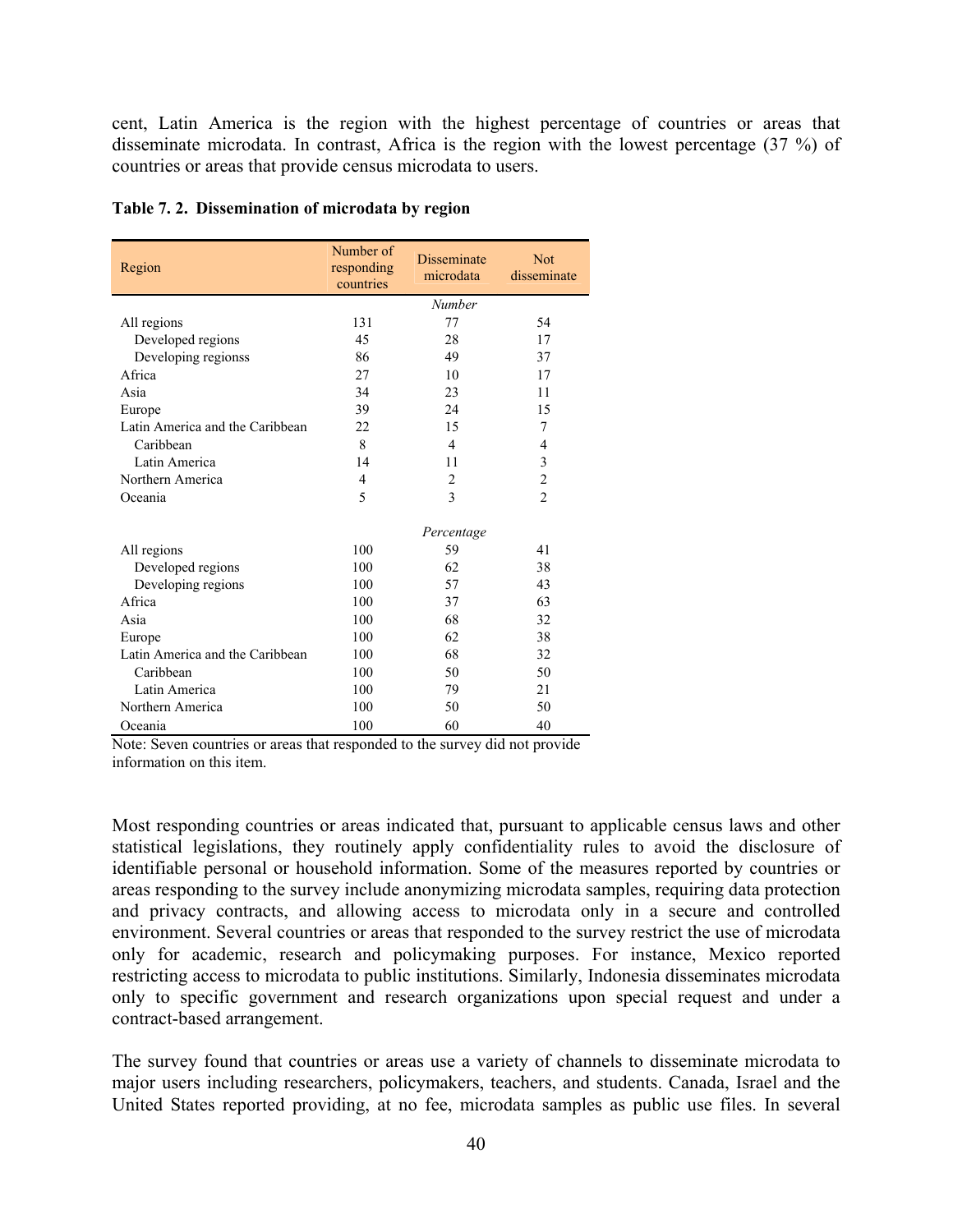countries or areas, microdata files are obtained by users only through special requests subject to disclosure controls, and in some cases microdata are provided at a charge.

## **7.3. Service for special requests**

Most statistical organizations make a clear distinction between delivering basic census information to the public and providing more complex data for the needs of specialized users. Census publications usually contain data and tabulations of general concern, but certain data users may require specialized products that the census organization is not planning to produce as part of the general dissemination programme. In such cases, it is advisable for census organizations to establish a service to meet such specialized requests, usually on a cost recovery basis. The specialized request may be for more detailed tabulations, data on specific topics and subgroups, microdata or information consultancy whose requirements are best met through the provision of individual products or customized services.

The survey elicited information on the provision of customized services provided to users upon their requests and on whether fees are charged for those services. Table 7.3 summarizes the information supplied by 133 countries or areas.<sup>29</sup> In 101 of these countries or areas, users are provided customized services to their requests for complex data or some other specialized census products. All countries or areas from Latin and Northern America reported catering to special requests. Three-quarters or more of the countries or areas in Asia, the Caribbean and Europe also cater to special requests. However, only 40 per cent of the countries or areas from Oceania and 68 per cent from Africa provide customized service to census data users with special requests.

In the case where cost recovery is applied, census product users requiring customized information or product are charged. Of the 101 countries or areas that provide customized service, 74 countries (73 %) charge fees for their services (see Table 7.3). A higher percentage of developed countries or areas (88 %) reported charging fees than developing countries or areas (66 %). The prices of the products and services are generally established to cover all expenses related to production costs, marketing costs and standard agency overhead, including support. The costs usually depend on the complexity of the request and the resources and time required for completing the request. It should be noted however that the full costs of a census are usually never recovered through the sale of data.<sup>30</sup>

 $29$  Five countries or areas that responded to the survey did not provide information on this item.

<sup>&</sup>lt;sup>30</sup> United Nations Handbook on Census Management for Population and Housing Censuses, Revision 1.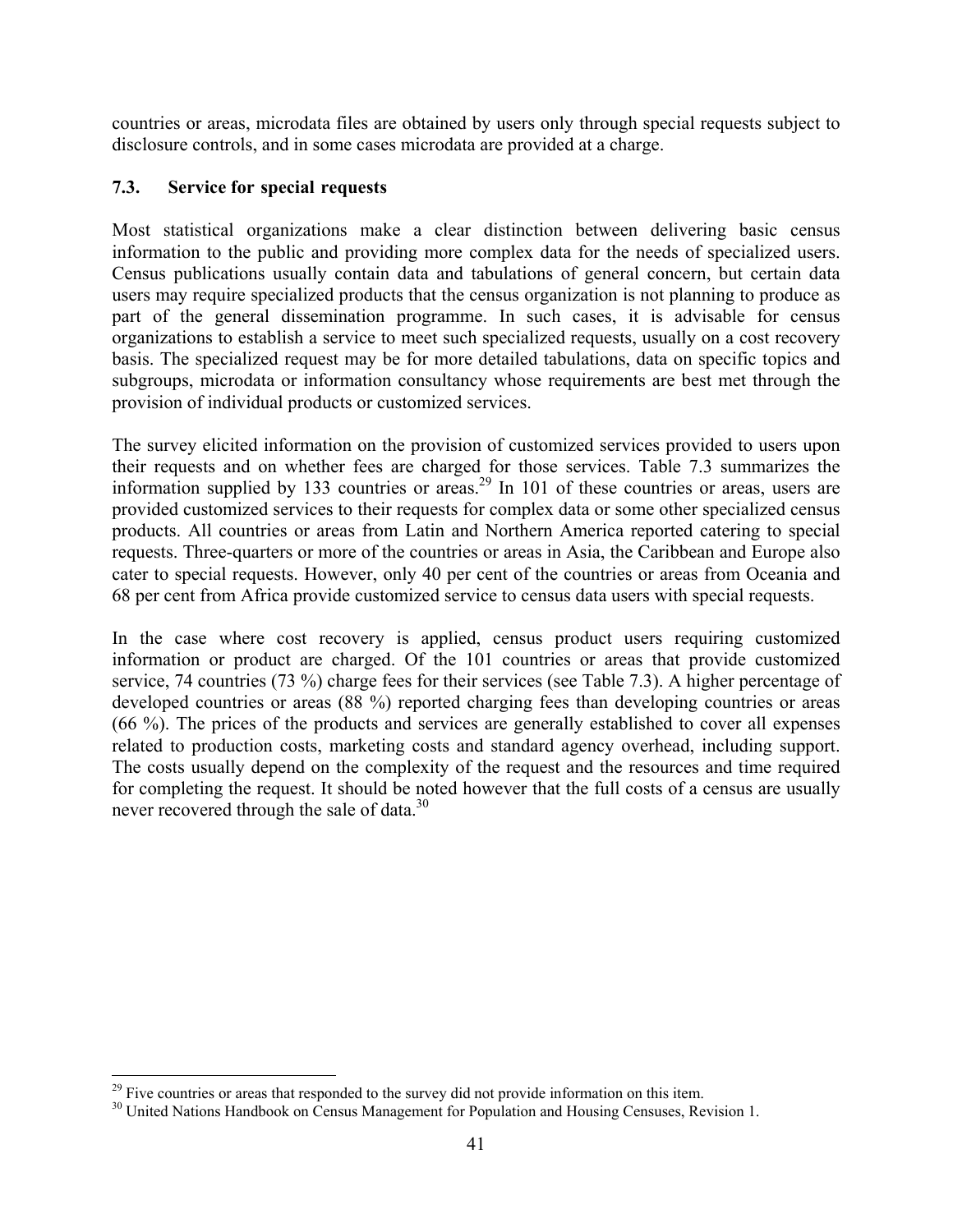| Region                          | Number of<br>countries | Cater to<br>customized | <b>Not</b>     | Of those catering to<br>customized requests |                |
|---------------------------------|------------------------|------------------------|----------------|---------------------------------------------|----------------|
|                                 | responding             | requests for<br>data   | cater          | Charge fee                                  | No fee         |
|                                 |                        |                        | <b>Number</b>  |                                             |                |
| All regions                     | 133                    | 101                    | 32             | 74                                          | 27             |
| Developed regions               | 43                     | 34                     | 9              | 30                                          | $\overline{4}$ |
| Developing regions              | 90                     | 67                     | 23             | 44                                          | 23             |
| Africa                          | 28                     | 19                     | 9              | 12                                          | 7              |
| Asia                            | 38                     | 29                     | 9              | 20                                          | 9              |
| Europe                          | 37                     | 28                     | 9              | 24                                          | $\overline{4}$ |
| Latin America and the Caribbean | 22                     | 20                     | $\overline{c}$ | 13                                          | 7              |
| Caribbean                       | 8                      | 6                      | $\overline{c}$ | $\overline{c}$                              | $\overline{4}$ |
| Latin America                   | 14                     | 14                     | $\theta$       | 11                                          | 3              |
| Northern America                | 3                      | 3                      | $\mathbf{0}$   | 3                                           | $\mathbf{0}$   |
| Oceania                         | 5                      | $\overline{2}$         | 3              | $\overline{c}$                              | $\mathbf{0}$   |
|                                 |                        |                        | Percentage     |                                             |                |
| All regions                     | 100                    | 76                     | 24             | 73                                          | 27             |
| Developed regions               | 100                    | 79                     | 21             | 88                                          | 12             |
| Developing regions              | 100                    | 74                     | 26             | 66                                          | 34             |
| Africa                          | 100                    | 68                     | 32             | 63                                          | 37             |
| Asia                            | 100                    | 76                     | 24             | 69                                          | 31             |
| Europe                          | 100                    | 76                     | 24             | 86                                          | 14             |
| Latin America and the Caribbean | 100                    | 91                     | 9              | 65                                          | 35             |
| Caribbean                       | 100                    | 75                     | 25             | 33                                          | 67             |
| Latin America                   | 100                    | 100                    | $\mathbf{0}$   | 79                                          | 21             |
| Northern America                | 100                    | 100                    | $\theta$       | 100                                         | $\mathbf{0}$   |
| Oceania                         | 100                    | 40                     | 60             | 100                                         | $\mathbf{0}$   |

#### **Table 7. 3. Provision of customized service for special requests by region**

Note: Five countries or areas that responded to the survey did not provide information on this item.

#### **7.4. Archiving**

Data management is particularly critical in a census operation due to the large volume of data that passes through the statistical production process. Census databases store the census data in various computerized forms in order to expand the life and usability of the data. They play a key role in enhancing the dissemination of the census results. They are also useful for combining census data together with related information from other demographic inquiries in a common format. Because of their importance in the statistical production process, plans for data warehousing should be formulated as an integral part of the overall census planning process.

The survey asked countries or areas about their use of systems for managing and archiving their census data. Responses were received from a total of 134 countries or areas and are summarized in Table 7.4. Although four countries or areas responded to the survey, they did not provide information on this item. A review of the responses reveals that the vast majority of countries or areas (106 out of 134 or 79 %) do have some kind of archiving system for storing and maintaining their census data. Nearly 90 per cent of developed countries or areas reported having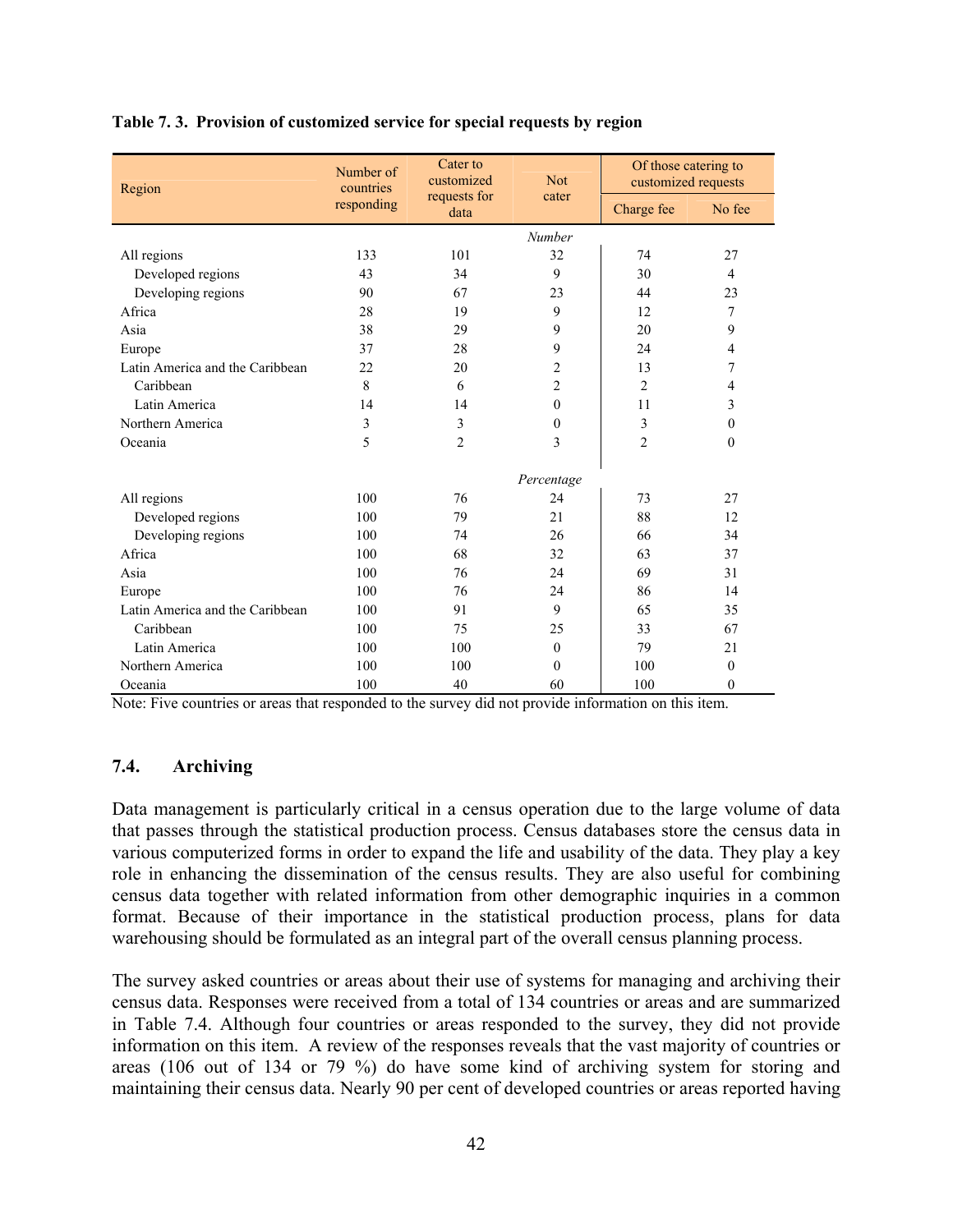an archiving system, whereas a significantly lower percentage (74%) of developing countries or areas reported having one. A large proportion of countries or areas in the Caribbean (63%) and Oceania (60%) lack a proper archiving system.

The responses to the survey indicate that the technology used for documenting, maintaining and archiving census data varies across countries or areas. The commonly noted relational databases and information technologies include SQL Server, Oracle, Redatam, SAS, Tivoli and IHSN's Microdata Management Toolkit.

| Region                          | Number of<br>responding<br>countries | Have a<br>system for<br>archiving<br>census data | No system<br>for archiving |
|---------------------------------|--------------------------------------|--------------------------------------------------|----------------------------|
|                                 |                                      | Number                                           |                            |
| All regions                     | 134                                  | 106                                              | 28                         |
| Developed regions               | 44                                   | 39                                               | 5                          |
| Developing regions              | 90                                   | 67                                               | 23                         |
| Africa                          | 28                                   | 22                                               | 6                          |
| Asia                            | 38                                   | 32                                               | 6                          |
| Europe                          | 37                                   | 33                                               | $\overline{4}$             |
| Latin America and the Caribbean | 22                                   | 14                                               | 8                          |
| Caribbean                       | 8                                    | 3                                                | 5                          |
| Latin America                   | 14                                   | 11                                               | 3                          |
| Northern America                | $\overline{4}$                       | 3                                                | 1                          |
| Oceania                         | 5                                    | $\overline{2}$                                   | 3                          |
|                                 |                                      | Percentage                                       |                            |
| All regions                     | 100                                  | 79                                               | 21                         |
| Developed regions               | 100                                  | 89                                               | 11                         |
| Developing regions              | 100                                  | 74                                               | 26                         |
| Africa                          | 100                                  | 79                                               | 2.1                        |
| Asia                            | 100                                  | 84                                               | 16                         |
| Europe                          | 100                                  | 89                                               | 11                         |
| Latin America and the Caribbean | 100                                  | 64                                               | 36                         |
| Caribbean                       | 100                                  | 38                                               | 63                         |
| Latin America                   | 100                                  | 79                                               | 21                         |
| Northern America                | 100                                  | 75                                               | 25                         |
| Oceania                         | 100                                  | 40                                               | 60                         |

#### **Table 7. 4. Distribution of countries or areas having a system for managing and archiving census data by region**

Note: Four countries or areas that responded to the survey did not provide information on this item.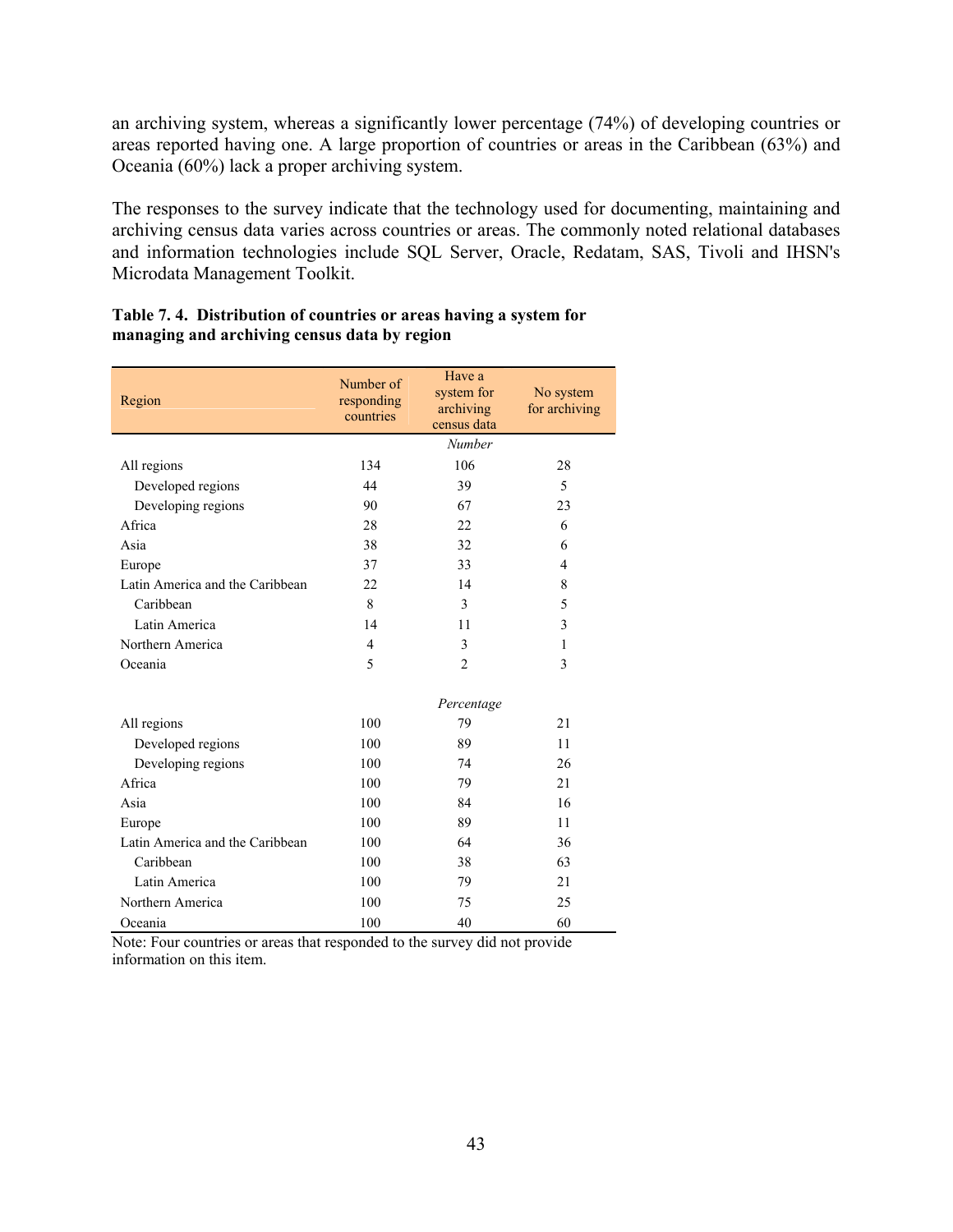# **Chapter 8. Challenges and Expertise in Conducting Population and Housing Censuses**

Given that census methodology is constantly changing and advancing, exchange of national experience and know-how significantly contributes to the efficiency and effectiveness of census operations and the quality and timeliness of census results.

The survey requested countries or areas to provide information on: (i) the challenges they faced in conducting their censuses and the areas in which they require assistance; and (ii) the expertise they may have and in which they could offer assistance to other countries.

In interpreting the responses, it is important to keep in mind that this information does not take into account the census dates for individual countries or areas in order to account for timing of the required assistance to the census activities for which it is needed. As a result, countries or areas whose censuses were some years away from the time of the survey may not have known what kind of assistance they would require and neither would they have received the needed external assistance. Also this analysis does not give great detail on the type of assistance required and reasons for not receiving the assistance as the responding countries or areas did not specify further on assistance required and obtained.

#### **8.1. Countries or areas that require assistance in one or several phases of the census operation**

Countries or areas were requested to indicate if they needed support to conduct their censuses in the 2010 round and asked to identify in which of the following phases or aspects of the census operation they required assistance: design of questionnaires, cartography, use of new technologies, funding, publicity and communication strategies, field training, data collection, quality assurance systems, data capture, data processing, data analysis and dissemination strategy.

Table 8.1 shows the number of countries requiring assistance in at least one aspect of census operation or census phase by region. Assistance is required—in at least one phase or aspect of the census operation—by 92 countries or areas. Among these, 26 in Africa (90% of the countries or areas that responded to the survey in that region), 28 (72%) in Asia, 15 (38%) in Europe, 19 (86%) in Latin America and the Caribbean, and 3 (60%) in Oceania indicated that they require assistance in at least one phase or aspect of the census operation.

Furthermore, table 8.2 shows information on the type of assistance required by countries or areas, by geographic grouping and by level of development. Assistance is required primarily on new technologies, cartography, quality assurance, and analysis and dissemination strategies; and to a lesser extent on data capture and processing, and publicity and communication strategies. A total of 64 countries or areas required assistance on new technologies, while more than 50 countries or areas required assistance in cartography, quality assurance, and analysis and dissemination strategies. Funding and assistance on data capture and processing was required by 46 countries each. With respect to new technologies, assistance was required on scanning for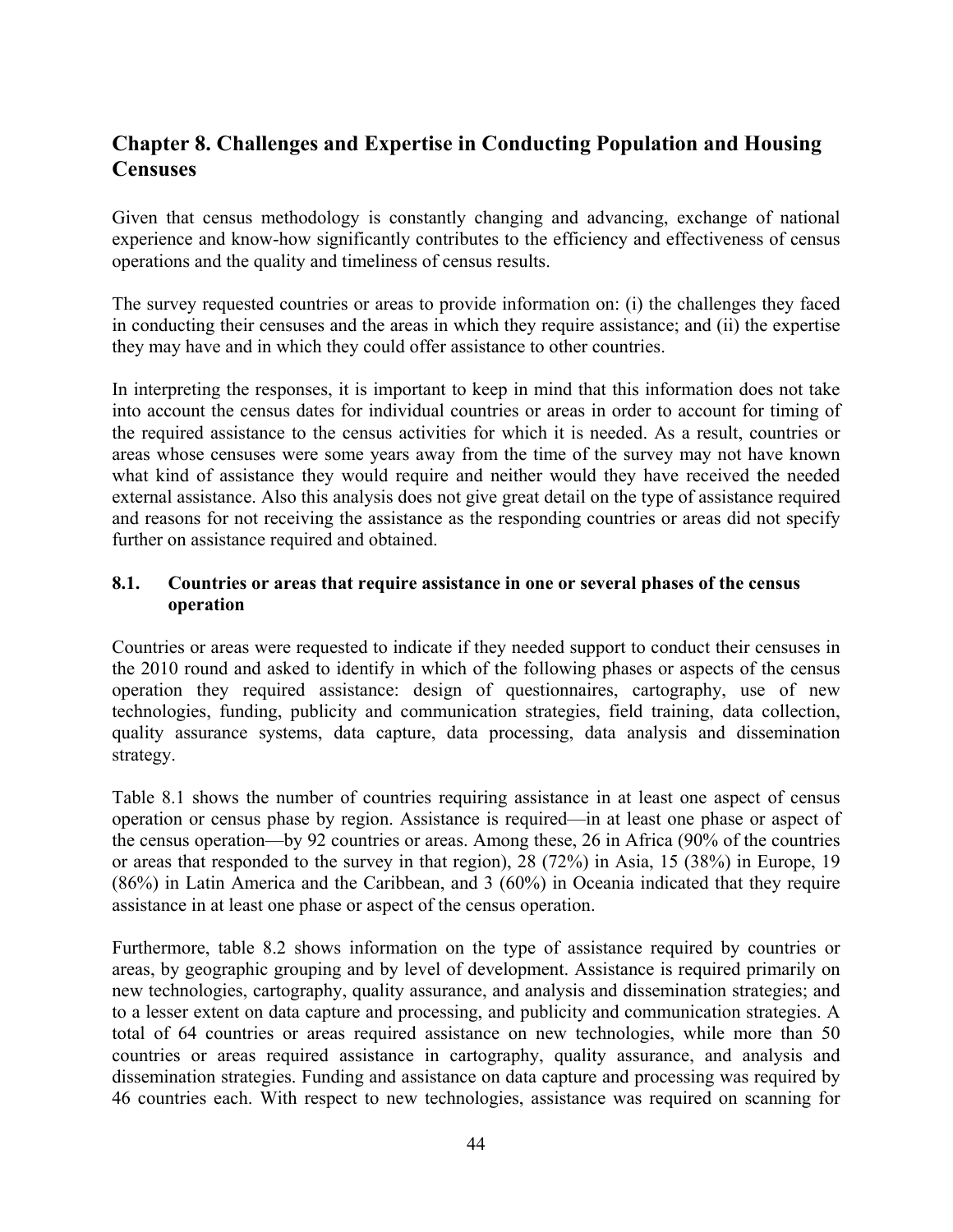data capture, GPS/GIS, online mapping tools (GIS), use of hand-held mobile technology, using telephones for monitoring and control of field operations and on the e-Census. Countries or areas that are interested in the e-Censuses include the Russian Federation and Malaysia. Jamaica is also exploring ways to conduct a more cost-effective census, and Latvia in obtaining information about the experience of other countries in using new technologies.

| Region                          | Number of<br>responding<br>countries | Require assistance<br>in at least one aspect of<br>census operation or census<br>phase | Do not require assistance in<br>any census operation or census<br>phase |
|---------------------------------|--------------------------------------|----------------------------------------------------------------------------------------|-------------------------------------------------------------------------|
|                                 |                                      | <b>Number</b>                                                                          |                                                                         |
| All regions                     | 138                                  | 92                                                                                     | 46                                                                      |
| Developing countries            | 87                                   | 72                                                                                     | 15                                                                      |
| <b>Transition countries</b>     | 15                                   | 12                                                                                     | 3                                                                       |
| Developed countries             | 36                                   | 8                                                                                      | 28                                                                      |
| Africa                          | 29                                   | 26                                                                                     | $\mathfrak{Z}$                                                          |
| Asia                            | 39                                   | 28                                                                                     | 11                                                                      |
| Europe                          | 39                                   | 15                                                                                     | 24                                                                      |
| Latin America and the Caribbean | 22                                   | 19                                                                                     | 3                                                                       |
| Caribbean                       | 8                                    | 8                                                                                      | $\mathbf{0}$                                                            |
| Latin America                   | 14                                   | 11                                                                                     | 3                                                                       |
| Northern America                | $\overline{4}$                       | 1                                                                                      | 3                                                                       |
| Oceania                         | 5                                    | 3                                                                                      | $\overline{2}$                                                          |
|                                 |                                      | Percentage                                                                             |                                                                         |
| All regions                     | 100                                  | 67                                                                                     | 33                                                                      |
| Developing countries            | 100                                  | 83                                                                                     | 17                                                                      |
| <b>Transition countries</b>     | 100                                  | 80                                                                                     | 20                                                                      |
| Developed countries             | 100                                  | 22                                                                                     | 78                                                                      |
| Africa                          | 100                                  | 90                                                                                     | 10                                                                      |
| Asia                            | 100                                  | 72                                                                                     | 28                                                                      |
| Europe                          | 100                                  | 38                                                                                     | 62                                                                      |
| Latin America and the Caribbean | 100                                  | 86                                                                                     | 14                                                                      |
| Caribbean                       | 100                                  | 100                                                                                    | $\theta$                                                                |
| Latin America                   | 100                                  | 79                                                                                     | 21                                                                      |
| Northern America                | 100                                  | 25                                                                                     | 75                                                                      |
| Oceania                         | 100                                  | 60                                                                                     | 40                                                                      |

**Table 8. 1. Countries or areas that require assistance in at least one aspect of census operation or census phase by region**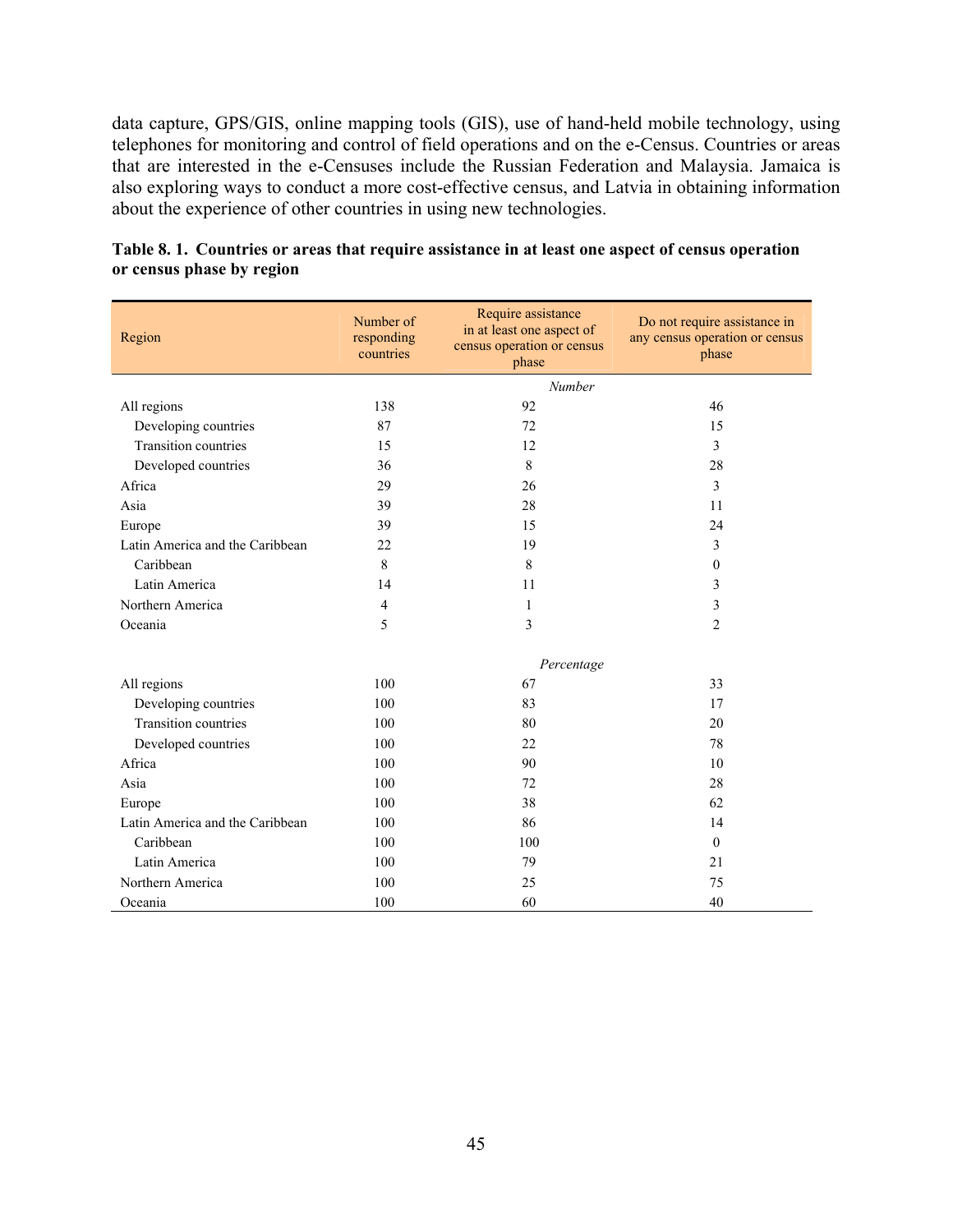| Region                | Questionnaire design | Cartography    | New technologies | Funding sources | communication<br>Publicity and | Field training | Data collection | Quality assurance | Data capture   | Data processing | dissemination<br>Analysis and | Other            |
|-----------------------|----------------------|----------------|------------------|-----------------|--------------------------------|----------------|-----------------|-------------------|----------------|-----------------|-------------------------------|------------------|
| All regions           | 30                   | 57             | 64               | 46              | 32                             | 22             | 19              | 56                | 39             | 46              | 55                            | 12               |
|                       | 27                   | 48             |                  | 39              | 30                             | 21             | 17              | 45                | 37             | 41              | 45                            | 9                |
| Developing countries  |                      |                | 52               |                 |                                |                |                 |                   |                |                 |                               |                  |
| Transition countries  | 3                    | $\overline{4}$ | 8                | 5               | $\overline{c}$                 | 1              | 1               | $\overline{7}$    | $\overline{c}$ | 3               | 7                             | 1                |
| Developed countries   | $\theta$             | 5              | 4                | $\overline{c}$  | $\overline{0}$                 | $\mathbf{0}$   | 1               | 4                 | $\theta$       | $\overline{2}$  | 3                             | $\overline{c}$   |
| Africa                | 12                   | 20             | 21               | 14              | 12                             | 5              | 7               | 14                | 15             | 18              | 18                            | 5                |
| Asia                  | 7                    | 14             | 18               | 15              | 11                             | 7              | 4               | 16                | 11             | 10              | 19                            | $\mathbf{1}$     |
| Europe                | $\overline{2}$       | 7              | 10               | 6               | $\overline{c}$                 | $\mathbf{1}$   | $\overline{2}$  | 9                 | 2              | 4               | 6                             | $\overline{c}$   |
| Latin America and the |                      |                |                  |                 |                                |                |                 |                   |                |                 |                               |                  |
| Caribbean             | 6                    | 14             | 12               | 9               | 5                              | 6              | 3               | 14                | 8              | 11              | 8                             | 3                |
| Caribbean             | 4                    | 5              | 7                | 3               | 3                              | 1              | 1               | 6                 | 3              | 5               | 3                             | $\mathbf{0}$     |
| Latin America         | $\overline{c}$       | 9              | 5                | 6               | 2                              | 5              | $\overline{c}$  | 8                 | 5              | 6               | 5                             | 3                |
| Northern America      | $\theta$             | 1              | $\theta$         | $\theta$        | $\mathbf{0}$                   | $\theta$       | $\mathbf{0}$    |                   | $\theta$       | $\theta$        | 1                             |                  |
| Oceania               | 3                    | 1              | 3                | $\overline{c}$  | $\overline{2}$                 | 3              | 3               | $\overline{2}$    | 3              | 3               | 3                             | $\boldsymbol{0}$ |

**Table 8. 2. Countries or areas that require assistance by aspect of census operation or census phase and region** 

Note that some developed countries (Belgium, Bermuda, Estonia, Greece, Latvia, Lithuania, Malta and Poland) required assistance from outside of their statistical offices and relied upon consultants for expertise on new technologies, quality assurance and on information pertaining to trans-frontier matters. For example, Belgium made use of external expertise in the collection of information on qualifications (educational attainment) obtained outside the country and also information on trans-frontier employment.

#### **8.2 Countries or areas that obtained assistance from external sources**

Table 8.3 shows the number of countries or areas that obtained assistance from external sources by geographic and development region. Only 46 countries or areas have reported receiving external support in at least one phase or aspect of the census operation. Among these, 16 are in Africa, 9 in Latin America and the Caribbean and 14 in Asia.

Furthermore, table 8.4 shows the number of countries or areas that obtained assistance from external sources by geographic and development region and phase or aspect of the census operation. There is a wide variation on assistance received across both geographic regions and stages of census operations. For example, for the African region, all countries or areas that required assistance on field training indicated that they had received the assistance, while only 2 of the 9 countries or areas that needed assistance for funding in Latin America and the Caribbean indicated that they had received support. A total of 23 countries or areas that required assistance on design of questionnaires indicated that they had got the assistance out a total of 30 countries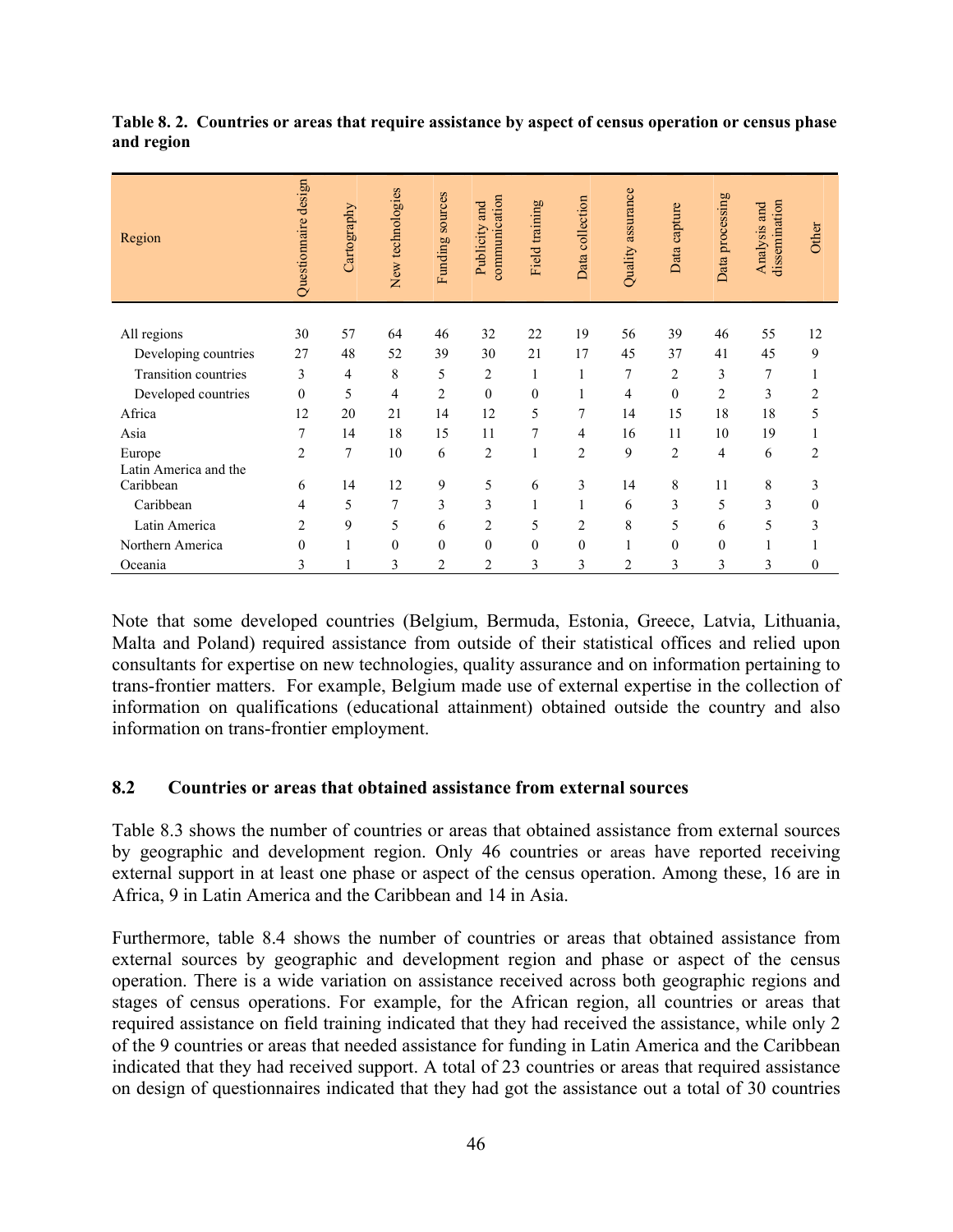that required assistance (see table 8.2). Only 15 countries or areas indicated that they had received assistance in new technologies out of a total of 64 countries or areas that required assistance with new technologies. Only 11 countries or areas received assistance in quality assurance, and analysis and dissemination strategies. When interpreting the results, it is important to keep in mind whether or not the phase or aspect of the census in question had already taken place or not. This is because countries or areas may be reporting on activities that will take place some years in the future and therefore for which assistance has not been received.

| Region                          | Total          | On all phases or<br>operations that<br>required assistance | On some of the phases<br>or operations that<br>required assistance |
|---------------------------------|----------------|------------------------------------------------------------|--------------------------------------------------------------------|
|                                 |                | <b>Number</b>                                              |                                                                    |
| All regions                     | 46             | 11                                                         | 35                                                                 |
| Developing countries            | 41             | 9                                                          | 32                                                                 |
| <b>Transition countries</b>     | $\overline{c}$ | 1                                                          | $\mathbf{1}$                                                       |
| Developed countries             | 3              | 1                                                          | $\overline{2}$                                                     |
| Africa                          | 16             | 3                                                          | 13                                                                 |
| Asia                            | 14             | $\overline{4}$                                             | 10                                                                 |
| Europe                          | $\overline{4}$ | $\overline{2}$                                             | 2                                                                  |
| Latin America and the Caribbean | 9              | 1                                                          | 8                                                                  |
| Caribbean                       | 4              | $\mathbf{0}$                                               | 4                                                                  |
| Latin America                   | 5              | 1                                                          | $\overline{4}$                                                     |
| Northern America                | $\mathbf{0}$   | $\mathbf{0}$                                               | $\mathbf{0}$                                                       |
| Oceania                         | 3              | 1                                                          | $\overline{c}$                                                     |
|                                 |                | Percentage                                                 |                                                                    |
| All regions                     | 100            | 24                                                         | 76                                                                 |
| Developing countries            | 100            | 22                                                         | 78                                                                 |
| <b>Transition countries</b>     | 100            | 50                                                         | 50                                                                 |
| Developed countries             | 100            | 33                                                         | 67                                                                 |
| Africa                          | 100            | 19                                                         | 81                                                                 |
| Asia                            | 100            | 29                                                         | 71                                                                 |
| Europe                          | 100            | 50                                                         | 50                                                                 |
| Latin America and the Caribbean | 100            | 11                                                         | 89                                                                 |
| Caribbean                       | 100            | $\Omega$                                                   | 100                                                                |
| Latin America                   | 100            | 20                                                         | 80                                                                 |
| Northern America                | 100            | 24                                                         | 76                                                                 |
| Oceania                         | 100            | 22                                                         | 78                                                                 |

#### **Table 8. 3. Countries or areas that received assistance to carryout census operations or census phases by region**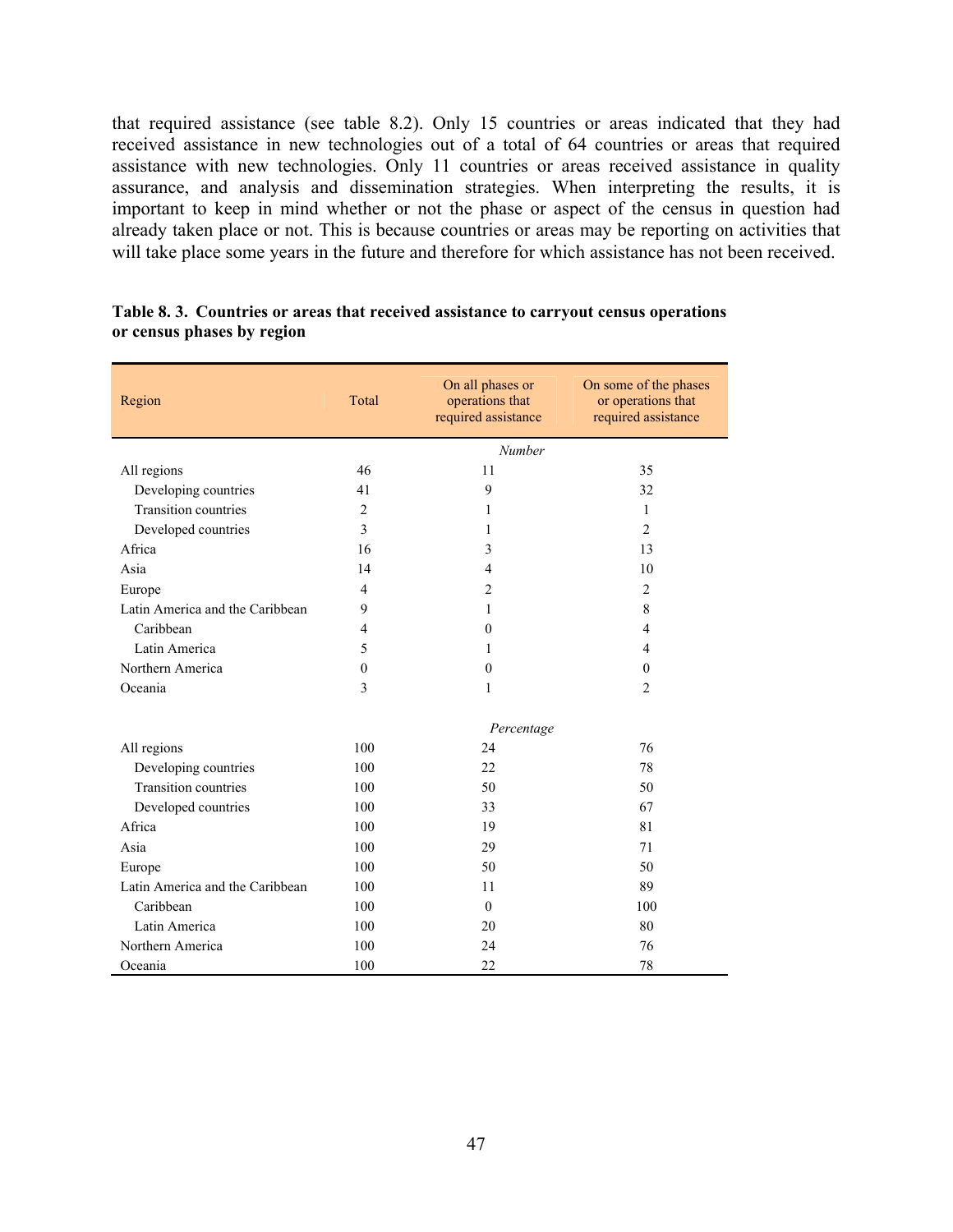| Region                | Questionnaire design | Cartography    | New technologies | sources<br>Funding: | communication<br>Publicity and | Field training | Data collection | Quality assurance | Data capture   | Data processing | dissemination<br>Analysis and | Other          |
|-----------------------|----------------------|----------------|------------------|---------------------|--------------------------------|----------------|-----------------|-------------------|----------------|-----------------|-------------------------------|----------------|
|                       |                      |                |                  |                     |                                |                |                 |                   |                |                 |                               |                |
| All regions           | 23                   | 25             | 15               | 12                  | 14                             | 11             | 12              | 11                | 15             | 15              | 11                            | 3              |
| Developing countries  | 22                   | 24             | 14               | 12                  | 14                             | 11             | 11              | 11                | 15             | 15              | 11                            | $\overline{c}$ |
| Transition countries  | 1                    | $\theta$       | $\mathbf{0}$     | $\theta$            | $\theta$                       | $\mathbf{0}$   | $\mathbf{0}$    | $\theta$          | $\mathbf{0}$   | $\mathbf{0}$    | $\mathbf{0}$                  |                |
| Developed countries   | -                    |                | 1                | $\mathbf{0}$        | —                              |                | 1               | $\mathbf{0}$      |                | $\mathbf{0}$    | $\mathbf{0}$                  | $\mathbf{0}$   |
| Africa                | 10                   | 13             | 8                | 6                   | 7                              | 5              | 6               | 4                 | 8              | 7               | 3                             |                |
| Asia                  | 7                    | 7              | $\overline{4}$   | 4                   | 6                              | 4              | 3               | 4                 | 4              | 3               | 5                             | $\theta$       |
| Europe                | $\theta$             |                | $\mathbf{1}$     | $\theta$            | $\mathbf{0}$                   | $\mathbf{0}$   | 1               | $\theta$          | $\mathbf{0}$   | $\mathbf{0}$    | $\mathbf{0}$                  |                |
| Latin America and the |                      |                |                  |                     |                                |                |                 |                   |                |                 |                               |                |
| Caribbean             | 4                    | 4              | $\mathbf{0}$     | $\overline{c}$      | $\boldsymbol{0}$               | $\mathbf{0}$   | $\mathbf{0}$    | 1                 | $\mathbf{1}$   | 3               | 1                             |                |
| Caribbean             | 3                    | $\overline{2}$ | $\mathbf{0}$     | $\mathbf{0}$        | $\boldsymbol{0}$               | $\mathbf{0}$   | $\mathbf{0}$    | $\mathbf{0}$      |                | 1               | $\theta$                      |                |
| Latin America         |                      | $\overline{2}$ | $\mathbf{0}$     | $\overline{2}$      | $\mathbf{0}$                   | $\mathbf{0}$   | $\mathbf{0}$    | 1                 | $\theta$       | $\overline{2}$  | 1                             |                |
| Northern America      |                      | $\theta$       |                  |                     |                                |                | -               | $\Omega$          |                |                 | $\theta$                      | 0              |
| Oceania               | $\overline{c}$       | $\mathbf{0}$   | $\overline{2}$   | $\mathbf{0}$        | 1                              | $\overline{2}$ | $\overline{c}$  | $\overline{c}$    | $\overline{2}$ | $\overline{2}$  | $\overline{c}$                |                |

**Table 8. 4. Countries or areas that received assistance by aspect of census operation or census phase and region** 

Note: A short dash  $(-)$  indicates "not applicable".

#### **8.3 Availability of expertise in countries or areas**

Table 8.5 gives the number of countries or areas that indicated having in-house expertise on different areas of the census process which they could potentially share with other countries or areas. The information collected by the survey shows that a total of 88 countries or areas—64 developing, 6 transition and 18 developed countries or areas—have expertise in at least one of the different areas of the census process, 23 countries or areas in Africa, 16 in Latin America and the Caribbean, 26 in Asia, 17 in Europe and 3 in Oceania have in-house expertise in at least one area of the census process that they could share with other countries or areas. In Northern America, 3 countries have expertise which they could share with other countries or areas.

Furthermore, table 8.6 gives the number of countries or areas that indicated having in-house expertise by aspect of census operation or census phase and region. It is worth noting that one or more countries or areas in each region of the world has indicated having expertise in each one of the specified census phases or aspects; the exception being the Caribbean region, where no one country or area declared to have expertise in new technologies, and also publicity and communication strategies. Notable phases or aspects of the census in which many developing countries or areas could provide assistance to others are questionnaire design, field training, data collection and cartography. These findings show that there are numerous possibilities for realizing South-South collaborations. Other aspects of the census where countries could share their expertise include advice on improving the regulatory framework of the census, automated planning and operation, control and monitoring of field working, census management, e-Census,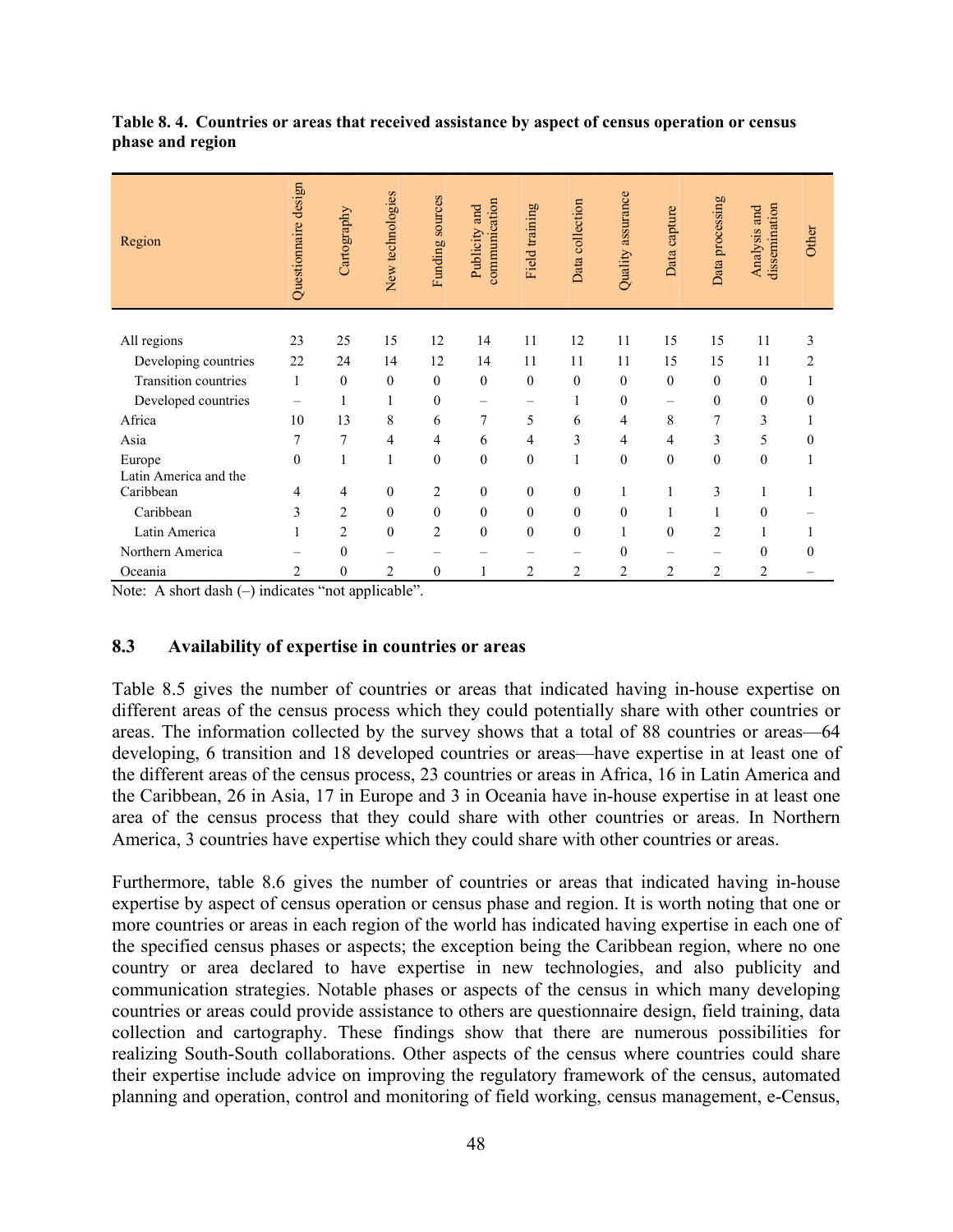program governance, integrated census methodology, project management, sampling, and use of registers.

| Region                          | Total | On all phases and<br>operations | On some of the phases<br>or operations |
|---------------------------------|-------|---------------------------------|----------------------------------------|
|                                 |       | Number                          |                                        |
| All regions                     | 88    | $\overline{7}$                  | 81                                     |
| Developing countries            | 64    | 3                               | 61                                     |
| <b>Transition</b> countries     | 6     | $\theta$                        | 6                                      |
| Developed countries             | 18    | 4                               | 14                                     |
| Africa                          | 23    | 1                               | 22                                     |
| Asia                            | 26    | 3                               | 23                                     |
| Europe                          | 17    | 1                               | 16                                     |
| Latin America and the Caribbean | 16    | $\Omega$                        | 16                                     |
| Caribbean                       | 8     | $\Omega$                        | 8                                      |
| Latin America                   | 8     | $\theta$                        | 8                                      |
| Northern America                | 3     | $\overline{2}$                  | 1                                      |
| Oceania                         | 3     | $\theta$                        | 3                                      |
|                                 |       | Percentage                      |                                        |
| All regions                     | 100   | 8                               | 92                                     |
| Developing countries            | 100   | 5                               | 95                                     |
| <b>Transition countries</b>     | 100   | $\theta$                        | 100                                    |
| Developed countries             | 100   | 22                              | 78                                     |
| Africa                          | 100   | $\overline{4}$                  | 96                                     |
| Asia                            | 100   | 12                              | 88                                     |
| Europe                          | 100   | 6                               | 94                                     |
| Latin America and the Caribbean | 100   | $\Omega$                        | 100                                    |
| Caribbean                       | 100   | $\Omega$                        | 100                                    |
| Latin America                   | 100   | $\theta$                        | 100                                    |
| Northern America                | 100   | 8                               | 92                                     |
| Oceania                         | 100   | 5                               | 95                                     |

| Table 8.5. Countries or areas that declared to have expertise to share by region |
|----------------------------------------------------------------------------------|
|----------------------------------------------------------------------------------|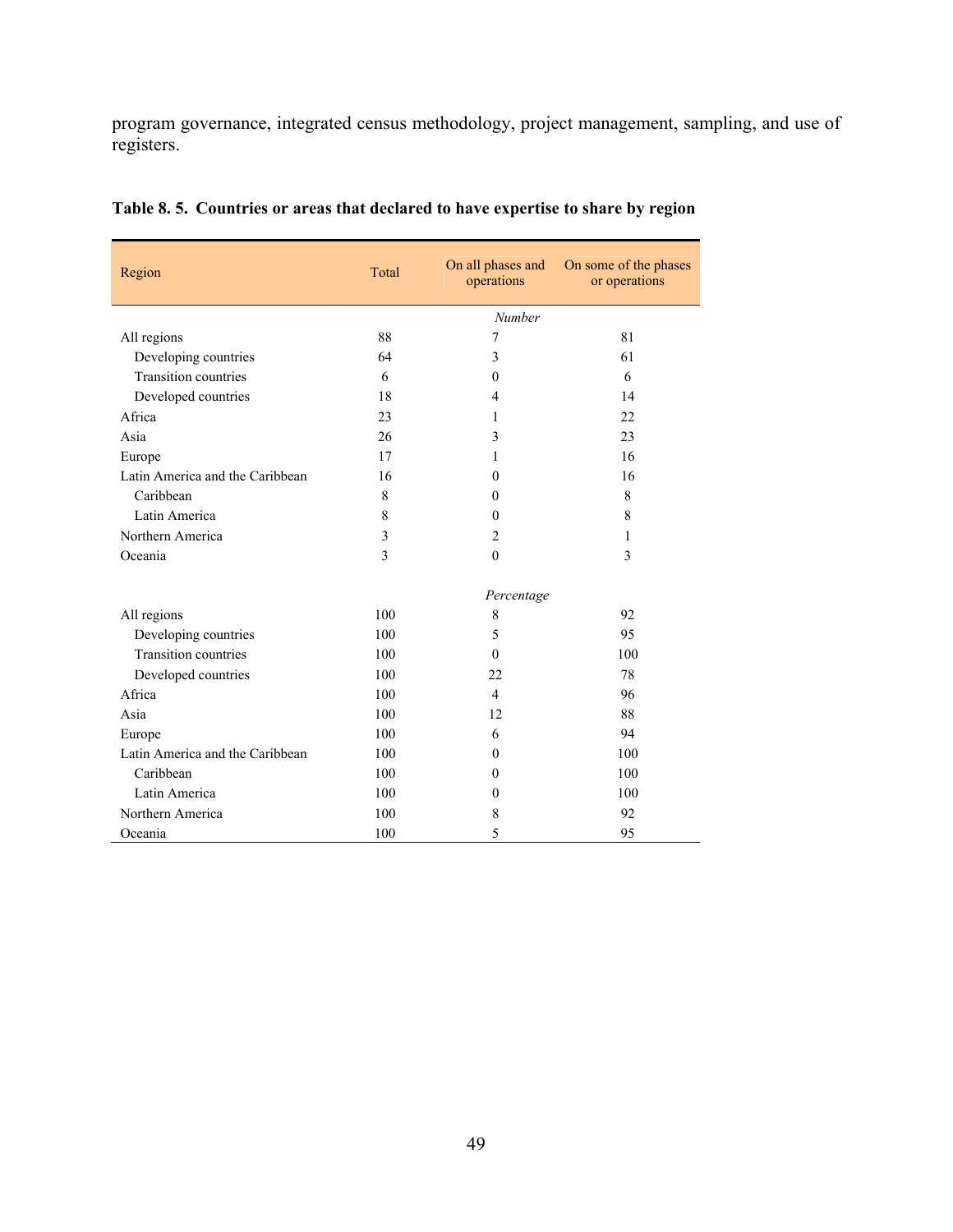| Table 8.6. Countries or areas that declared to have expertise to share by aspect of census operation |  |  |
|------------------------------------------------------------------------------------------------------|--|--|
| or census phase and region                                                                           |  |  |

| Region                          | Questionnaire design | Cartography    | New technologies | communication<br>and<br>Publicity | Field training | Data collection | Quality assurance | Data capture   | Data processing | dissemination<br>Analysis and | Other          |
|---------------------------------|----------------------|----------------|------------------|-----------------------------------|----------------|-----------------|-------------------|----------------|-----------------|-------------------------------|----------------|
| All regions                     | 58                   | 46             | 26               | 25                                | 46             | 50              | 25                | 29             | 40              | 29                            | 15             |
| Developing countries            | 47                   | 35             | 15               | 16                                | 39             | 38              | 15                | 22             | 28              | 21                            | 7              |
| Transition countries            | $\overline{2}$       | 1              | $\theta$         | $\mathbf{0}$                      | 1              | 3               | $\overline{2}$    | 1              | 1               | $\theta$                      | 1              |
| Developed countries             | 9                    | 10             | 11               | 9                                 | 6              | 9               | 8                 | 6              | 11              | 8                             | 7              |
| Africa                          | 18                   | 15             | 8                | 4                                 | 16             | 15              | 4                 | $\overline{7}$ | 11              | 8                             | $\mathbf{0}$   |
| Asia                            | 20                   | 17             | 5                | 11                                | 16             | 16              | 8                 | 10             | 11              | 10                            | 4              |
| Europe                          | 6                    | 7              | 6                | 6                                 | 4              | 8               | 5                 | 3              | 7               | 4                             | 4              |
| Latin America and the Caribbean | 9                    | 4              | 3                | 1                                 | 7              | $\overline{7}$  | 5                 | 5              | 6               | 4                             | 3              |
| Caribbean                       | 4                    |                | $\boldsymbol{0}$ | $\mathbf{0}$                      | 4              | 3               | 1                 | $\overline{3}$ | $\overline{4}$  | 2                             | $\mathbf{0}$   |
| Latin America                   | 5                    | 3              | 3                | 1                                 | 3              | 4               | 4                 | 2              | $\overline{2}$  | $\overline{c}$                | 3              |
| Northern America                | 3                    | $\overline{2}$ | 3                | $\overline{2}$                    | $\overline{c}$ | $\overline{2}$  | $\overline{2}$    | $\overline{2}$ | $\overline{2}$  | $\overline{c}$                | $\overline{2}$ |
| Oceania                         | $\overline{2}$       |                |                  |                                   |                | $\overline{2}$  |                   | $\overline{2}$ | 3               |                               | 2              |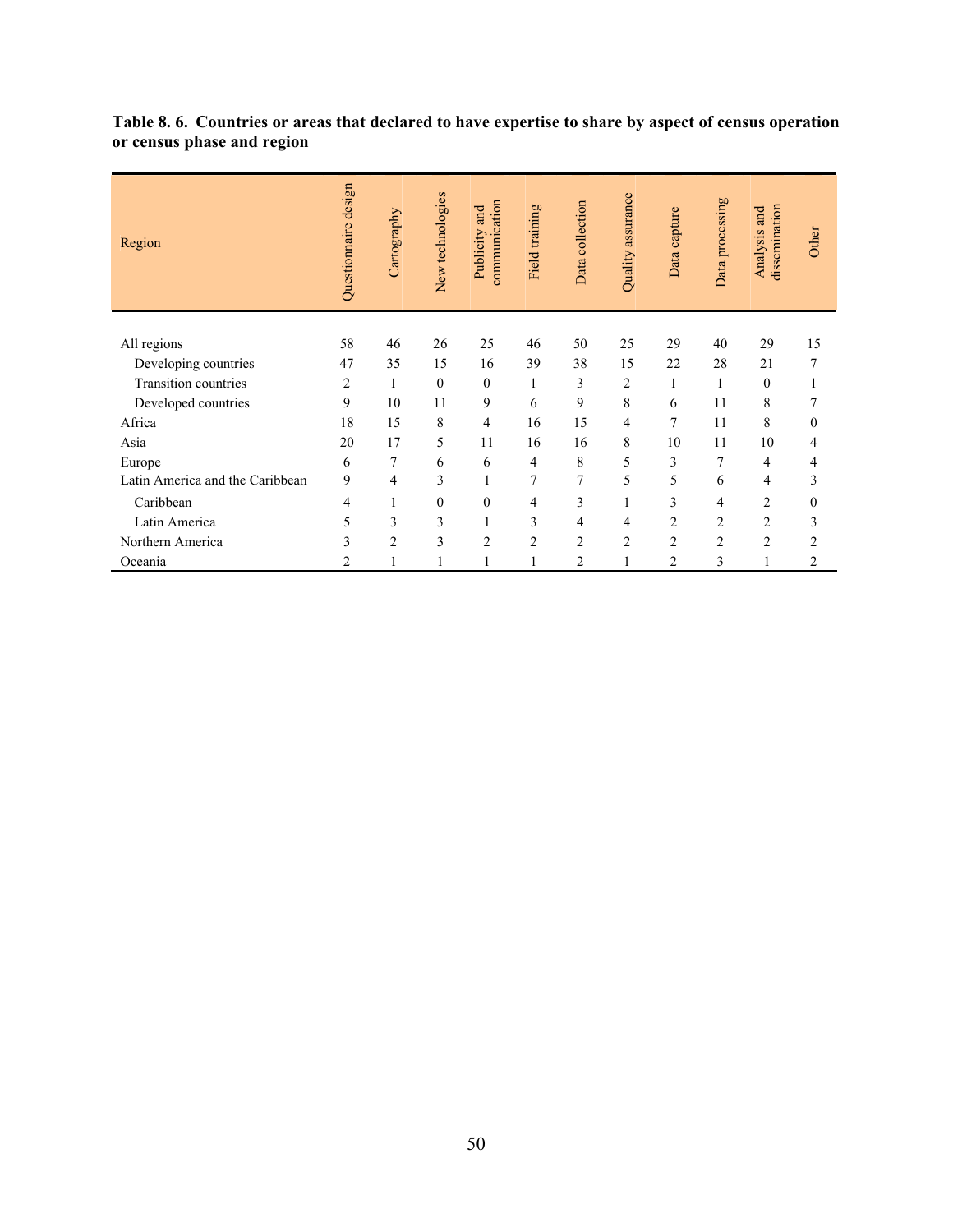# **Chapter 9. Conclusions**

Under the 2010 World Programme on Population and Housing Census, the United Nations Statistics Division (UNSD) is mandated to support national efforts to carry out population and housing censuses. UNSD works to strengthen national capacity for planning and carrying out population and housing censuses through the provision of international census guidelines and technical assistance. Moreover, as an integral component of its mandated activities, UNSD monitors progress in the implementation of national censuses, facilitates the international exchange and sharing of knowledge and information on census taking, and fosters regional cooperation, including South-South cooperation.

This analysis provides a good opportunity to analyze country implementation of the 2010 round of population and housing censuses at the mid point of the decade. This information, which was provided by the countries or areas, indicates their experiences in terms of the methods that they have used or plan to use for the various phases of the census. The analysis gives a mid-decade snap-shot of country implementation as well as the methods used. As each round of censuses witnesses more innovations than the preceding one, the 2010 round is no exception. Based on the information that countries have provided, it is emerging that countries or areas are becoming more innovative in terms of how they compile their census data and also in the technology that is being used in all phases of the process.

The mid-point of the 2010 census round is also an opportunity to see which countries have already conducted their censuses and which ones have postponed them, as well as the challenges that they may be facing in implementing their censuses. Available information shows that compared to the 2000 round, the 2010 has many more countries or areas conducting their censuses.

What follows is brief summary of highlights from the analysis.

In terms of the source of data for the total population count, the majority of countries or areas are using the traditional census, although some are developing and implementing alternative methods for compiling census statistics. In 83 per cent of the 138 countries or areas that responded to the survey, the traditional census is the main source of data, particularly in Africa, Latin America and the Caribbean and also in Oceania. As has been indicated in the report, a sizeable number of countries or areas are relying on alternative sources to generate their "census" data. For example, administrative registers are used as a main source in 15 countries or areas mainly in Europe and to a lesser extent in Asia. It should be mentioned, however, that countries or areas that rely on alternative methods—rather than the traditional census—as the main source of census data use extensively additional sources to augment their census data collection.

The results of the survey also show that the majority of responding countries or areas—122 (88%) out of the 138 that responded—use maps and/or satellite imagery, and/or aerial photography as a basis for demarcation of enumeration areas. Digitized maps, not combined with other types of maps or images—used in about 60 per cent of all the countries or areas that responded to the survey—are the most extensively utilized census maps for demarcating census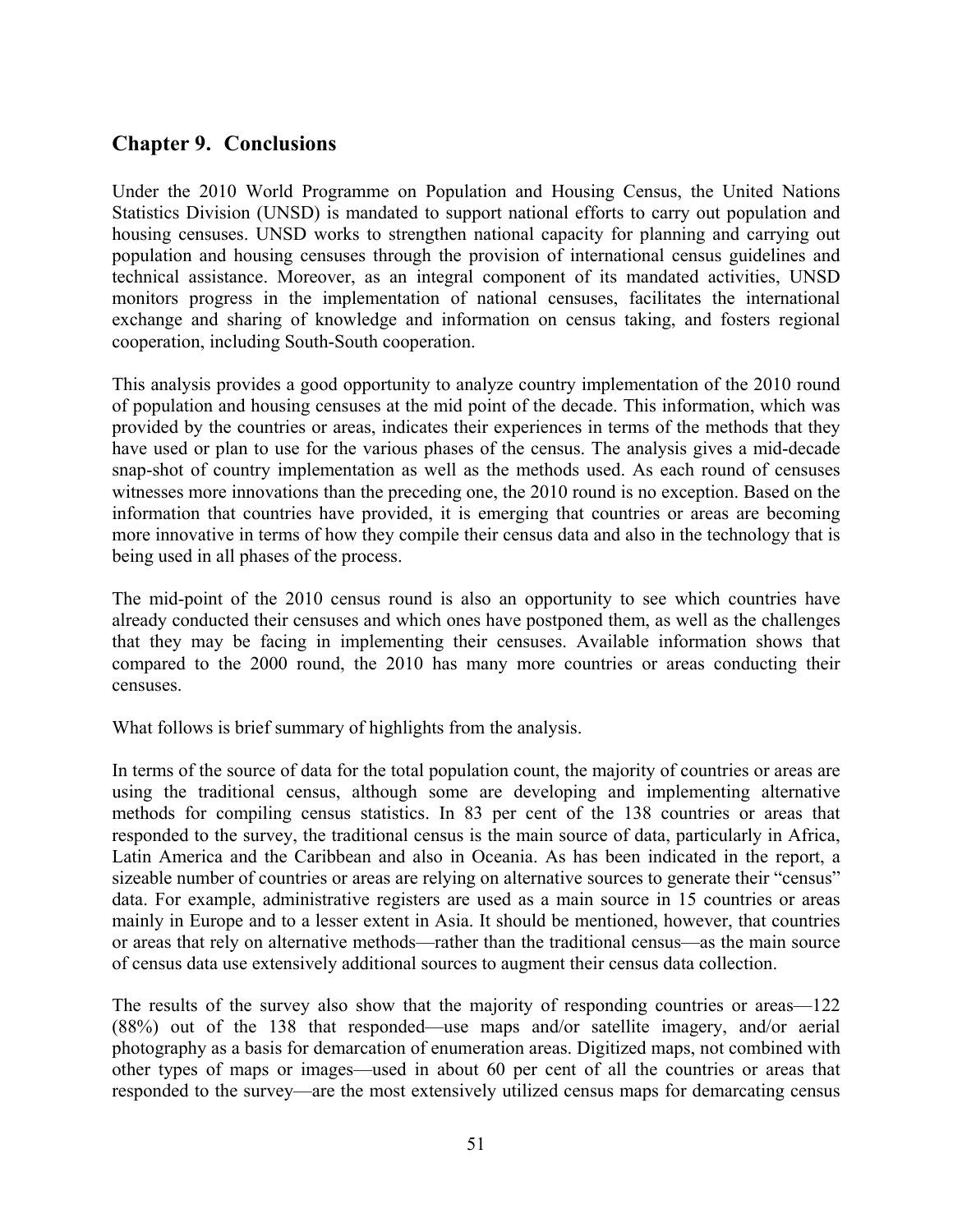enumeration areas. Eleven per cent of the countries or areas that participated in the survey use only sketch maps. Both aerial photography and satellite imagery are commonly used as a basis for census mapping, with the latter's use growing across the world.

Global positioning system (GPS) and geographic information system (GIS) technology is used in 102 of the 138 countries or areas for various census related activities, primarily for delineating enumeration areas, monitoring census operations and other applications during and after field work. A few countries or areas have reported employing GIS technology for geo-referencing, analyzing and disseminating census results.

The findings of the study show that although the traditional face-to-face interview is the most commonly used mode of data collection for the 2010 census round, there is an increase in the number of countries or areas that are using non-traditional modes of enumeration and compiling the data. Other methods include use of the Internet, telephone interviewing and also of registers. The study also shows that a substantial number of countries or areas use more than one mode of enumeration. It is observed in the study that use of non-traditional modes of enumeration and compiling census data varies by geographic region. This may be because use of these methods entails some pre-requisites that may not be feasible for many countries or areas to fulfill. For example, use of the Internet may not be feasible for most of the developing countries due to the complexity of the setting up and operationalizing the required system for its use.

According to the study, the vast majority of countries or areas (91%) evaluate their censuses with more undertaking a post-enumeration survey (PES) (77%) than demographic analysis (47%). Also, about one-third (31%) of those that evaluate their censuses use a combination of PES and demographic analysis. Of those countries or areas undertaking a PES, 93 (97%) evaluate coverage errors while 71 (74%) evaluate content errors. Furthermore, one quarter (26%) of the countries or areas who evaluate their censuses use the results to adjust the census figures; about 40 per cent of those countries or areas are in Africa. The results of the study show that the majority of countries or areas (75%) publish census evaluation reports to provide information on the quality of census results.

In terms of methods for data capture, the survey shows that more countries or areas are replacing manual data entry with more technologically advanced data capture methods including optical capture methods (optical mark reader [OMR], optical character recognition [OCR], intelligent character recognition [ICR]), personal digital assistants (PDA) and the Internet. However, despite the growing use of advanced data capture methods, manual data capture is still commonly used in 41 countries or areas (30% of responding countries or areas). Among these, in 36 countries or areas, manual data entry is used as the sole data capture method.

According to the study, optical data capture is the most commonly used method with around 50 per cent of the countries or areas using OCR, OMR or ICR, either in combination with other methods or by itself. In 35 countries or areas, the use of the Internet is being explored, mostly as an additional method of data collection. PDA technology is used for data capture in 13 countries or areas, mostly in combination with other methods.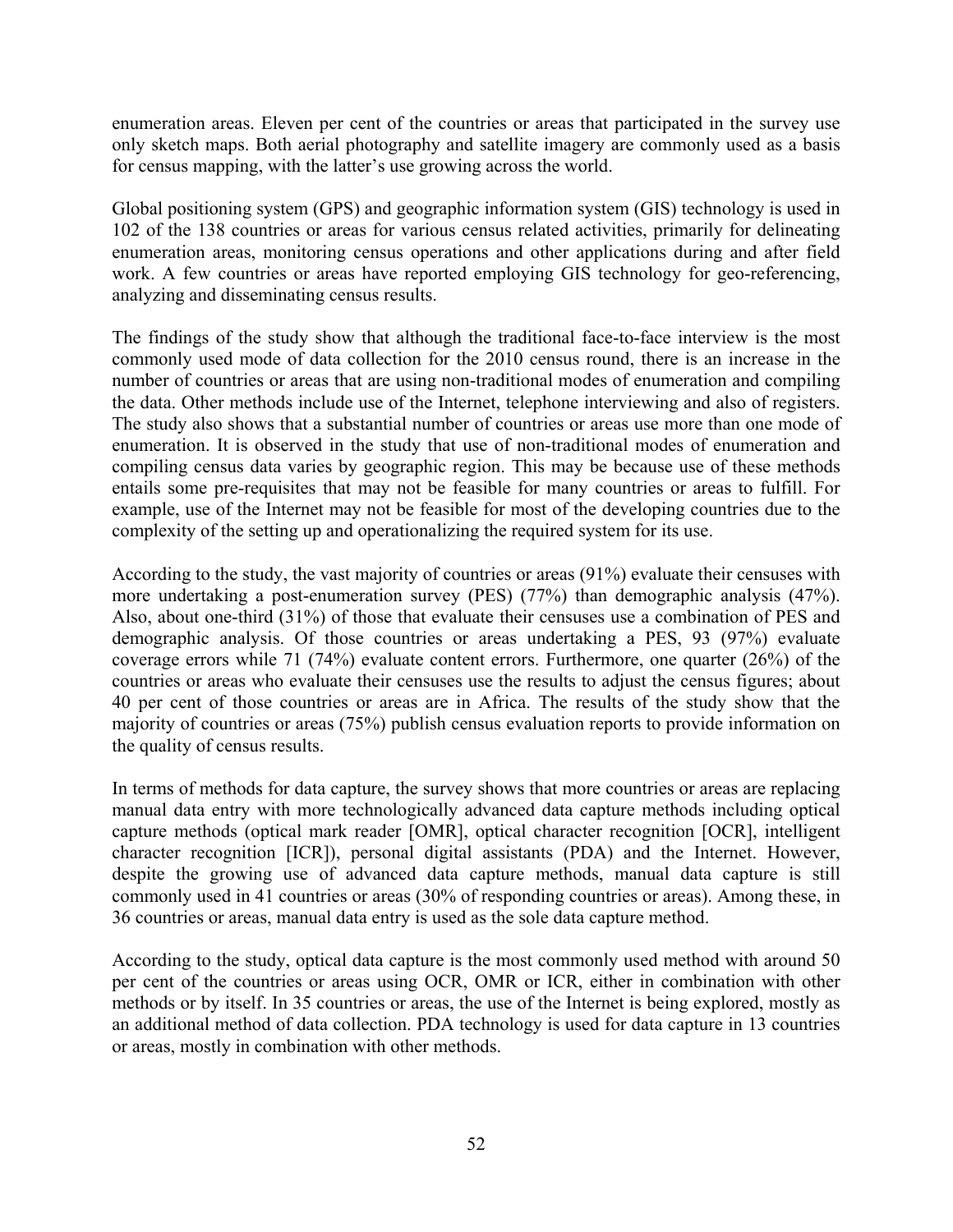Coding is undertaken as part of census data processing in 90 per cent of the countries or areas; of those more than half use a combination of coding techniques consisting of manual, computerassisted and automatic coding. The study also shows that 94 per cent of the countries or areas employ an editing system for correcting invalid and inconsistent responses; most of these countries or areas (70%) use a combination of manual and automated editing. Among the countries or areas with an editing system, 70 per cent impute data only for missing values, 24 per cent impute for both missing values and records, while 20 countries or areas (16%) do not apply any type of imputation.

The results of the survey indicate that the traditional print publication, despite its cost of production, remains one of the principal tools of dissemination in all regions of the world. Several developed countries or areas have indicated, however, that they have ceased or plan to cease dissemination via print publications and rely primarily on electronic media which are relatively more economical and allow further computer processing of data.

The analysis of responses from countries or areas shows that the extent of use of online databases lags behind that of print and other electronic media despite the potential of such databases to provide a rich source of information relatively inexpensively. The results also show that census microdata are disseminated in 77 (59%) of the countries or areas that responded to the survey. At least 60 per cent of the countries or areas in Asia, Europe, Latin America and Oceania disseminate microdata whereas only 37 per cent of those in Africa do so. The survey further confirmed the importance that national statistical offices attach to maintaining the confidentiality of microdata as most responding countries or areas indicated that they routinely apply confidentiality rules to avoid the disclosure of identifiable personal or household information.

The results of the analysis show that customized services are provided for users requesting complex data or some other specialized census product in 101 out of 133 (76%) countries or areas that responded to the survey; in nearly three-quarters of these countries or areas such services are charged.

The majority of responding countries or areas (79%) have an archiving system for storing and maintaining census data. However, several countries or areas in Africa, Latin America and the Caribbean and Oceania lack a proper archiving system.

The findings of the study indicate that close to 70 per cent of the countries or areas in each region of the world, except Europe and Northern America, require some support to conduct their censuses. Assistance is required primarily on new technologies, cartography, quality assurance, and analysis and dissemination. Concerning new technologies, assistance is required mostly on optical scanning for data capture, GIS, PDA and use of hand-held mobile technology for monitoring and control of field operations. Information on the challenges that national census organizations face is important as it provides a basis for UNSD and other relevant organizations to reorient their technical assistance and statistical capacity-building activities to ensure proper and timely support to countries, while that on expertise is useful for fostering South-South cooperation.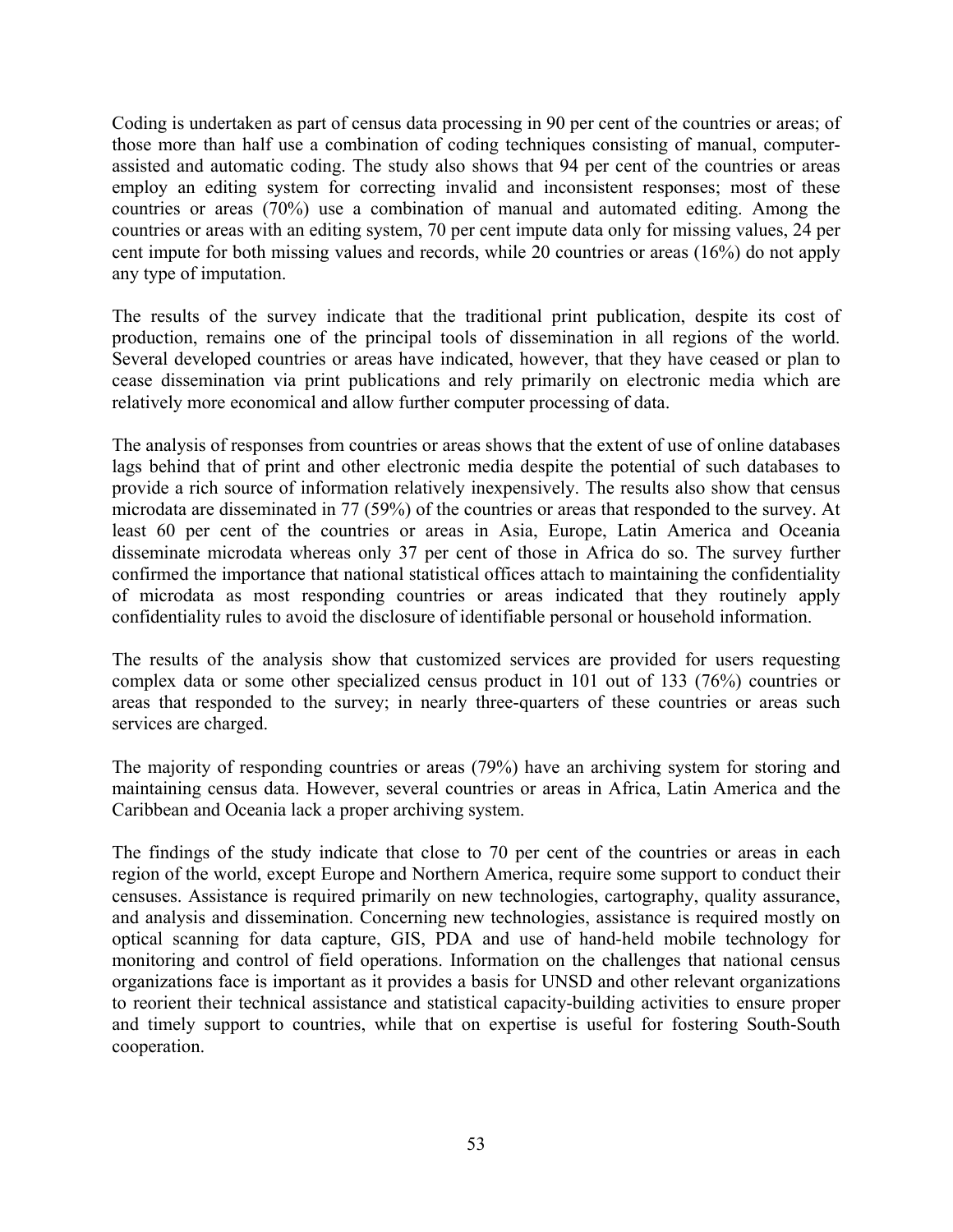The potential for realizing South-South cooperation in census operations is significant; 23 countries or areas in Africa, 26 in Asia, 16 in Latin America and the Caribbean and 3 in Oceania have declared expertise in at least one area of the census process which they could share with others. At least 30 developing countries or areas could potentially provide assistance to others in each of the following areas of the census process: questionnaire design, field training, data collection and cartography.

In conclusion, it should be said that to get an accurate picture of the methods that countries or areas have used for the 2010 census round, it is important that another study be undertaken at the end of the census decade. The results of such a study would not only provide an accurate account of the experience of countries or areas, but it would also provide useful information on good national practices in census taking. Such information is valuable as input into the development of international census guidelines and also the revision of existing ones.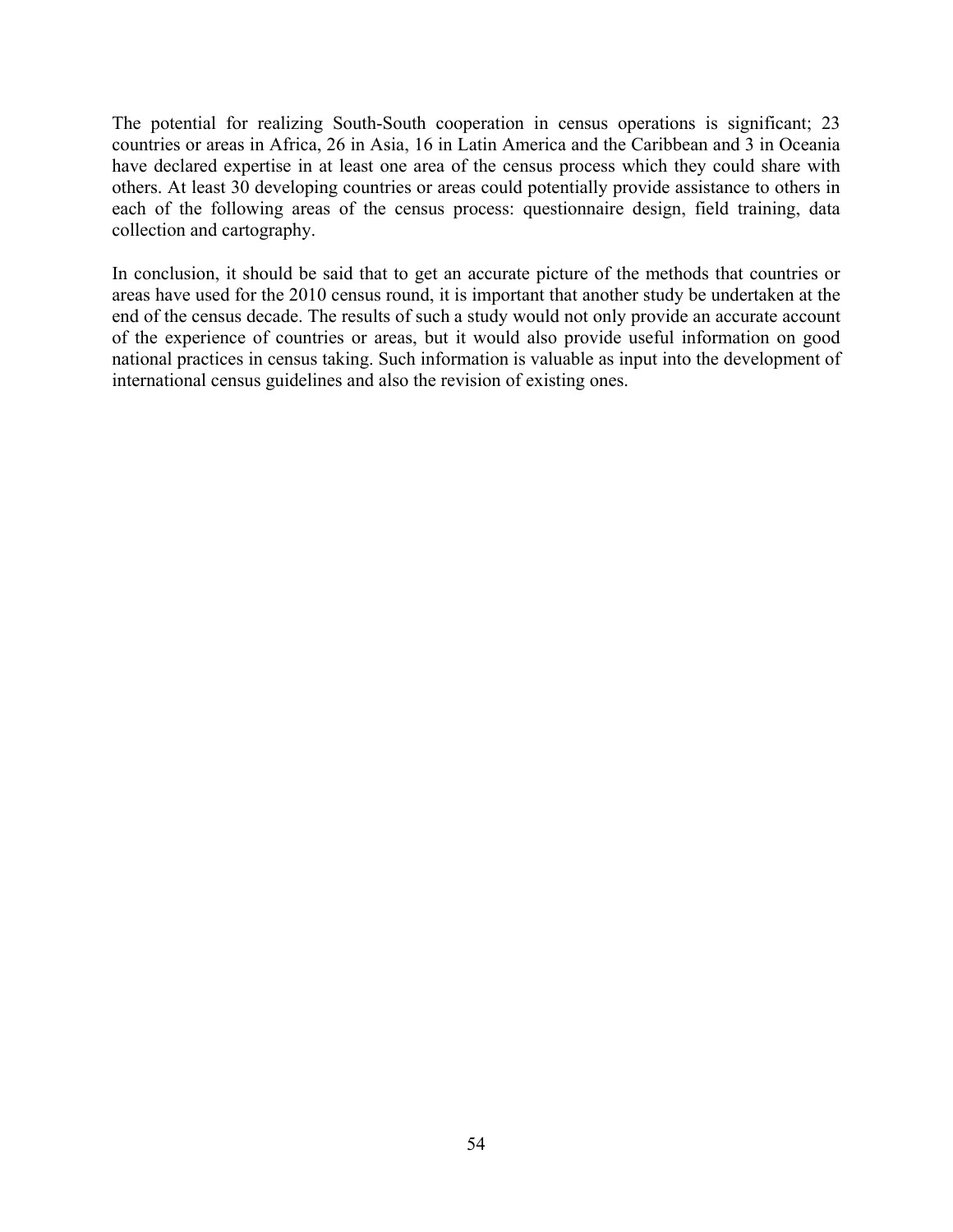# **Annex 1. Questionnaire on the 2010 World Population and Housing Census Programme**

|    | 1 годі анніце<br>Country:                                                                                                                                                                                                                                                                                                                                                                |
|----|------------------------------------------------------------------------------------------------------------------------------------------------------------------------------------------------------------------------------------------------------------------------------------------------------------------------------------------------------------------------------------------|
|    | 1. Do you plan to have (Have you undertaken) a census <sup>*</sup> for the $2010§$ census round?<br>Yes<br>No (please specify the reason):                                                                                                                                                                                                                                               |
| I. | <b>METHODOLOGY AND PLANNING</b>                                                                                                                                                                                                                                                                                                                                                          |
|    | 2. If you plan to have (or have already undertaken) a census, specify the main methodology<br>used (the main source of data used for the total population count):<br>Traditional census (full field enumeration)<br>Administrative register(s)<br>Rolling census<br>Other (specify)                                                                                                      |
|    | 3. In addition to the main source of data specified above, indicate whether other sources were<br>or will be used to provide data on specific census topics (Check all applicable boxes):<br>Full field enumeration<br>Annual or other regular sample survey (specify)<br>Ad-hoc sample survey(s) specifically conducted for the census<br>Administrative register(s)<br>Other (specify) |
|    | 4. What is the reference date for the census for the 2010 round (or of the census nearest to<br>2010 if more than one is conducted during the census round)?                                                                                                                                                                                                                             |
|    | (Day/Month/Year)<br>5. Specify the period of enumeration (if applicable):<br>From $\qquad$<br>$\overline{\phantom{0}}$ to<br>(Day/Month/Year)<br>(Day/Month/Year)                                                                                                                                                                                                                        |
|    | 6. Will/was the census (be) conducted as originally officially planned or is/was it delayed?<br>On schedule<br>Delayed (Specify: postponed from _<br>to<br>$\overline{(Day/Month/Year)}$ $\overline{(Day/Month/Year)}$<br>If delayed, give reason(s)                                                                                                                                     |

 \* "A population census is the total process of collecting, compiling, evaluating, analysing and publishing or otherwise disseminating demographic, economic and social data pertaining, at a specified time, to all persons in a country or in a well-delimited part of a country" (United Nations *Principles and Recommendations for Population and Housing Censuses, Revision 2*, United Nations publication, Sales No. E.07.ZVII.8, paragraph 1.4). While the majority of countries produce these comprehensive statistics by conducting a traditional census (with full field enumeration), in other cases, they are derived from registers of population and vital events, other administrative sources, sample surveys, or from a combination of these methods.

<sup>§</sup> According to Resolution 2005/13 of the United Nations Economic and Social Council (ECOSOC) on the "2010 World Population and Housing Census Programme", Member States are urged to conduct a population and housing census at least once during the period from 2005 to 2014.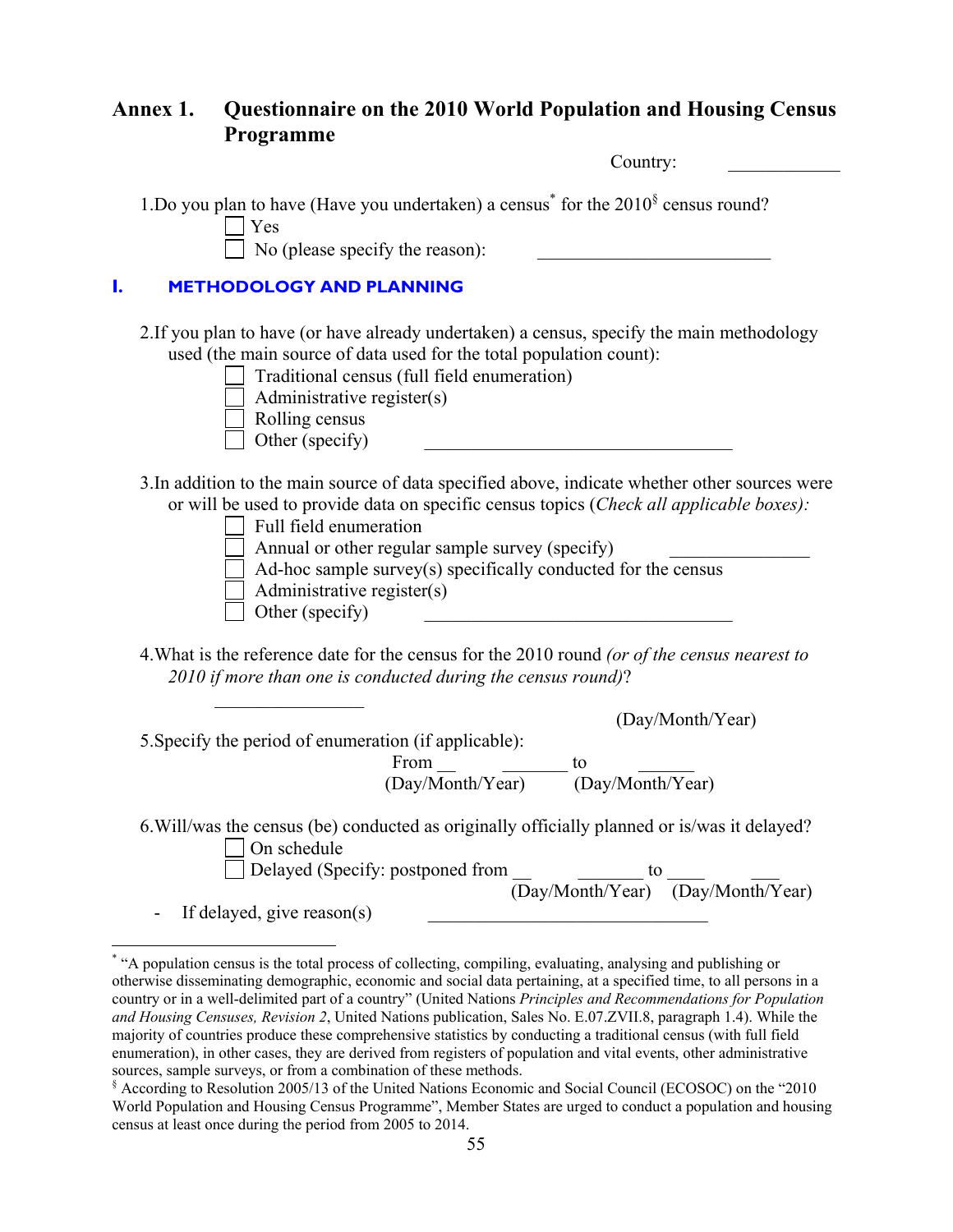7.Indicate the current stage of the census activity for the 2010 round (*Check all applicable boxes)*



# **II. CARTOGRAPHY**

8.What type of census maps were (will be) used for demarcating enumeration areas (EAs)?

Sketch maps

Digitized maps

Aerial photography

Satellite imagery

Other, or not applicable (specify)

9.Did you (Do you plan to) use GPS/GIS technology for census mapping?

 Yes No Not applicable

 $\mathcal{L}=\mathcal{L}=\mathcal{L}$ 

- If yes, specify how you have used or plan to use it

# **III. ENUMERATION**

10. Was (Will) a pilot census or dress rehearsal (be) organized before the population census? Yes No

- If yes:

a. Specify the date of the dress rehearsal or latest pilot census:

(Day/Month/Year)

- b. What was (will be) the size of the dress rehearsal or latest pilot census?
- c. What aspects of the census were (will be) tested in the dress rehearsal or latest pilot census? \_\_\_\_\_\_\_\_\_\_\_\_\_\_\_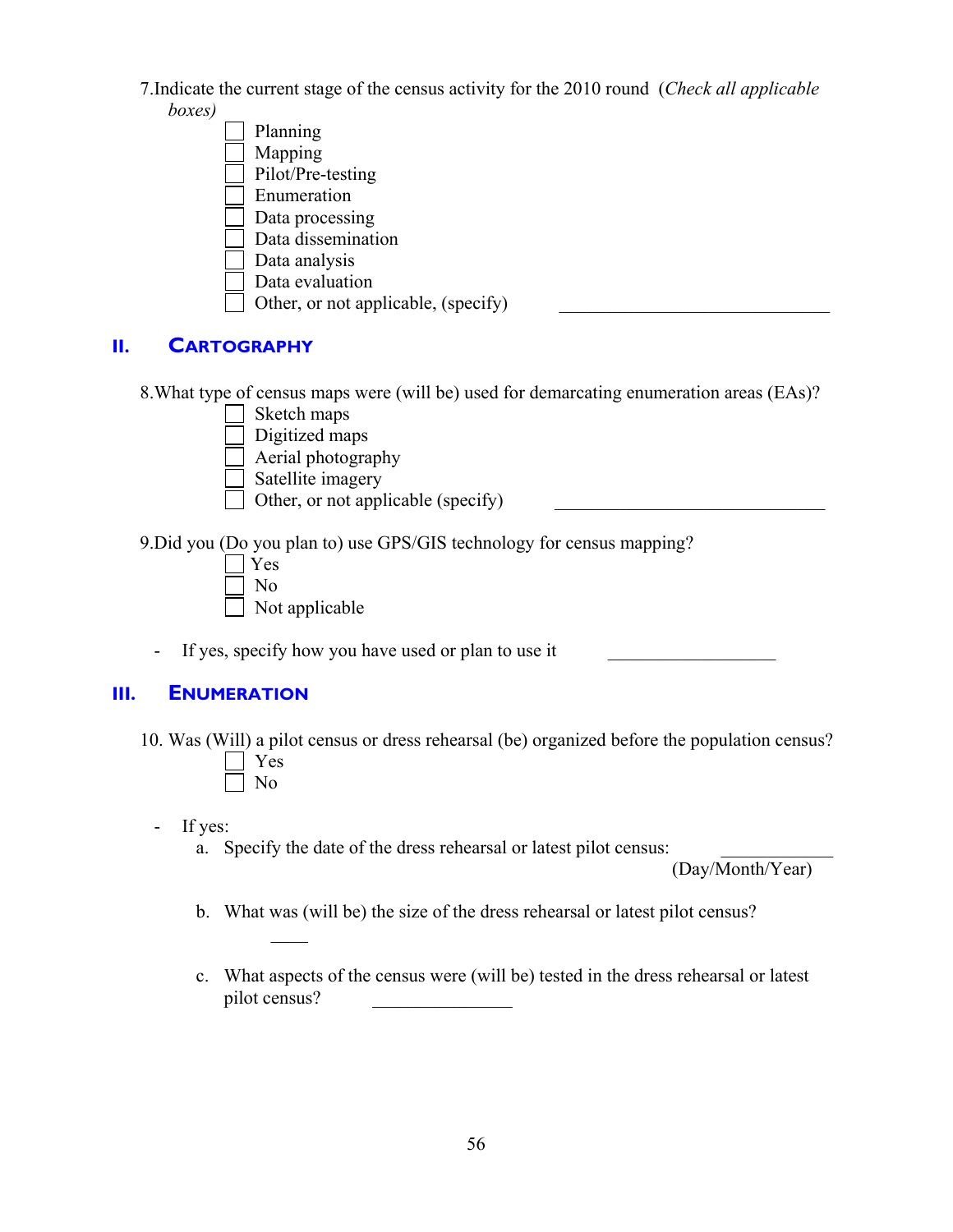- 11. What method of enumeration was (will be) used in the census? *(If more than one method was/will be used, number all applicable boxes in order of importance)*
	- Face-to face interview
	- Self-enumeration (questionnaire)
	- Self-enumeration (Internet-based)
	- Based on registers
	- $\Box$  Other (specify)

 $\mathcal{L}_\text{max}$  , we are the set of the set of the set of the set of the set of the set of the set of the set of the set of the set of the set of the set of the set of the set of the set of the set of the set of the set of

# **IV. DATA PROCESSING**

12. Which method was (will be) used for data capture? *(If more than one method was/will be used, number all applicable boxes in order of importance)*



- 13. What software package (if any) was (will be) used for data entry?
- 14. Was/will coding (be) undertaken as part of census data processing?

| $\Box$ Yes (specify the variables to be coded) |  |  |
|------------------------------------------------|--|--|
| No                                             |  |  |
| If yes, is the coding:                         |  |  |
| Manual using code books?                       |  |  |
| Computer-assisted?                             |  |  |
| Automatic?                                     |  |  |
| A combination of methods? (Specify)            |  |  |
| Other? (Specify)                               |  |  |

- 15. Does your office have an editing system as part of the data processing?
	- Yes No
	- If yes:
		- a. Is the editing method
			- Automated?
			- Manual?
				- A combination of automated and manual?
		- b. Do you impute any data? *(Check all applicable boxes)*
			- Yes, impute missing values in existing data records Yes, impute missing data records (full set of information on a person) No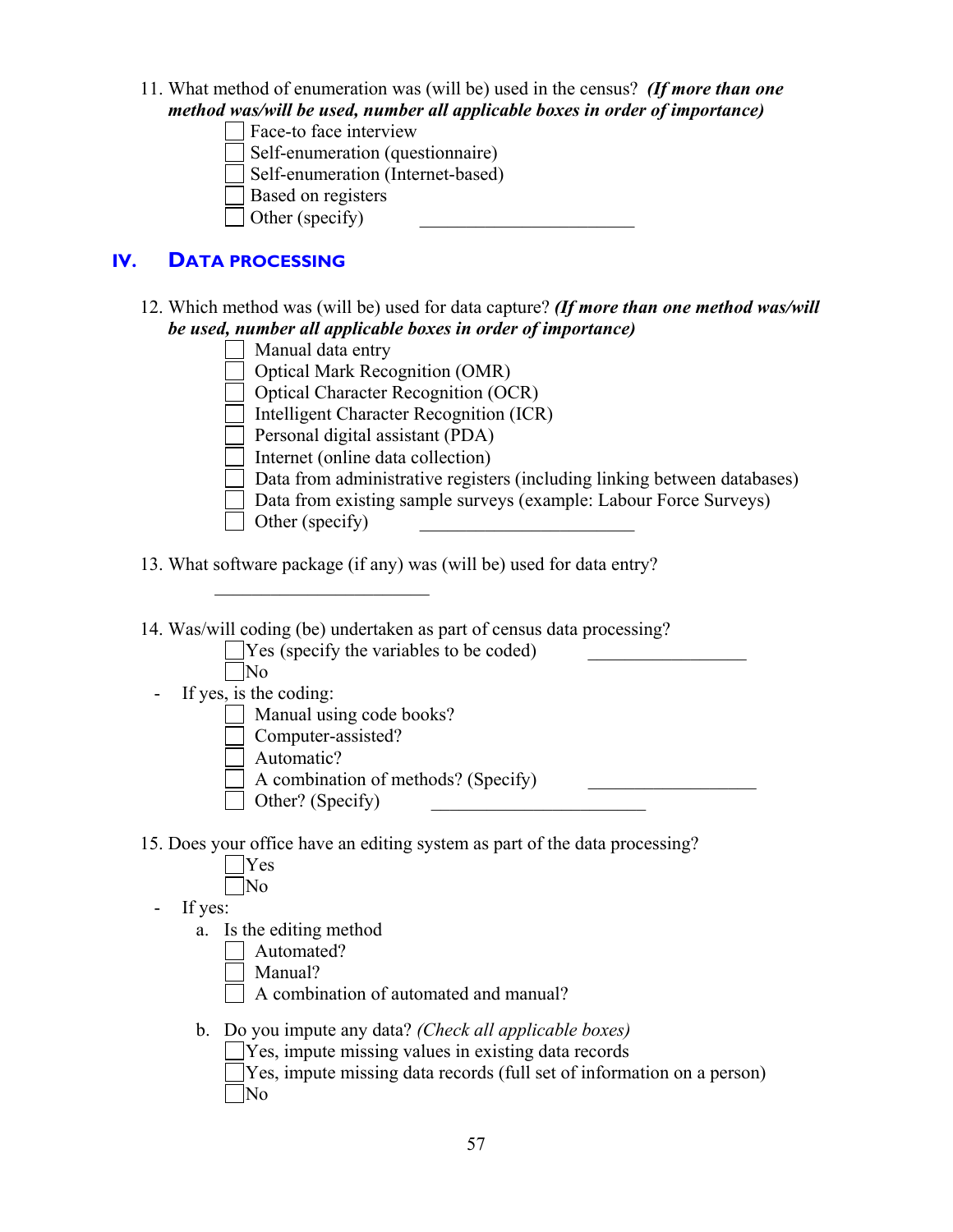- c. Is the method of imputation
	- | Automated?
	- Manual?
	- A combination of automated and manual?
- 16. If there is an automated editing and imputation system, what software is used for this purpose? \_\_\_\_\_\_\_\_\_\_\_\_\_\_\_\_\_\_\_\_\_\_\_

# **V. EVALUATION**

17. Was (Will) census evaluation (be) conducted?

- If yes, what method of evaluation was (will be) used? (*Check all applicable boxes*) Post enumeration survey



- 18. If a post-enumeration survey was (will be) used:
	- a. What was (will be) the sampling rate (proportion of the population to be approached)? \_\_\_\_\_\_\_\_\_\_\_\_\_\_\_\_\_
	- b. What was (will) the post-enumeration survey (be) used to assess? *(Check all applicable boxes)*
		- Coverage error
		- Content error
		- $\Box$  Other (specify)
- 19. Was (Will) census evaluation (be) used to correct census figures?
	- $\Box$  Yes (please give more details):

 $\exists$  No

# **VI. DATA DISSEMINATION**

- 20. In what formats were (will) census results (be) disseminated? (*Check all applicable boxes*)
	- Paper publication
	- CD-ROM/DVD
	- Static web pages (html, PDF, excel)
	- Interactive online database $(s)$
	- GIS web-based mapping tools
	- $\Box$  Other (please specify)
- 21. Do you disseminate micro data?



- If yes, explain
- 22. What is: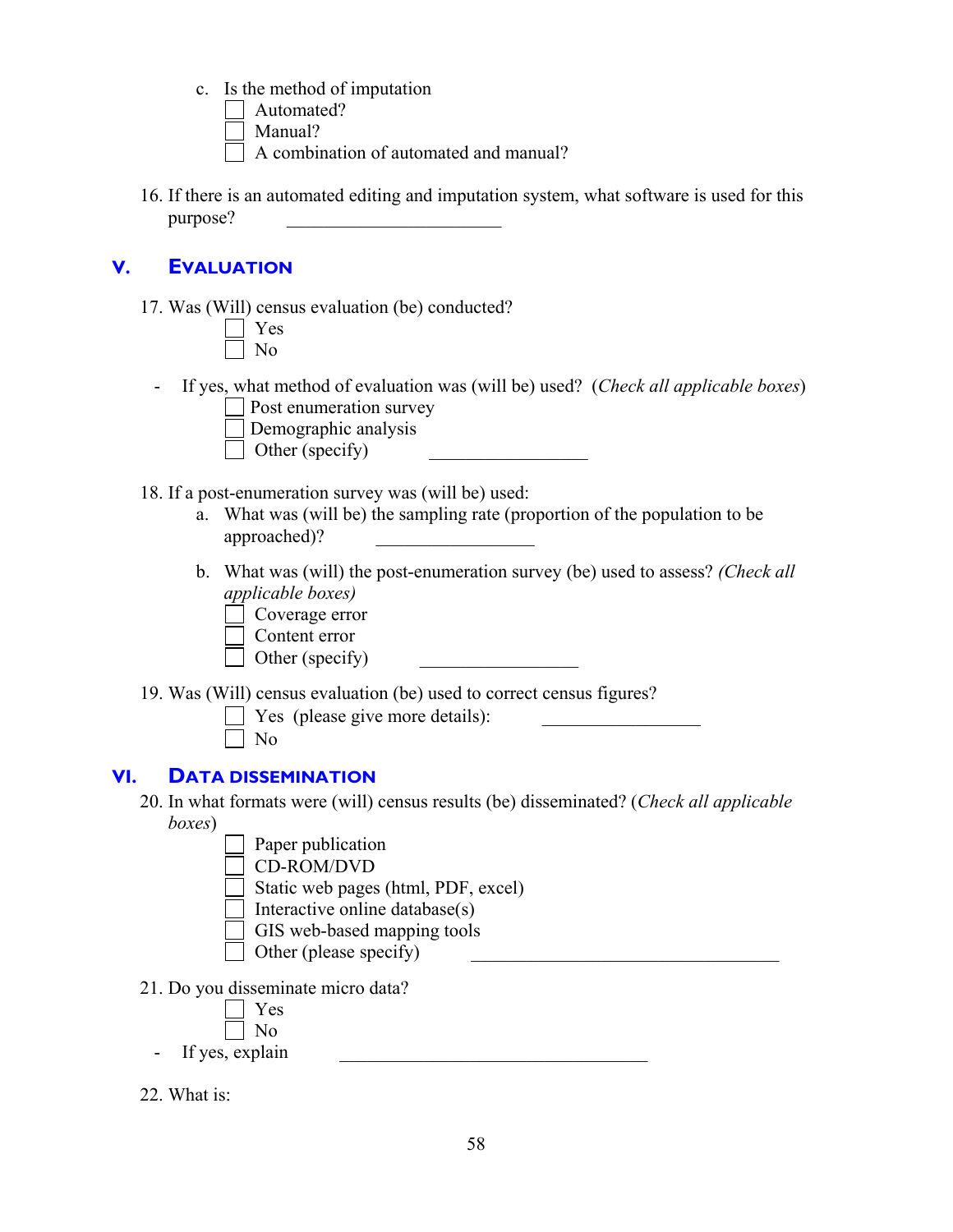- a. The smallest geographical level at which the data are disseminated?
- $\mathcal{L}=\mathcal{L}=\mathcal{L}=\mathcal{L}$ b. The minimum size of population for which data are disseminated?
- 23. Do you have a service to cater to individual requests for census data that is not available through other means?



 $\mathcal{L}_\text{max}$ 

No

- If yes, explain

25. Do you have a system for managing and archiving the data?



- If yes, explain

26. Do you publish an official report on the census evaluation and the quality of census data?

## **VII. BUDGET**

27. Estimated total cost of population and housing census, in USD million:

| Cost of the census for the 2010 round. Breakdown by main activities/ phases (in $\%$ ) |        |  |  |  |  |
|----------------------------------------------------------------------------------------|--------|--|--|--|--|
| <b>COST BY ACTIVITY</b>                                                                | (%)    |  |  |  |  |
| General preparation, services, logistics                                               |        |  |  |  |  |
| Pilot micro-census                                                                     |        |  |  |  |  |
| Cartography/Mapping                                                                    |        |  |  |  |  |
| Publicity and information                                                              |        |  |  |  |  |
| Enumeration (including training)                                                       |        |  |  |  |  |
| Printing of questionnaires                                                             |        |  |  |  |  |
| Transportation of material                                                             |        |  |  |  |  |
| Post-enumeration evaluation                                                            |        |  |  |  |  |
| Data processing, checking, coding                                                      |        |  |  |  |  |
| Data analysis                                                                          |        |  |  |  |  |
| Equipment                                                                              |        |  |  |  |  |
| Publication, dissemination and documentation                                           |        |  |  |  |  |
| Other (specify)                                                                        |        |  |  |  |  |
| Total                                                                                  | 100%   |  |  |  |  |
| <b>SOURCE OF CENSUS FUNDING</b>                                                        | $(\%)$ |  |  |  |  |
| National budget                                                                        |        |  |  |  |  |
| External development partners                                                          |        |  |  |  |  |
| Other sources (e.g., loans)                                                            |        |  |  |  |  |
| Total                                                                                  | 100%   |  |  |  |  |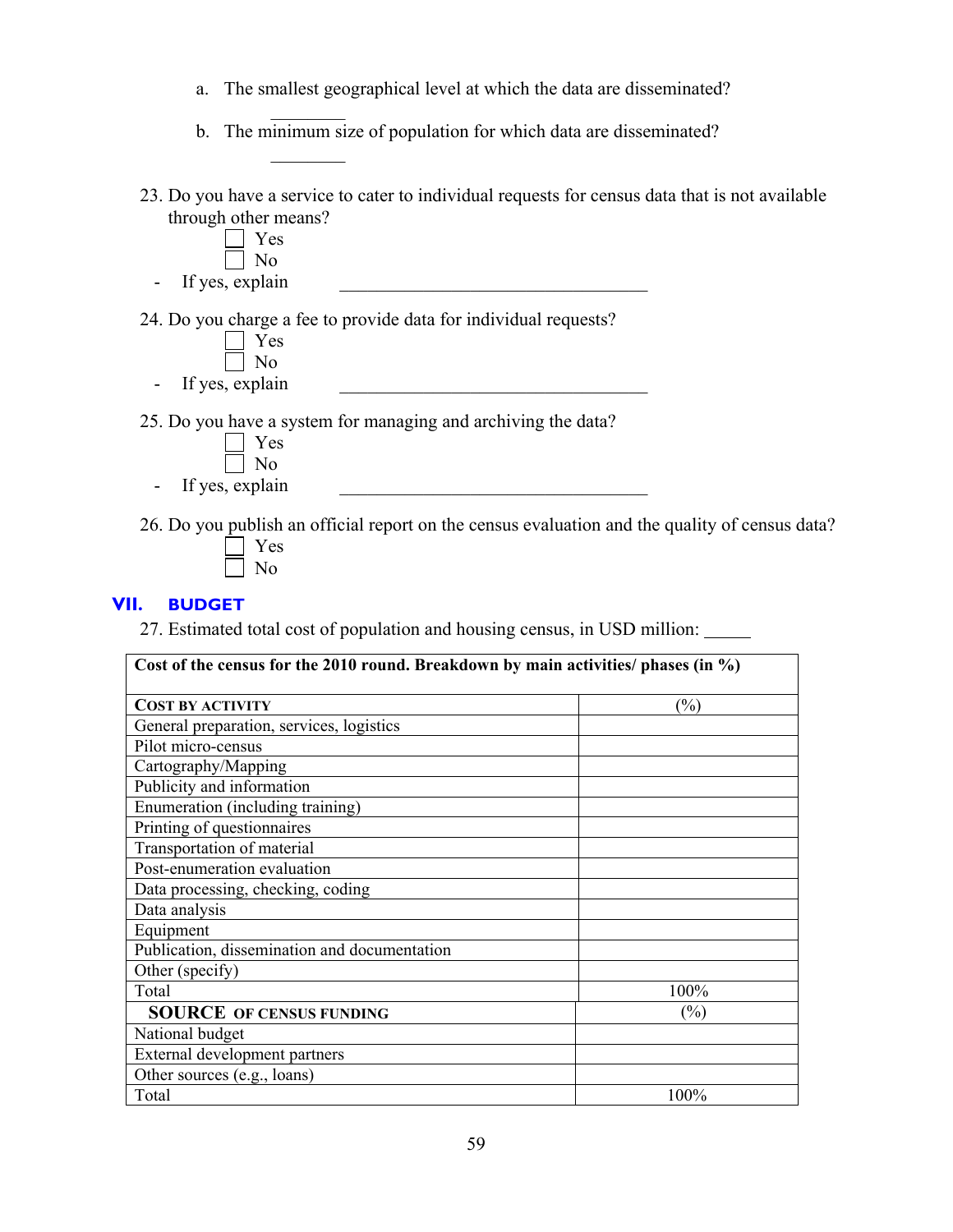## **VIII. CHALLENGES AND AREAS OF EXPERTISE**

28. For the census for the 2010 round of censuses list areas that have presented or are likely to present challenges, i.e., areas that may potentially require external assistance. List also areas of expertise which are a particular strength of your organization, i.e., areas where you may be able to offer assistance to other countries (check all that apply)

| Challenging areas requiring external assistance |          |          |                 | Areas of expertise where assistance could be provided to |                 |  |
|-------------------------------------------------|----------|----------|-----------------|----------------------------------------------------------|-----------------|--|
|                                                 |          |          | other countries |                                                          |                 |  |
|                                                 | Assistan | Assistan | Please specify: |                                                          | Please specify: |  |
|                                                 | ce       | ce       |                 |                                                          |                 |  |
|                                                 | obtained | required |                 |                                                          |                 |  |
| Design of questionnaires                        |          |          |                 | Design of questionnaires                                 |                 |  |
| Cartography/Mapping                             |          |          |                 | Cartography/Mapping                                      |                 |  |
| Use of new technologies                         |          |          |                 | Use of new technologies                                  |                 |  |
| Funding sources                                 |          |          |                 | Publicity and communication                              |                 |  |
|                                                 |          |          |                 | strategies                                               |                 |  |
| Publicity and communication                     |          |          |                 | Field training                                           |                 |  |
| strategies                                      |          |          |                 |                                                          |                 |  |
| Field training                                  |          |          |                 | Data collection                                          |                 |  |
| Data collection                                 |          |          |                 | Quality assurance system                                 |                 |  |
| Quality assurance system                        |          |          |                 | Data capture                                             |                 |  |
| Data capture                                    |          |          |                 | Data processing                                          |                 |  |
| Data processing                                 |          |          |                 | Data analysis and dissemination                          |                 |  |
|                                                 |          |          |                 | strategy                                                 |                 |  |
| Data analysis and dissemination                 |          |          |                 | Other (to be specified)                                  |                 |  |
| strategy                                        |          |          |                 |                                                          |                 |  |
| Other (to be specified)                         |          |          |                 |                                                          |                 |  |
|                                                 |          |          |                 |                                                          |                 |  |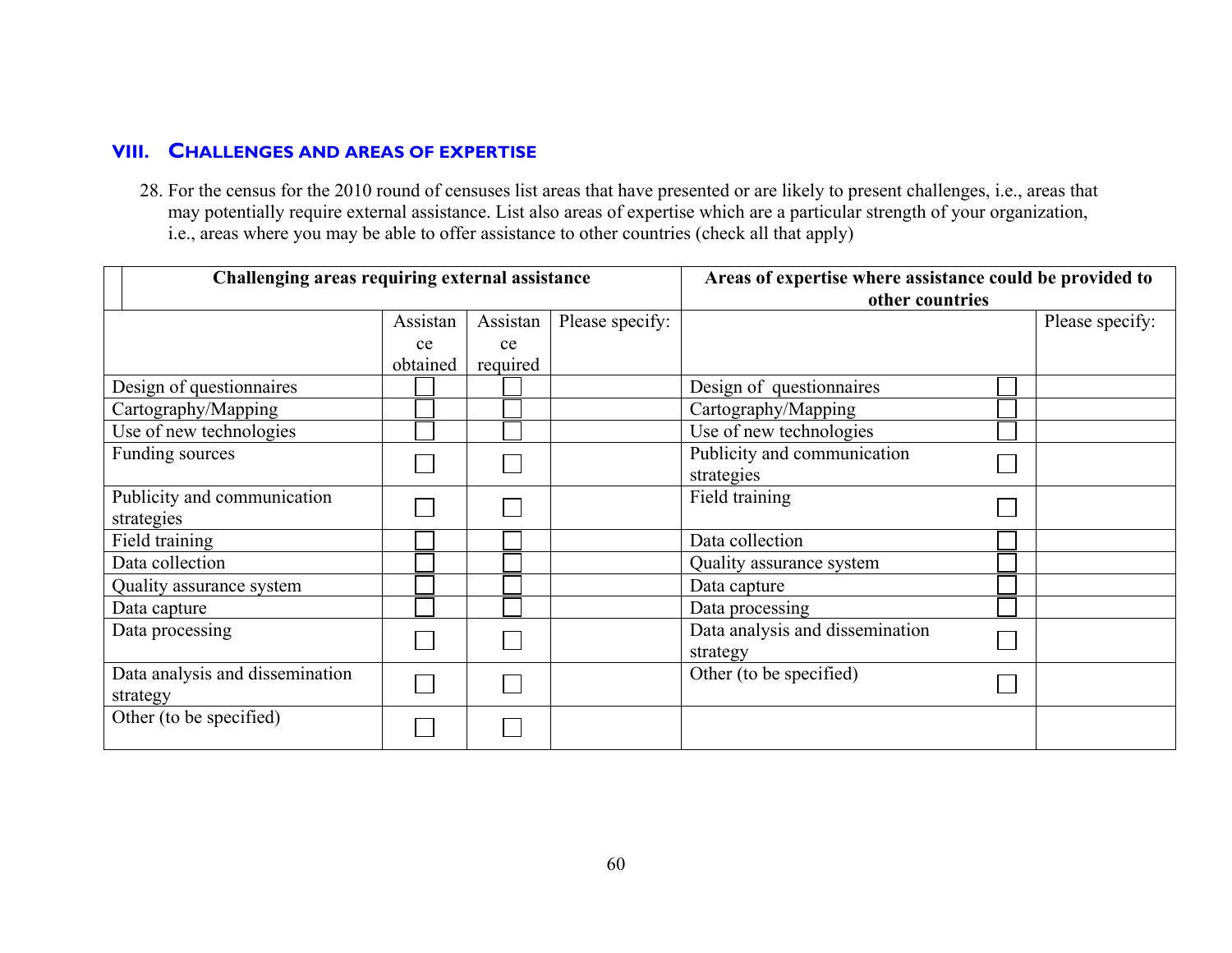# **Annex 2. Some applications of GPS/GIS and digital mapping as reported by countries**

## 1. **Use of digital maps for:**

- a. Preparation and demarcation of enumeration areas:
	- i. Preparation of enumeration areas, census districts and state maps.
	- ii. Digitizing maps with boundaries of enumeration areas and road networks.
	- iii. Automatic demarcation of enumeration areas. Map of enumeration areas will be available in portable computers (PDF format) of enumerators and/ or map will be printed.
	- iv. Digital maps showing the location of the target communities in each region. Also to point features and to map boundaries.
- b. Enumeration:
	- i. Enumerators use the maps as guidelines in the field.
	- ii. To locate dwellings and to identify buildings; give to enumerators and supervisors to assist with enumeration; show population and dwelling distribution by area; track growth in population, dwellings.
	- iii. Collect attribute data on social services and infrastructure.
	- iv. Identifying enumerated area boundaries when it is not clear or cannot be identified using natural or man made boundaries.
	- v. Monitoring and supervision.
- c. Dissemination:
	- i. Dissemination through thematic maps.
	- ii. Digitizing census maps, and after the census the data collected for various administrative levels will be linked to the maps.

# **2. Use of GIS**

- a. Use GIS to build information to display the result of censuses and surveys.
- b. GIS is used for map production or digitization.
- c. The GIS software is also used to update, store and produce lower order enumeration areas and higher order supervisory maps for the census.
- d. The GIS system is planned to work through agreements with other institutions, which provide the vector mapping; will also work on creating a data dictionary, data model, following the recommendations of the United Nations (will work for using Map Info software package, MapXtreme and Spatialware). Regarding the use of GPS by Magellan program, a country will adapt the GIS and create a module for data extraction.

# 3. **Use of GPS**:

a. GPS was used to capture the centre coordinates of villages and towns and the coordinates of all social facilities within a locality. Also to capture location of households and dwelling units.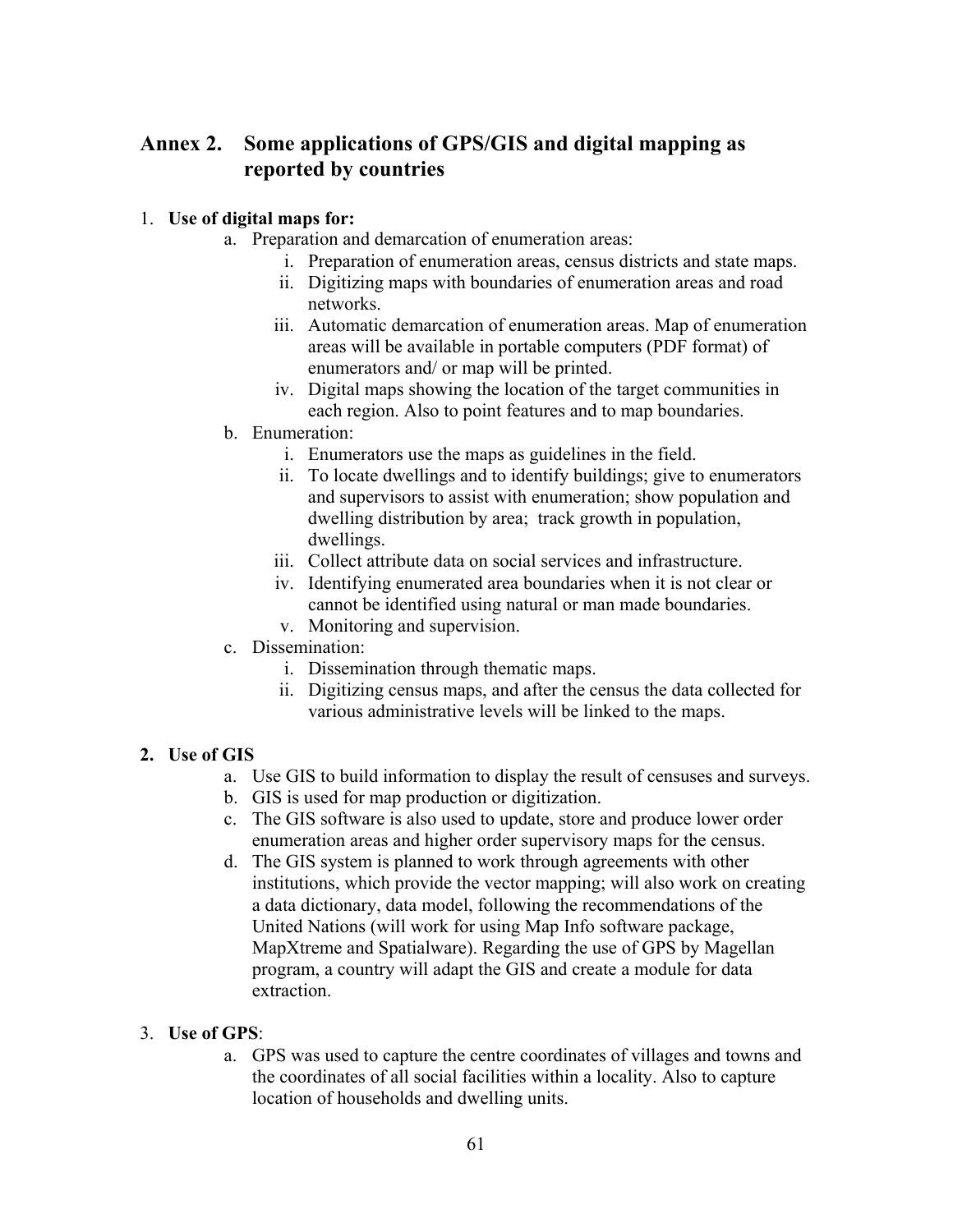- b. GPS will be used to collect geometric features (points, lines and polygons) to update enumeration areas.
- c. Positioning of localities and basic infrastructure.
- d. Use GPS to build information for census mapping, especially for areas that the satellite imagery is not available.
- e. GPS is used to pick coordinates of centres of communities and settlements to be incorporated into the digitized maps.
- f. GPS is used to collect geo-points e.g. villages and points of references; determine the location of new villages (other features e.g. rivers)
- g. To take the necessary boundary coordinates as well as man made and natural features.
- h. Systematically identify the geographical coordinates of all localities (villages, neighbourhoods, villages, camps) and position them on base maps in order to establish enumeration areas.
- i. Coordinate of each household to be captured using National Address Database (GeoDirectory).
- j. To demarcate boundaries at pre-enumeration phase, specifically in areas without addresses; insert visible land marks into maps used by field enumeration staff to improve orientation in the sampled cells.
- k. Using GPS will allow connection with the digital maps of EA.
- l. Using GPS, enumerators collect location coordinates of houses missing on the maps; collected geodata is sent to the geodatabase during the field work.
- m. GPS assists field staff to get to their assignment areas and confirms where they are on the ground in comparison to maps; and ensures housing units are in the right geographic boundaries for tabulation.
- n. Ensure the location of the enumerator and the units that need to be collected.
- o. The GPS is used to collect additional landmarks and some points where EA boundaries are imaginary for ease of identification during enumeration. GPS will also be used to collect coordinates of all occupied dwelling units (households) during enumeration.

#### **4. Use of satellite imagery and aerial photos**

- a. Overlay spot satellite imagery with administrative boundaries and then demarcate the enumeration areas within Local Government units and edit the demarcation after field verification. Digitized village locations and flags for each enumeration area. These activities generate enumeration area database, village database and flag database. Printed enumeration area maps show satellite imagery background, administrative boundaries, enumeration area boundaries, villages and flags.
- b. To make enumeration area (EA) maps by overlapping the background map data with data on demarcation of the enumeration districts. The EA maps show the enumeration district number, demarcation of the enumeration districts, and so on which municipalities delineate when they make EA maps.